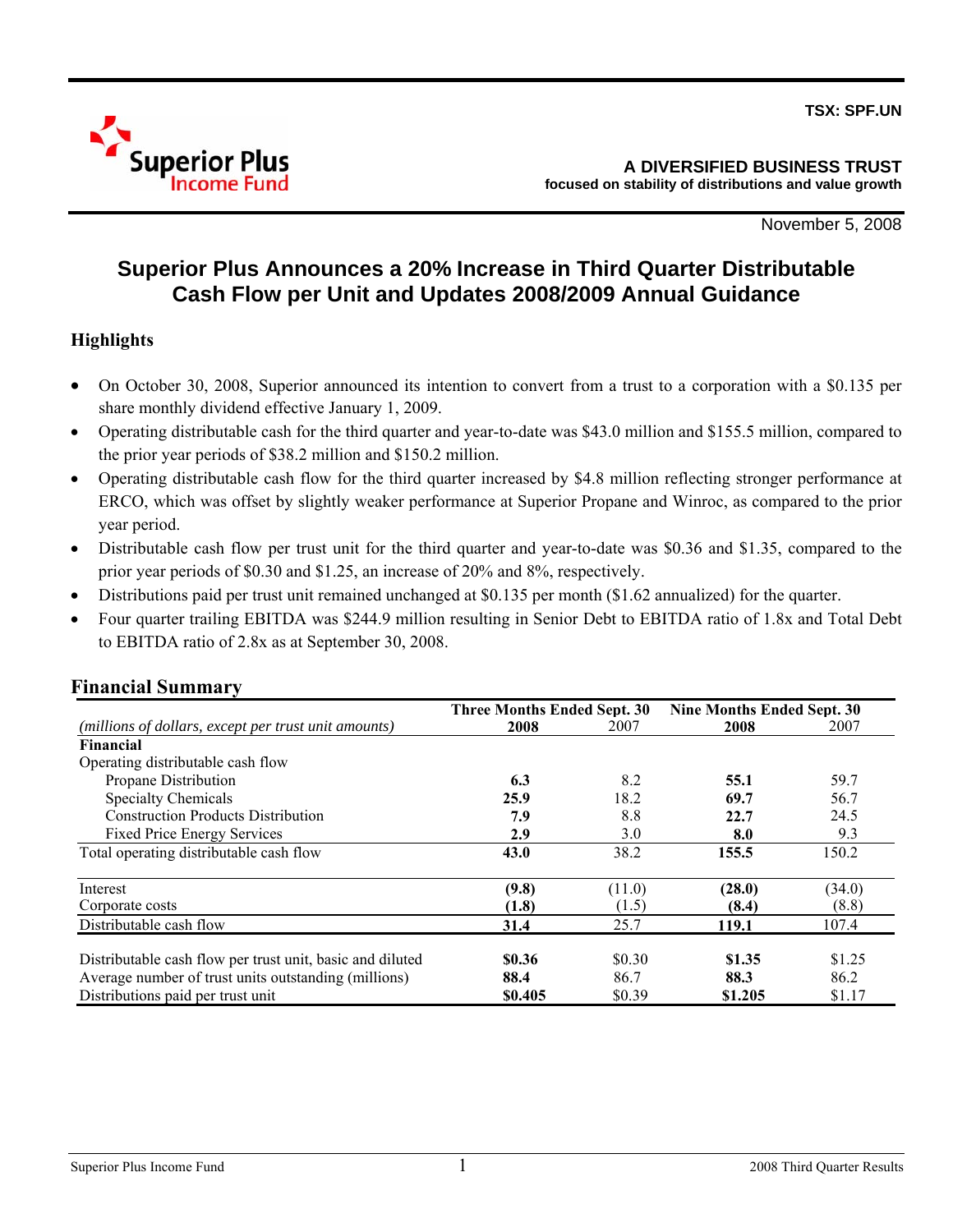# **Corporate Conversion Strategy**

# **Benefits of the Corporate Conversion**

- The Plan of Arrangement provides for an effective and efficient method of converting from a Specified Investment Flow-through Trust ("SIFT") to a corporation consistent with the proposed legislation announced by the Minister of Finance.
- Superior expects to continue the current monthly payments of \$0.135 per unit (\$1.62 per year) which will be paid as a dividend to its shareholders.
- Canadian taxable shareholders will receive a dividend tax credit compared to current unitholders tax treatment as other income.
- The transaction is tax free for our unitholders based on the recently proposed rules for SIFT conversions.
- Superior's conversion to a corporation may result in greater access to capital and the removal of the "normal growth" and "undue expansion restrictions" in the SIFT legislation that limited Superior's ability to consider strategic acquisitions.
- The planned termination of the public income trust market would have diminished Superior's ability to raise capital in the future making the conversion to a corporation inevitable.
- Superior may have greater access to capital in Canada, the United States and other international markets on a more timely and cost efficient basis.
- Superior may be able to attract new investors, including non-resident investors, which was limited as a mutual fund trust.
- Superior is expected to have improved liquidity resulting in higher trading volumes.
- Superior will consider a listing on the United States stock exchange, which will allow for broader access to capital to fund the growth of our businesses.
- Superior will have an estimated tax basis of over \$1.3 billion following the transaction.
- Superior is considering a strategic alliance with Ballard Power Systems Inc. (Ballard) to more fully develop the off-take hydrogen from our specialty chemical facilities.

# **Corporate Growth Strategy**

- All of Superior's businesses have excellent long-term growth profiles and provide diversification of cash flow during various economic cycles.
- Superior's unutilized financial capacity combined with the current economic environment may provide Superior with additional acquisition opportunities relating to Superior's businesses.
- Completed the reorganization of Superior's propane distribution business into six regional centers allowing for rationalization of office space and reduced labor cost while continuing to focus on new technology to improve productivity.
- Superior's specialty chemical business continues to invest in efficiency improvement projects reducing its manufacturing costs and expanding facility capacity. The Port Edwards project is scheduled to be completed in the last half of 2009. Current and anticipated ECU pricing continues to make this an attractive growth investment with an after-tax rate of return in excess of 15%.
- Continue to evaluate additional growth opportunities in Superior's construction products distribution business as part of its North American diversification strategy with a strict focus on margin management.
- Superior's fixed-price energy services business continues to reposition and strengthen its sales channels and is targeting growth opportunities in selective jurisdictions in the United States.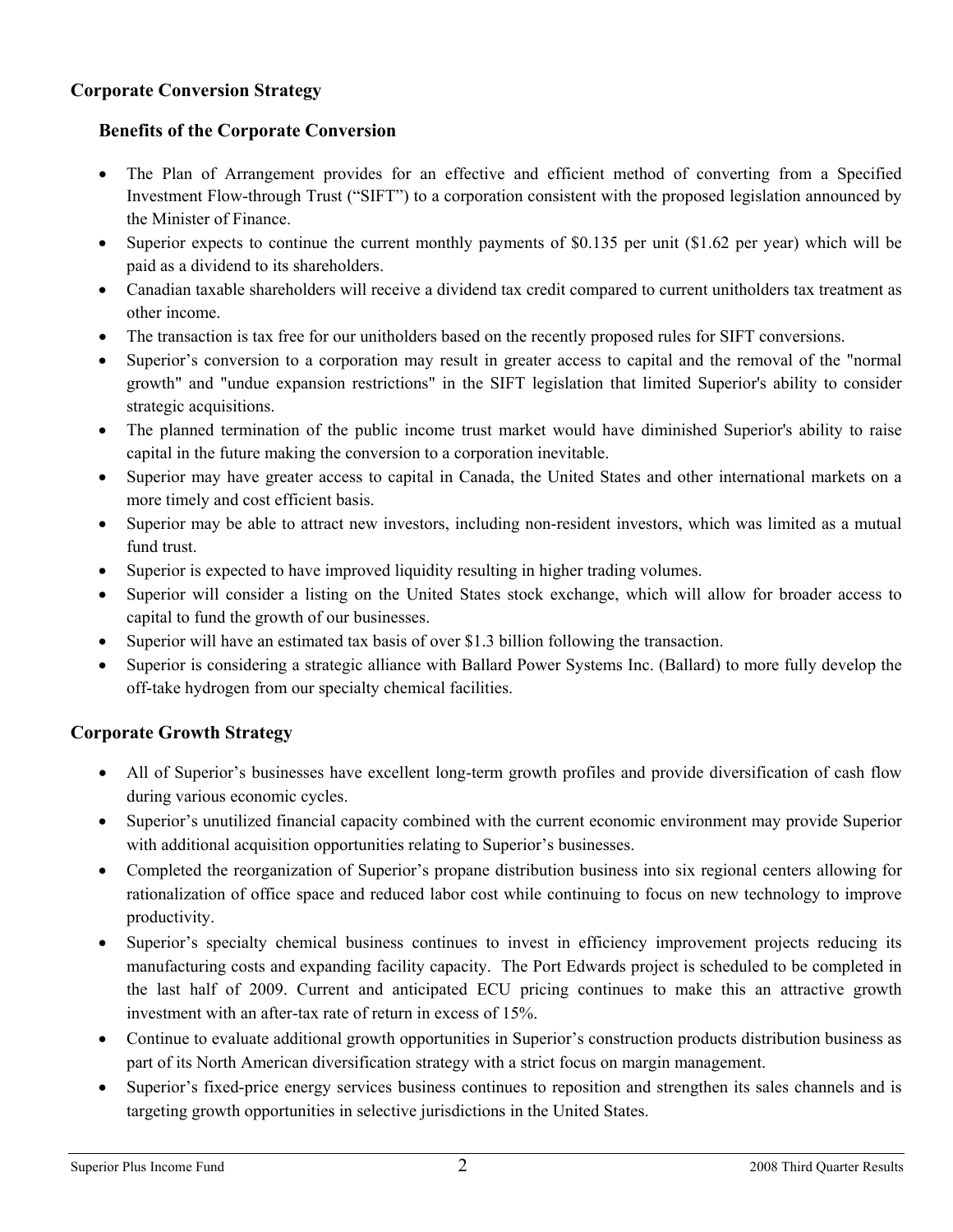# **Propane Distribution**

- Operating distributable cash flow of \$6.3 million, a \$1.9 million decrease over the prior year quarter primarily due to higher operating costs offset in part by higher gross profits.
- Total gross profit of \$55.3 million increased \$1.0 million compared to the prior year quarter as an increase in retail propane and delivery and wholesale gross profit more than offset lower services gross profit.
- Total gross profit per litre was 22.7 cents per litre, an increase of 7% compared to the prior year quarter.
- Sales volumes were 5% lower than the prior year quarter due in part to a weaker economic environment and a 37% increase in the wholesale cost of propane leading to continued customer conservation and fuel substitution.
- Wholesale and related gross profits increased by \$0.5 million to \$2.5 million compared to the prior year quarter consistent with our annual outlook.
- Net maintenance capital of \$0.4 million was directed towards efficiency projects to improve our cost structure and customer service.
- Operating distributable cash flow is expected to be between \$95 \$100 million for 2008 and \$95 \$105 million for 2009 reflecting a weaker economic outlook for North America and continued customer conservation. The second quarter financial outlook was \$98 - \$103 million for 2008 and \$103 - \$108 million for 2009.

# **Specialty Chemicals**

- Operating distributable cash flow of \$25.9 million increased 42% representing a \$7.7 million increase over the prior year quarter driven by higher chemical gross profits and lower operating expenditures.
- Gross profit increased by \$11.7 million to \$61.4 million from \$49.7 million due to strong pricing for sodium chlorate and chloralkali/potassium products compared to the prior year quarter.
- Chemical sales volumes of 188,000 (MTs) were consistent with the prior year quarter.
- Average facility utilization rate for the third quarter was 89%.
- During the third quarter, ERCO completed the sale of its Bruderheim, Alberta facility and a portion of the property for proceeds of \$4.0 million, which were treated as a recovery of strategic plan costs previously expensed and excluded from operating distributable cash flow.
- Growth capital expenditures of \$10.6 million were incurred in the third quarter, with approximately \$9.1 million incurred related to the Port Edwards, Wisconsin chloralkali facility expansion.
- Operating distributable cash flow is expected to be between \$85 \$90 million for 2008 and \$85 \$95 million for 2009 reflecting higher forecast chemical prices. There is no incremental cash flow relating to the Port Edwards, Wisconsin expansion included in the 2009 financial outlook. The expansion cost of US\$130 million has been included in the consolidated financial outlook for 2008 and 2009. The second quarter financial outlook was \$83 - \$88 million for 2008 and \$80 - \$85 million for 2009.

# **Construction Products Distribution**

- Operating distributable cash flow of \$7.9 million decreased by \$0.9 million from the prior year quarter as high operating costs were partially offset by higher gross profits.
- Distribution and direct sales revenues of \$142.6 million increased by \$3.9 million over the prior year quarter as higher selling prices more than offset an 8% reduction in board volumes over the prior year quarter.
- The first full quarter sales volumes impact from the Fackoury's acquisition in Ontario has partially offset lower sales volumes from existing branches.
- Sales margins were strong in most operating areas due to a continued focus on margin management initiatives.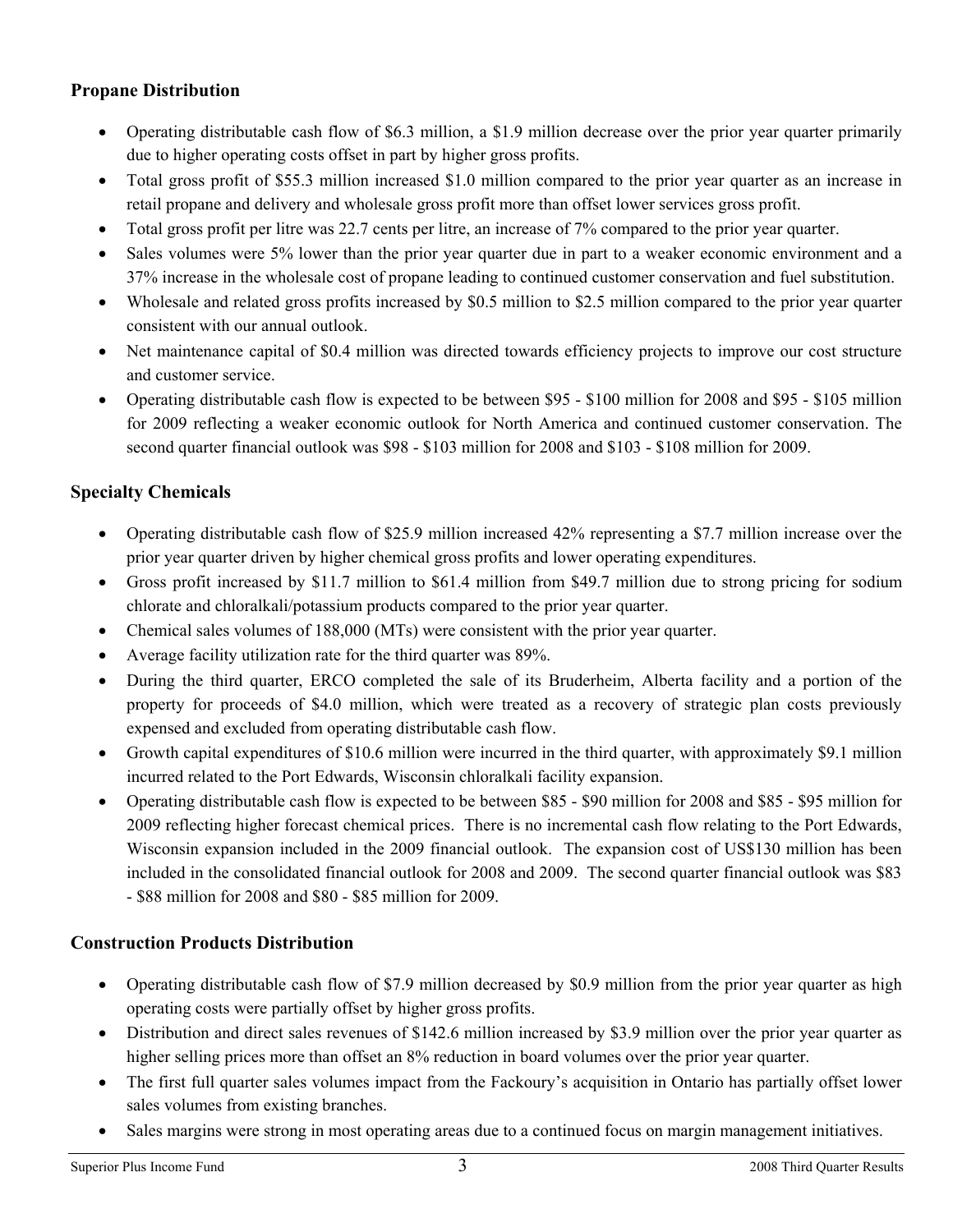- The fragmented nature of the specialty buildings products industry, combined with the market downturn in a number of regions, provide for additional consolidation and greenfield opportunities for Winroc.
- Operating distributable cash flow is expected to be between \$32 \$37 million for 2008 and \$30 \$37 million for 2009 reflecting an anticipated slowdown in Canadian residential construction and the current weak economic environment outlook for North America. The second quarter financial outlook was \$32 – \$37 million for 2008 and \$34 - \$39 million for 2009.

# **Fixed-Price Energy Services**

- Operating distributable cash flow of \$2.9 million was consistent with the prior year quarter.
- Gross profit per gigajoule (GJ) increased 29% to 117.8 cents over the prior year quarter offsetting the 8% decrease in natural gas volume sold.
- SEM continues to focus on developing and implementing alternative sales channels and products to enhance its competitive position in energy retail markets.
- SEM invested \$2.6 million in customer acquisition costs in the quarter, resulting in a customer base of 90,700 residential and 6,000 commercial natural gas customers, and 3,150 residential and commercial electricity customers.
- Operating distributable cash flow is expected to be between \$10 \$13 million for 2008 and \$12 \$16 million for 2009 as a result of continued challenges in aggregating residential customers due to low system prices for natural gas and electricity and access to quality residential sales channels. The second quarter financial outlook was \$10 - \$13 million for 2008 and \$13 - \$18 million for 2009.

# **Key Quarterly Corporate Items**

- Total interest expense of \$9.8 million in the third quarter decreased by \$1.2 million compared to the prior year quarter primarily due to lower floating interest rates and the early repayment of \$59.2 million Series II, 8% Debentures offset in part by higher debt levels.
- Superior has total credit facilities of \$660 million with undrawn credit capacity of \$295 million (excluding its securitization program) as at September 30, 2008.
- As at September 30, 2008, Superior's securitization program had unutilized capacity of \$100 million.
- Superior announced its intention to convert from a trust to a corporation with an effective date of December 31, 2008. On October 30, 2008 and October 31, 2008, DBRS and S&P confirmed their corporate credit ratings of the Fund's operating subsidiary Superior Plus LP with secured ratings of BBB (low) and BBB-, respectively.
- As at October 31, 2008, the Fund's US denominated cash flows are 95% hedged for the balance of 2008 and 86% and 61% hedged for 2009 and 2010, respectively.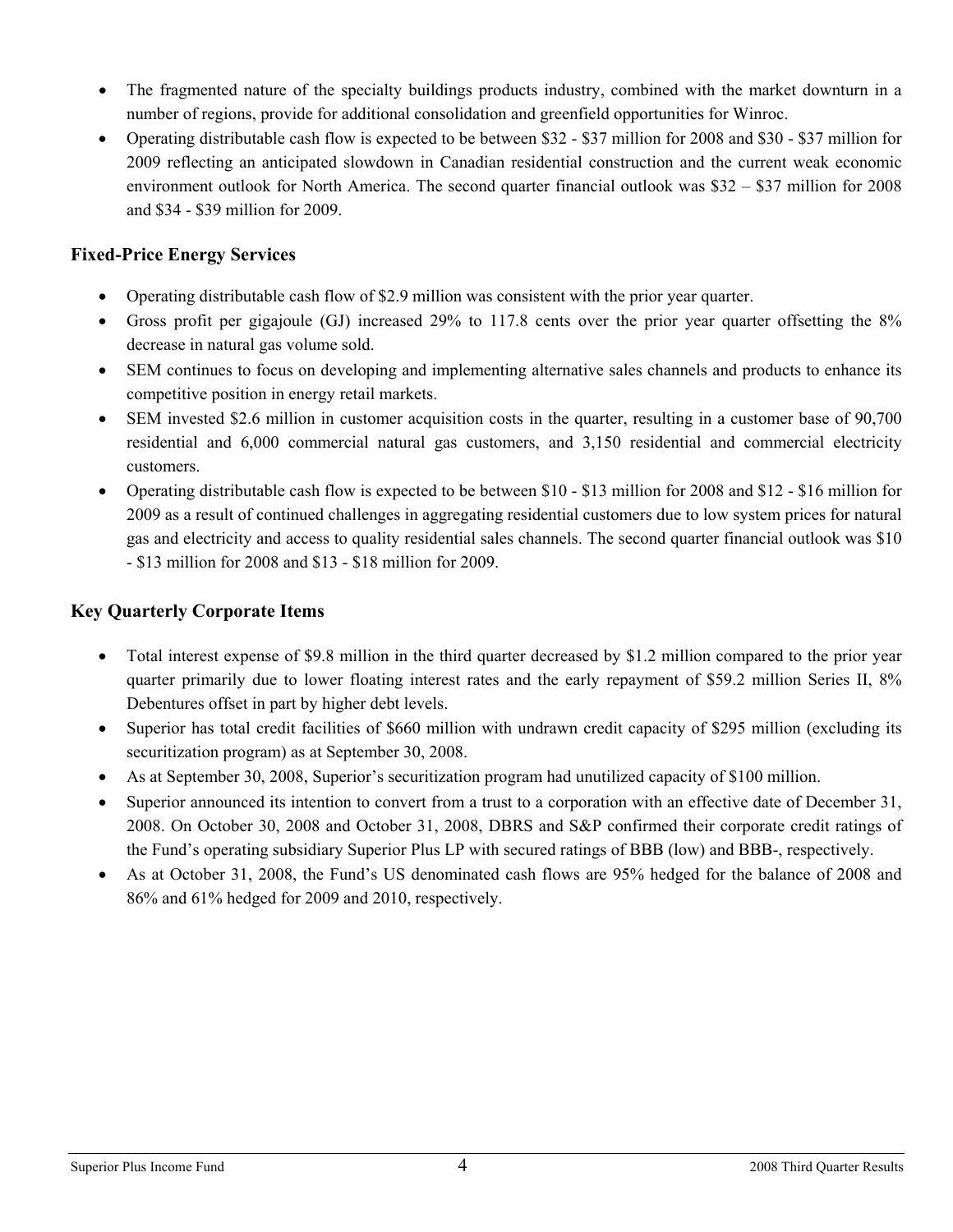## **Financial Outlook**

| (millions of dollars, except per trust unit amounts) | 2008                   | 2008                 | 2009                   | 2009                         |
|------------------------------------------------------|------------------------|----------------------|------------------------|------------------------------|
|                                                      | Current <sup>(5)</sup> | Prior <sup>(4)</sup> | Current <sup>(5)</sup> | Prior <sup>(4)</sup>         |
| Operating distributable cash flow                    |                        |                      |                        |                              |
| Propane Distribution                                 | 95-100                 | 98-103               | $95 - 105$             | 103-108                      |
| <b>Specialty Chemicals</b>                           | 85-90                  | 83-88                | $85-95^{(6)}$          | $80 - 85^{(6)}$              |
| <b>Construction Products Distribution</b>            | $32 - 37$              | 32-37                | $30 - 37$              | 34-39                        |
| <b>Fixed-Price Energy Services</b>                   | $10-13$                | $10-13$              | $12 - 16$              | $13 - 18$                    |
| Distributable cash per trust unit                    | $$2.05 - $2.15$        | $$2.00-S2.15$        | $$1.95 - $2.20^{(6)}$  | \$2.05-\$2.25 <sup>(6)</sup> |
| Payout ratio (below 90%)                             | $77\%^{(1)}$           | $78\%^{(1)}$         | $78\%^{(1)}$           | $75\%^{(1)}$                 |
| Average Senior Debt/EBITDA (target of 1.5 to 2.0x)   | $2.0x^{(3)}$           | $1.9x^{(2)}$         | $2.3x^{(3)}$           | $2.0x^{(2)}$                 |
| Average Total Debt/EBITDA (target of 2.5 to 3.0x)    | $3.0x^{(3)}$           | $2.9x^{(2)}$         | $3.3x^{(3)}$           | $3.0x^{(2)}$                 |

 $(1)$ (1) Based on mid-point of the distributable cash flow per unit range.<br>(2) Superior's don't ratios take into account the impact of the off ball

Superior's debt ratios take into account the impact of the off-balance sheet receivable sales program amounts, cash on hand, the suspension of the DRIP program, and growth projects.

- <sup>(3)</sup> Superior's debt ratios take into account the impact of the off-balance sheet receivable sales program amounts, cash on hand, the growth projects and the conversion of the trust to a corporation on January 1, 2009.
- (4) As provided in the 2008 Second Quarter Financial Outlook.
- The assumptions and definitions relating to the Financial Outlook are discussed in Management's Discussion and Analysis of the 2008 Third Quarter Results.
- (6) Superior has not included incremental distributable cash flow relating to the Port Edwards, Wisconsin expansion.

# **Consolidated Outlook**

The current poor economic environment and the tight credit conditions experienced over the past year make it a particularly challenging time to provide financial outlooks for our businesses due to the uncertain impact it may have on our customers and suppliers. While Superior continues to have strong performance as illustrated by our third quarter results and 2008 financial outlook, Superior is forecasting a weakening in economic activity in Canada and the United States in 2009. This weakness has caused us to be cautious with wider ranges on business performance and reduced expectations from the previous outlook that was provided in the second quarter.

Superior's strong third quarter results support a tightening of year-end expectations of consolidated distributable cash flow per trust unit for 2008 to be between \$2.05 and \$2.15 per trust unit. The guidance range for 2009 has decreased from \$2.05 - \$2.25 to \$1.95 - \$2.20 per trust unit due to the continued deterioration of global economic activity. The diversification of the Fund is intended to provide stability of distributions and continues to be an effective strategy for preserving distribution income of our investors over the long-term. The payout ratios are forecasted to be 77% and 78% for 2008 and 2009, respectively.

The projected Senior Debt to EBITDA and Total Debt to EBITDA ratios of 2.0x and 3.0x for 2008 and 2.3x and 3.3x for 2009 reflect the US \$130 million investment in the Port Edwards conversion and the conversion of the trust to a corporation on January 1, 2009. The projected Senior Debt to EBITDA and Total Debt to EBITDA ratios for 2008 and 2009 (excluding Port Edwards investment costs) are 1.7x and 2.7x, and 1.8x and 2.8x, respectively. The Port Edwards project is expected to be completed in the last half of 2009 with significant incremental cash flow occurring in 2010.

Superior believes our diversified portfolio of four growth-orientated businesses, our strong balance sheet, and our prudent allocation of capital will result in long-term stability of distributions and value growth for our Unitholders.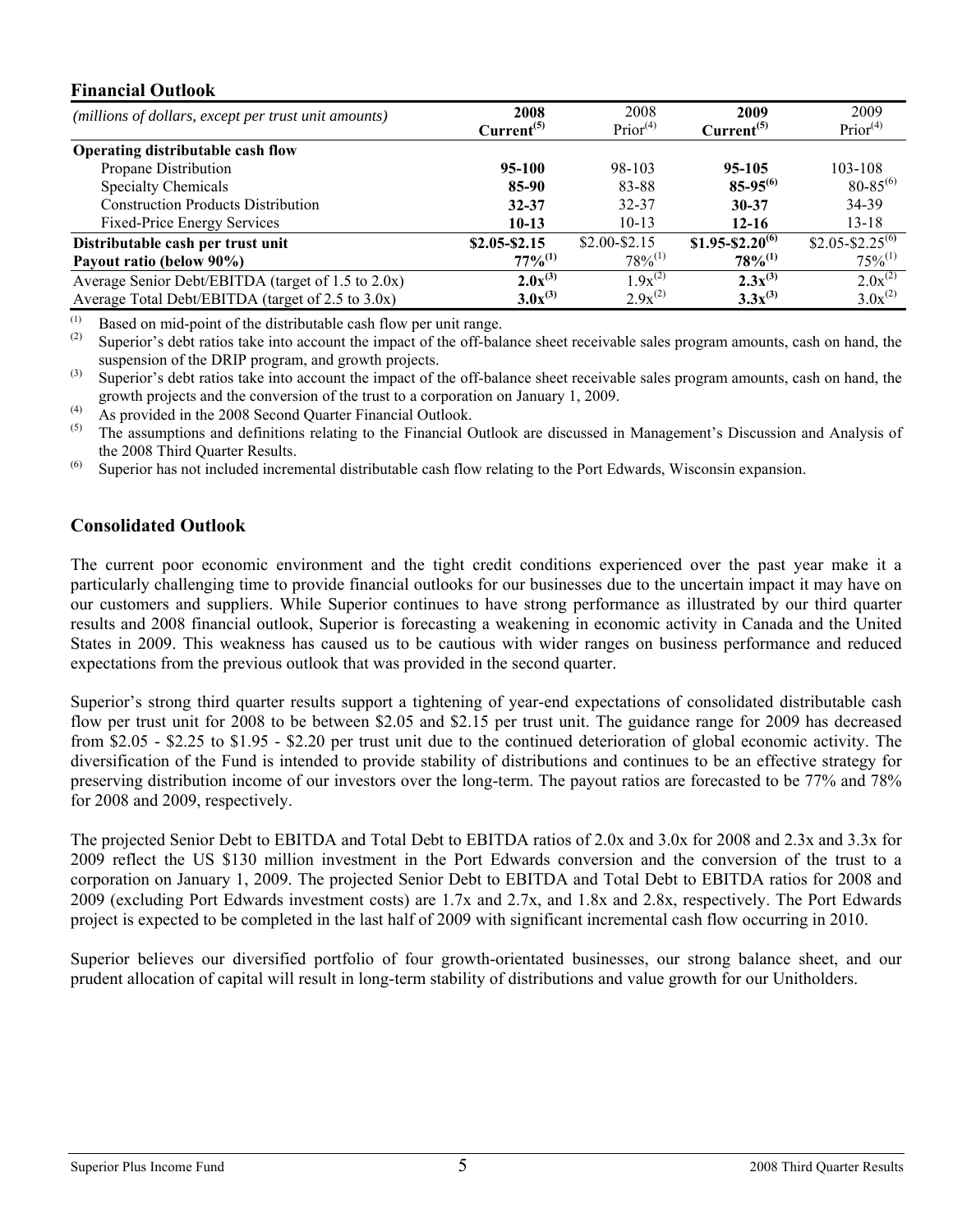## **Third Quarter Results**

The Fund's financial statements for the period ended September 30, 2008, including its Management's Discussion and Analysis, are available on Superior's website at: www.superiorplus.com under investor information section and at www.sedar.com.

# **Conference Call**

Superior Plus will be conducting a conference call and webcast for investors, analysts, brokers and media representatives to discuss the Corporate Conversion and the 2008 Third Quarter Results at 10:30 a.m. EST (8:30 a.m. MST) on Thursday, November 6, 2008. To participate in the call, dial: 1-800-731-6941. An archived recording of the call will be available for replay until midnight, December 6, 2008. To access the recording, dial: 1-877-289-8525 and enter pass code 21285348 followed by the # key. Internet users can listen to the call live, or as an archived call, on Superior's website at: www.superiorplus.com under the Events and Presentations section.

*For more information about Superior, visit our website at: www.superiorplus.com or contact:* 

| Wayne Bingham       | Executive Vice-President and Chief Financial Officer<br>E-mail: whingham@superiorplus.com<br>Phone: (403) 218-2951 / Fax: (403) 218-2973<br>Toll Free: 1-866-490-PLUS (7587) |
|---------------------|------------------------------------------------------------------------------------------------------------------------------------------------------------------------------|
| <b>Scott Daniel</b> | Vice-President, Treasurer and Investor Relations<br>E-mail: sdaniel@superiorplus.com<br>Phone: (403) 218-2953 / Fax: (403) 218-2973<br>Toll Free: 1-866-490-PLUS (7587)      |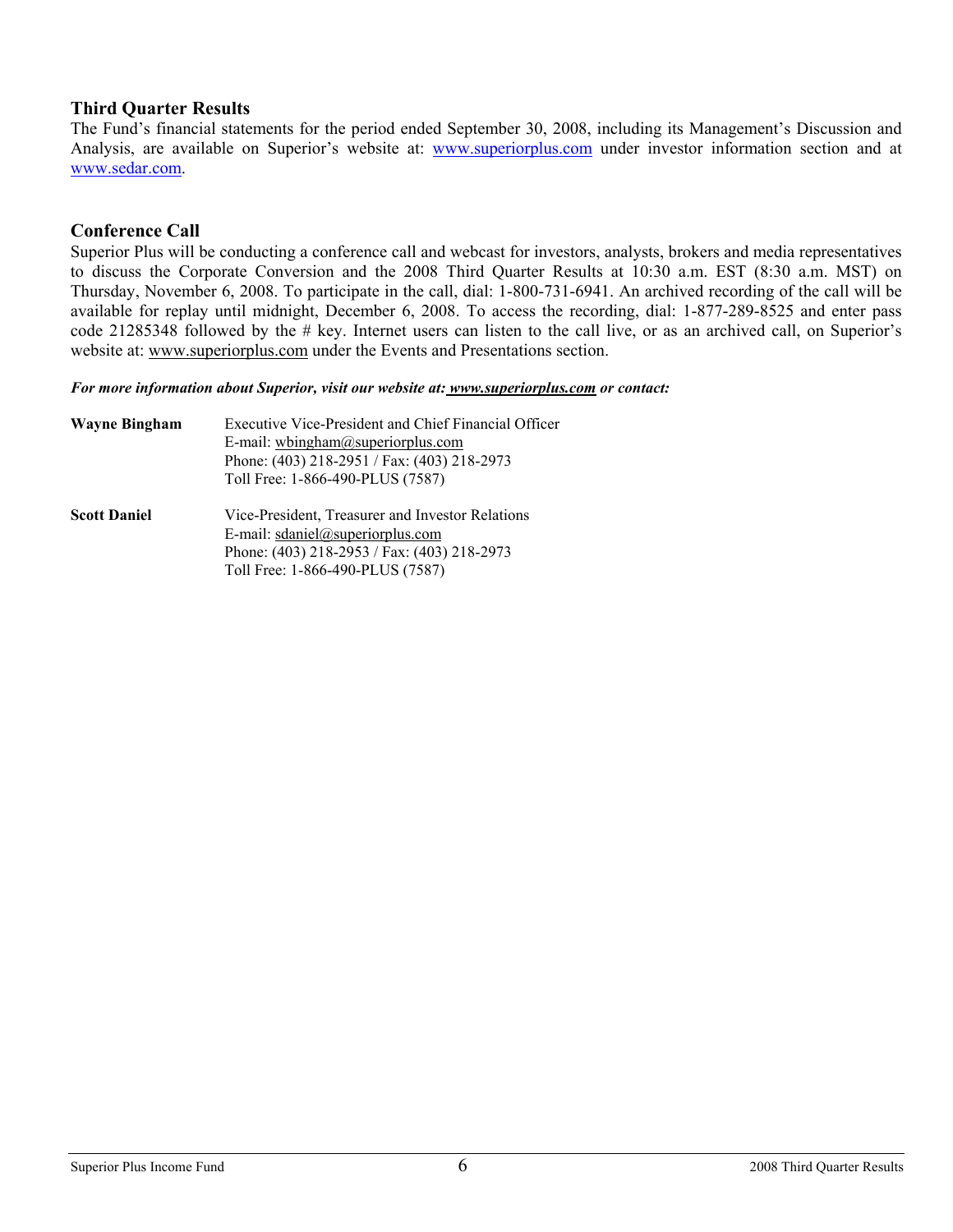# **Management's Discussion and Analysis of 2008 Third Quarter Results November 5, 2008**

### **Forward Looking Information**

Certain information included or incorporated by reference herein is forward-looking, within the meaning of applicable Canadian securities laws. Forward-looking information includes, without limitation, statements regarding the future financial position, business strategy, budgets, litigation, projected costs, capital expenditures, financial results, distributable cash flow, taxes, anticipated benefits of the corporate conversion and plans and objectives of or involving Superior Plus Income Fund (the Fund) or Superior Plus LP (Superior LP or the Partnership). Much of this information can be identified by looking for words such as "believe", "expects", "expected", "will", "intends", "projects", "anticipates", "estimates", "continues" or similar words. Forward-looking information in this Management's Discussion and Analysis includes but is not limited to, outlooks, capital expenditures, business strategy and objectives. The Fund and Superior LP believe the expectations reflected in such forward-looking information are reasonable but no assurance can be given that these expectations will prove to be correct and such forward-looking statements should not be unduly relied upon.

Forward-looking information is based on various assumptions. Those assumptions are based on information currently available to Superior, including information obtained from third party industry analysts and other third party sources and include, the historic performance of Superior's businesses, current business and economic trends, completion of the corporate conversion and utilization of the tax basis, currency, exchange and interest rates, trading data, cost estimates and the other assumptions set forth under the "Outlook" sections contained in this Management's Discussion and Analysis. You are cautioned that the preceding list of assumptions is not exhaustive.

Forward-looking information is not a guarantee of future performance and involves a number of risks and uncertainties some of which are described herein. Such forward-looking information necessarily involves known and unknown risks and uncertainties, which may cause the Fund's or Superior LP's actual performance and financial results in future periods to differ materially from any projections of future performance or results expressed or implied by such forward-looking information. These risks and uncertainties include but are not limited to the risks referred to under the section entitled "Risk Factors to Superior*"*, the risks associated with the availability and amount of the tax basis and the risks identified in Superior's 2007 Annual Information Form under the heading "Risk Factors". Any forward-looking information is made as of the date hereof and, except as required by law, neither the Fund nor Superior LP undertakes any obligation to publicly update or revise such information to reflect new information, subsequent or otherwise.

## **Non-GAAP Financial Measures**

## *Distributable Cash Flow*

Distributable cash flow of the Fund available for distribution to Unitholders, is equal to cash generated from operations, adjusted for changes in non-cash working capital and natural gas and electricity customer acquisition costs, less maintenance capital expenditures. Maintenance capital expenditures are equal to capital expenditures incurred to maintain the capacity of Superior's operations and are deducted from the calculation of distributable cash flow. Acquisitions and other capital expenditures incurred to expand the capacity of Superior's operations or to increase its profitability (growth capital), are excluded from the calculation of distributable cash flow. The Fund may deduct or include additional items to its calculation of distributable cash flow; these items would generally, but not necessarily, be items of a non-recurring nature. Distributable cash flow is the main performance measure used by management and investors to evaluate the performance of the Fund and its businesses. Readers are cautioned that distributable cash flow is not a defined performance measure under Canadian generally accepted accounting principles (GAAP), and that distributable cash flow cannot be assured. The Fund's calculation of distributable cash flow, maintenance capital and growth capital may differ from similar calculations used by comparable entities. Operating distributable cash flow is distributable cash flow before corporate and interest expenses. It is also a non-GAAP measure and is used by management to assess the performance of the operating divisions.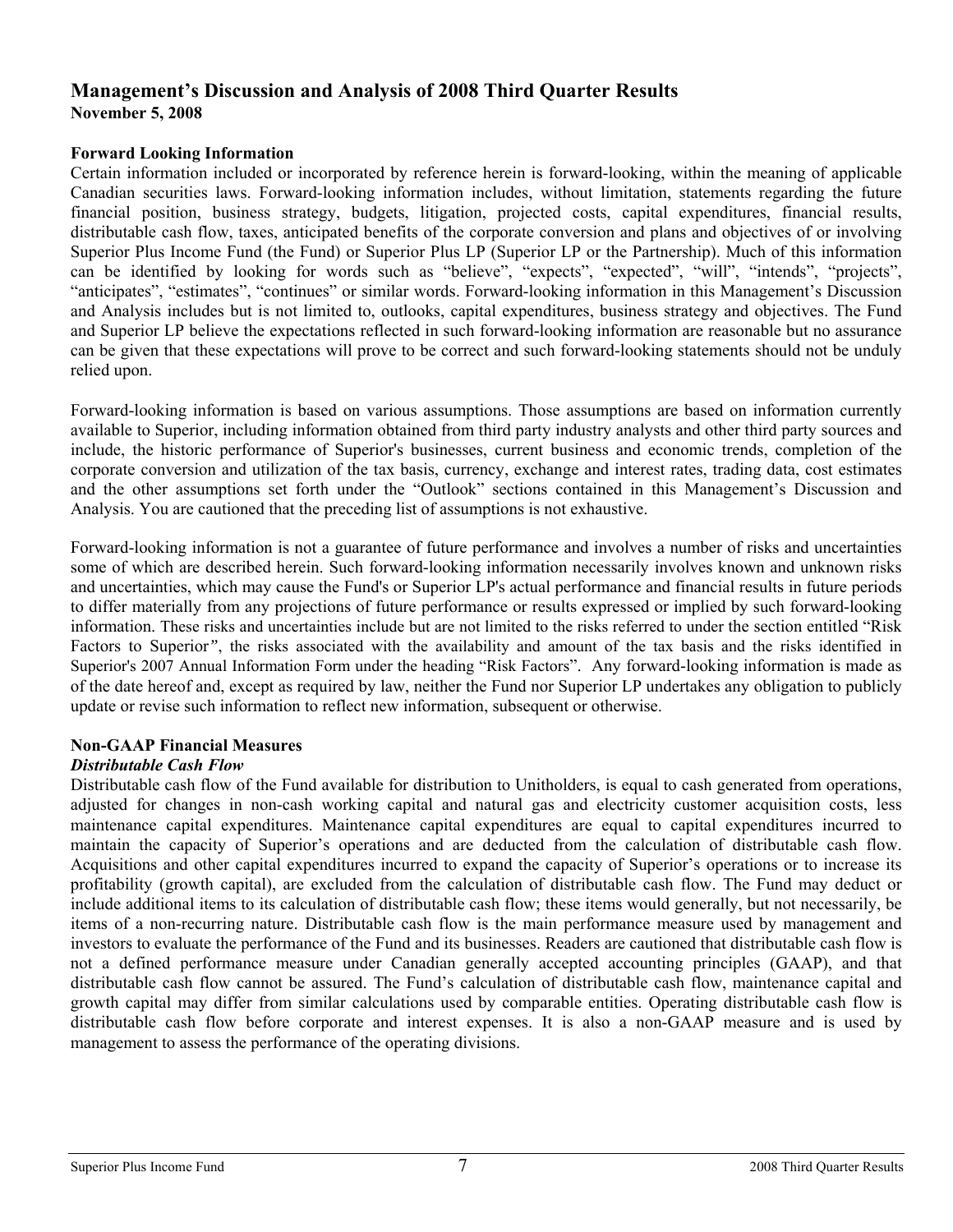### *Standardized Distributable Cash Flow*

During 2007, the CICA published an interpretive release, *Standardized Distributable Cash in Income Trusts and Other Flow-Through Entities: Guidance on Preparation and Disclosure*, in order to provide its recommendations related to the measurement and disclosure of cash available for distributions. The guidance was issued in an effort to improve the consistency, comparability, and transparency of the reporting of the measure commonly referred to as distributable cash flow. Superior's calculation of standardized distributable cash flow is, in all material respects, in accordance with the recommendations provided by the CICA.

Superior views the CICA recommendations as a positive step in providing stakeholders with meaningful information, but consistent with the guidance provided by the CICA, Superior has determined, that due to the nature of Superior's businesses, certain adjustments to standardized distributable cash flow are required to better reflect the cash flow available to be distributed to Unitholders. Superior's adjusted standardized distributable cash flow is referred to as distributable cash flow, and is unchanged from Superior's previous definition or measurement of distributable cash flow. Superior's distribution policy is based on distributable cash flow on an annualized basis, accordingly, the seasonality of Superior's individual quarterly results must be assessed in the context of annualized distributable cash flow. Adjustments recorded by Superior as part of its calculation of distributable cash flow include, but are not limited to, the impact of the seasonality of Superior's businesses, principally Superior Propane, by adjusting for non-cash working capital items, thereby eliminating the impact of the timing between the recognition and collection/payment of Superior's revenues and expense, which can from quarter to quarter differ significantly. Superior's calculation also distinguishes between capital expenditures that are maintenance related and those that are growth related, in addition to allowing for the proceeds received on the sale of certain capital items. Adjustments are also made to reclassify the cash flows related to natural gas and electricity customer acquisition costs in a manner consistent with the income statement recognition of these costs.

### *EBITDA*

EBITDA represents earnings before interest, taxes, depreciation and amortization calculated on a 12 month trailing basis giving pro forma effect to acquisitions and divestitures and is used by Superior to calculate its debt covenants and other credit information, and is not a defined performance measure under GAAP. Superior's calculation of EBITDA may differ from similar calculations used by comparable entities.

### **Overview of the Fund**

Superior Plus Income Fund is a diversified business trust. The Fund holds 100% of Superior Plus LP (Superior), a limited partnership formed between Superior Plus Inc., as general partner and the Fund as limited partner. The distributable cash flow of the Fund is solely dependent on the results of Superior LP and is derived from the allocation of Superior LP's income to the Fund by means of partnership allocations. Superior has four operating businesses: a propane distribution and related services business operating under the trade name Superior Propane; a specialty chemicals business operating under the trade name ERCO Worldwide (ERCO); a construction products distribution business operating under the trade name Winroc; and a fixed-price energy services business operating under the trade name Superior Energy Management (SEM).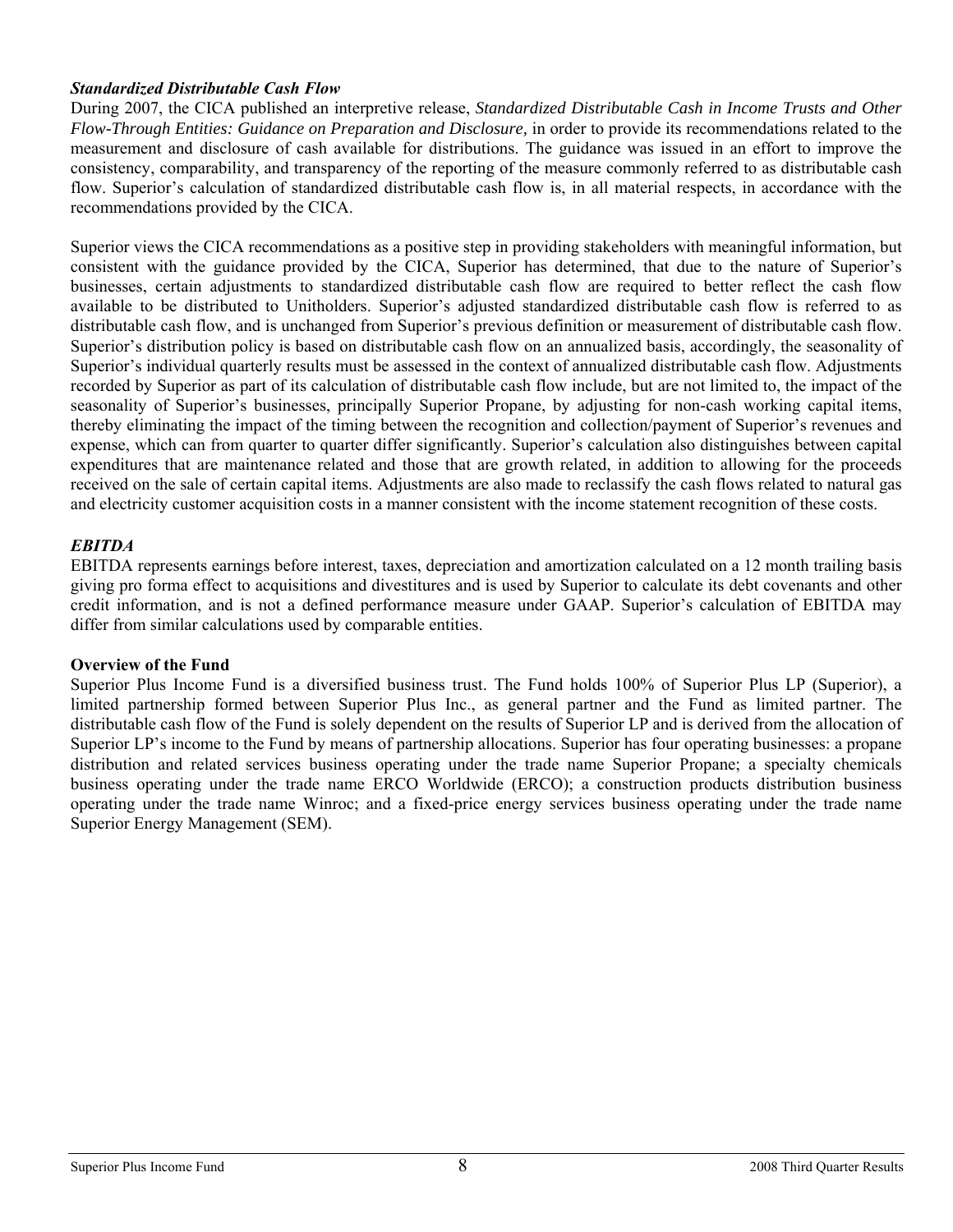## **Third Quarter and Year to Date Results**

Third quarter distributable cash flow was \$31.4 million, an increase of \$5.7 million (22%) over the prior year quarter. The increase in distributable cash flow was due to increased operating cash flow at ERCO, offset by lower operating cash flow at Superior Propane, Winroc and SEM, combined with lower interest costs and marginally higher corporate costs. Distributable cash flow per trust unit was \$0.36 per trust unit in the third quarter, an increase of \$0.06 per trust unit (20%) from the prior year quarter, due to the increase in distributable cash flow, offset by a 2% increase in the average number of trust units outstanding.

Distributable cash flow for the nine months ended September 30, 2008 was \$119.1 million, an increase of \$11.7 million (11%) over the prior year period. The increase in distributable cash flow was due to increased operating cash flow at ERCO combined with lower interest costs, offset in part by lower operating cash flow at Superior Propane, Winroc and SEM. Distributable cash flow per trust unit was \$1.35 per trust unit for the nine months ended September 30, 2008, an increase of \$0.10 per trust unit (8%) from the prior year period, due to the increase in distributable cash flow, offset by a 2% increase in the average number of trust units outstanding.

Net loss for the third quarter was \$203.9 million compared to a net loss of \$26.9 million for the prior year quarter. The increase in net loss was due principally to \$232.7 million of unrealized losses on financial instruments, compared to unrealized losses of \$41.7 million in the prior year quarter. The unrealized losses are principally the result of losses on Superior Energy Management's financial natural gas derivative contracts due to changes in the forward price of natural gas and a loss on ERCO Worldwide's fixed-price electricity purchase agreement due to changes in the forecasted price of electricity in deregulated markets. SEM enters into financial natural gas derivative contracts in relation to its contracted customer commitments, changes in the spot price of natural gas do not impact net earnings as it relates to customer commitments. Revenues of \$580.2 million were \$76.1 million higher than the prior year quarter due principally to an increase in the retail selling price of propane because of an increase in the wholesale cost of propane. Gross profits of \$152.8 million were \$6.9 million higher than the prior year quarter. The current quarter's gross profit includes \$9.1 million in non-cash amortization that is required to be included as a component of gross profit due to the adoption of a new inventory accounting standard on January 1, 2008, see "Changes in Accounting Policies" for a further discussion on this change. Operating costs of \$115.0 million were \$8.9 million higher than the prior year due principally to general inflationary pressures. Total interest expense of \$9.8 million was \$1.2 million lower than the prior year quarter due to lower interest rates on floating rate debt, offset by modestly higher overall debt levels. Amortization of \$6.2 million was \$9.6 million lower than the prior year due to the change in accounting policy for ERCO Worldwide's inventory as noted above. Total income tax recovery was \$3.3 million, consistent with the prior year quarter.

Net earnings for the nine months ended September 30, 2008 was \$87.6 million compared to net earnings of \$55.3 million for the prior year period. The increase in net earnings is due in part to \$22.4 million of unrealized gains on financial instruments, compared to \$23.6 million of unrealized losses in the comparative period. The unrealized gains are principally the result of gains on Superior Energy Management's financial natural gas derivative contracts due to changes in the forward price of natural gas. Revenues of \$1,828.8 million were \$148.8 million higher than the prior year period due principally to an increase in the retail selling price of propane because of an increase in the wholesale cost of propane. Gross profits of \$476.0 million were consistent with the comparative period. Gross profit in the current period includes \$28.8 million in non-cash amortization that is required to be included as a component of gross profit due to the adoption of a new inventory account standard as discussed in the analysis of net earnings for the second quarter. Operating costs of \$339.8 million were \$12.5 million higher than the prior year period due principally to general inflationary pressures. Total interest expense (not including realized gains on interest rate swaps of \$1.4 million) of \$29.4 million was \$4.6 million lower than the prior year period due principally to lower interest rates. Amortization of \$18.8 million was \$29.6 million lower than the prior year due to the change in accounting policy for ERCO Worldwide's inventory as noted above. Total income tax expense of \$25.7 million was \$40.1 million higher than the prior year period due principally to the future income tax impact of unrealized gains on financial instruments and the re-establishment of Canadian future income taxes in the prior year period.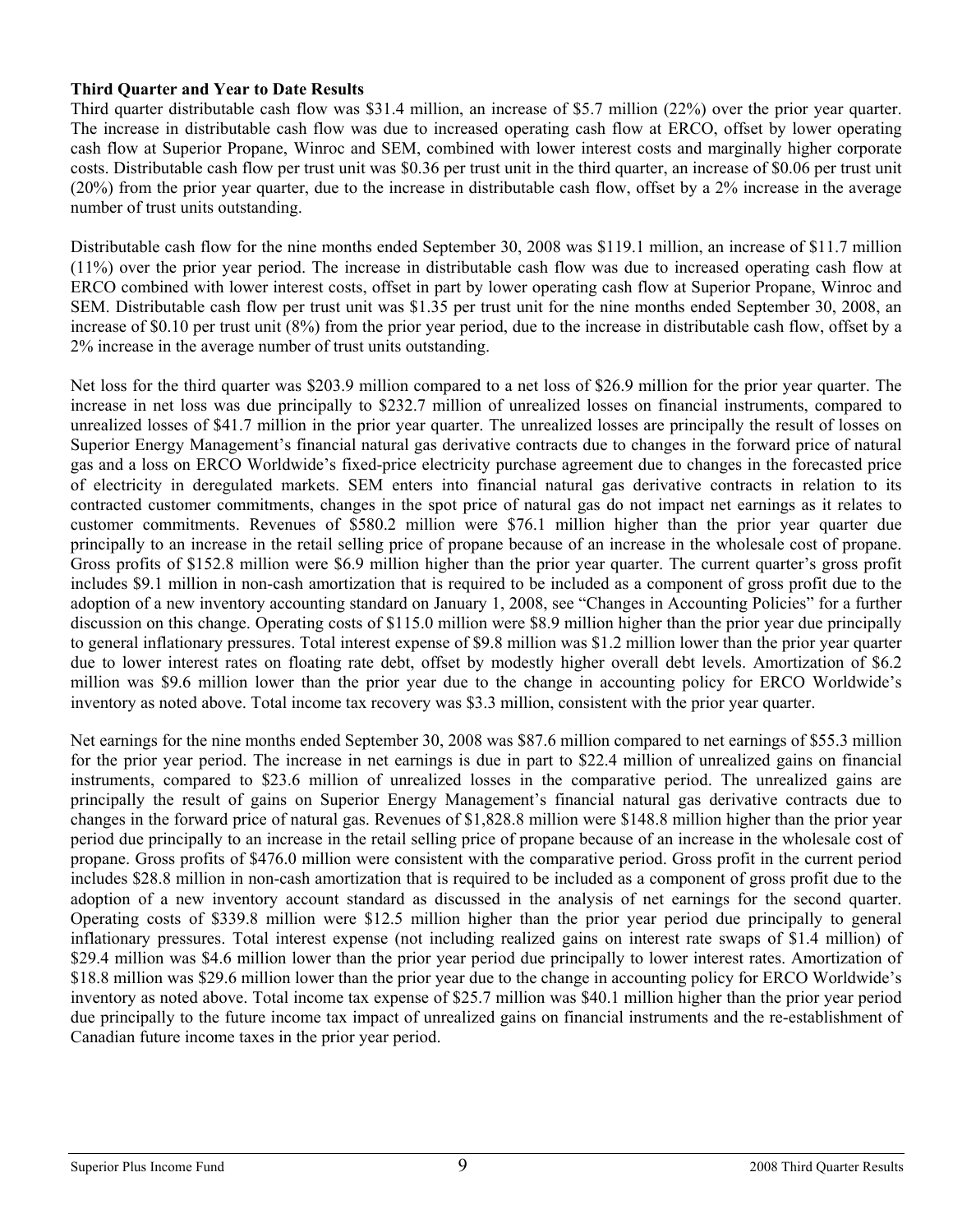### **Distributable Cash Flow (1)**

|       |                                                                                                                                     | Three months ended |                | Nine months ended |               |  |
|-------|-------------------------------------------------------------------------------------------------------------------------------------|--------------------|----------------|-------------------|---------------|--|
|       |                                                                                                                                     |                    | September 30   |                   | September 30  |  |
|       | (millions of dollars except per unit amounts)                                                                                       | 2008               | 2007           | 2008              | 2007          |  |
|       | Cash flows from operating activities of continuing operations                                                                       | 8.7                | 9.1            | 154.1             | 125.1         |  |
|       | Less: Total capital expenditures                                                                                                    | (14.0)             | (7.9)          | (62.5)            | (15.2)        |  |
|       | Standardized distributable cash flow <sup>(2)</sup>                                                                                 | (5.3)              | 1.2            | 91.6              | 109.9         |  |
| Add:  | Growth capital expenditures                                                                                                         | 10.9               | 1.8            | 27.1              | 5.2           |  |
|       | Proceeds on disposal of capital items                                                                                               | 1.1                | 0.1            | 2.7               | 1.4           |  |
|       | Natural gas customer acquisition costs capitalized                                                                                  | 2.6                | 1.5            | 5.0               | 7.3           |  |
|       | Acquisitions                                                                                                                        | (0.1)              | 1.4            | 24.5              | 1.4           |  |
|       | Management internalization costs                                                                                                    |                    |                |                   | 0.5           |  |
|       | Strategic plan costs (recoveries)                                                                                                   |                    | 0.8            |                   | 2.2           |  |
| Less: | Increase (decrease) in non-cash working capital                                                                                     | 23.8               | 20.8           | (26.9)            | (15.5)        |  |
|       | Amortization of natural gas customer acquisition costs                                                                              | (1.6)              | (1.9)          | (4.9)             | (5.0)         |  |
|       | Distributable cash flow                                                                                                             | 31.4               | 25.7           | 119.1             | 107.4         |  |
|       | Distributable cash flow                                                                                                             | 31.4               | 25.7           | 119.1             | 107.4         |  |
|       | Distributable cash flow borrowed (reinvested) <sup>(5)</sup>                                                                        | 4.4                | 8.1            | (12.7)            | (6.6)         |  |
|       | Distributed cash flow                                                                                                               | 35.8               | 33.8           | 106.4             | 100.8         |  |
|       | Distributable cash flow per trust unit, basic <sup>(3)</sup> and diluted <sup>(4)</sup><br>Distribution payout ratio <sup>(5)</sup> | \$0.36<br>114%     | \$0.30<br>132% | \$1.35<br>89%     | \$1.25<br>94% |  |

(1) See the Interim Consolidated Financial Statements for cash flows from operating activities, management internalization costs, capital expenditures/proceeds (maintenance, growth and acquisitions), natural gas customer acquisition costs and changes in non-cash working capital.

(2) Standardized distributable cash flow is a measure defined by the Canadian Institute of Chartered Accountants (CICA). See "Non-GAAP Financial Measures".

(3) The weighted average number of trust units outstanding for the three months ended September 30, 2008 is 88.4 million (2007 – 86.7 million) and for the nine months ended September 30, 2008 is 88.3 million (2007 – 86.2 million).

 $(4)$  For the three and nine months ended September 30, 2008 and 2007, there were no dilutive instruments.

 $(5)$  See "Distributions Paid to Unitholders".

### **Superior Propane**

Superior Propane generated operating distributable cash flow of \$6.3 million in the third quarter, a decrease of \$1.9 million (23%) from the prior year quarter due to higher operating costs, offset in part by higher gross profits.

Condensed operating results for the three and nine months ended September 30, 2008 and 2007 are provided in the following table. See "Segmented Distributable Cash Flow" for detailed comparative business segment results.

|                                                    | Three months ended September 30 |                   |        |                             | Nine months ended September 30 |                   |         |                             |
|----------------------------------------------------|---------------------------------|-------------------|--------|-----------------------------|--------------------------------|-------------------|---------|-----------------------------|
| (millions of dollars except per litre amounts)     | 2008                            |                   | 2007   |                             | 2008                           |                   | 2007    |                             |
|                                                    |                                 | $\epsilon$ /litre |        | $\frac{\phi}{\text{litre}}$ |                                | $\epsilon$ /litre |         | $\frac{\phi}{\text{litre}}$ |
| $Revenue^{(1)}$                                    | 236.6                           | 97.0              | 179.7  | 70.2                        | 834.8                          | 84.6              | 718.9   | 70.9                        |
| Cost of sales                                      | (181.3)                         | (74.3)            | 125.4) | (49.0)                      | (625.2)                        | (63.3)            | (514.0) | (50.7)                      |
| Gross profit                                       | 55.3                            | 22.7              | 54.3   | 21.2                        | 209.6                          | 21.3              | 204.9   | 20.2                        |
| Less: cash operating, administration and tax costs | (48.6)                          | (19.9)            | (45.1) | (17.6)                      | (152.1)                        | (15.4)            | (144.6) | (14.3)                      |
| Cash generated from operations before changes in   |                                 |                   |        |                             |                                |                   |         |                             |
| net working capital                                | 6.7                             | 2.8               | 9.2    | 3.6                         | 57.5                           | 5.9               | 60.3    | 5.9                         |
| Maintenance capital proceeds (expenditures), net   | (0.4)                           | (0.2)             | (1.0)  | (0.4)                       | (2.4)                          | (0.2)             | (0.6)   |                             |
| Operating distributable cash flow                  | 6.3                             | 2.6               | 8.2    | 3.2                         | 55.1                           | 5.7               | 59.7    | 5.9                         |
| Propane retail volumes sold (millions of litres)   | 244                             |                   | 256    |                             | 987                            |                   | 1,013   |                             |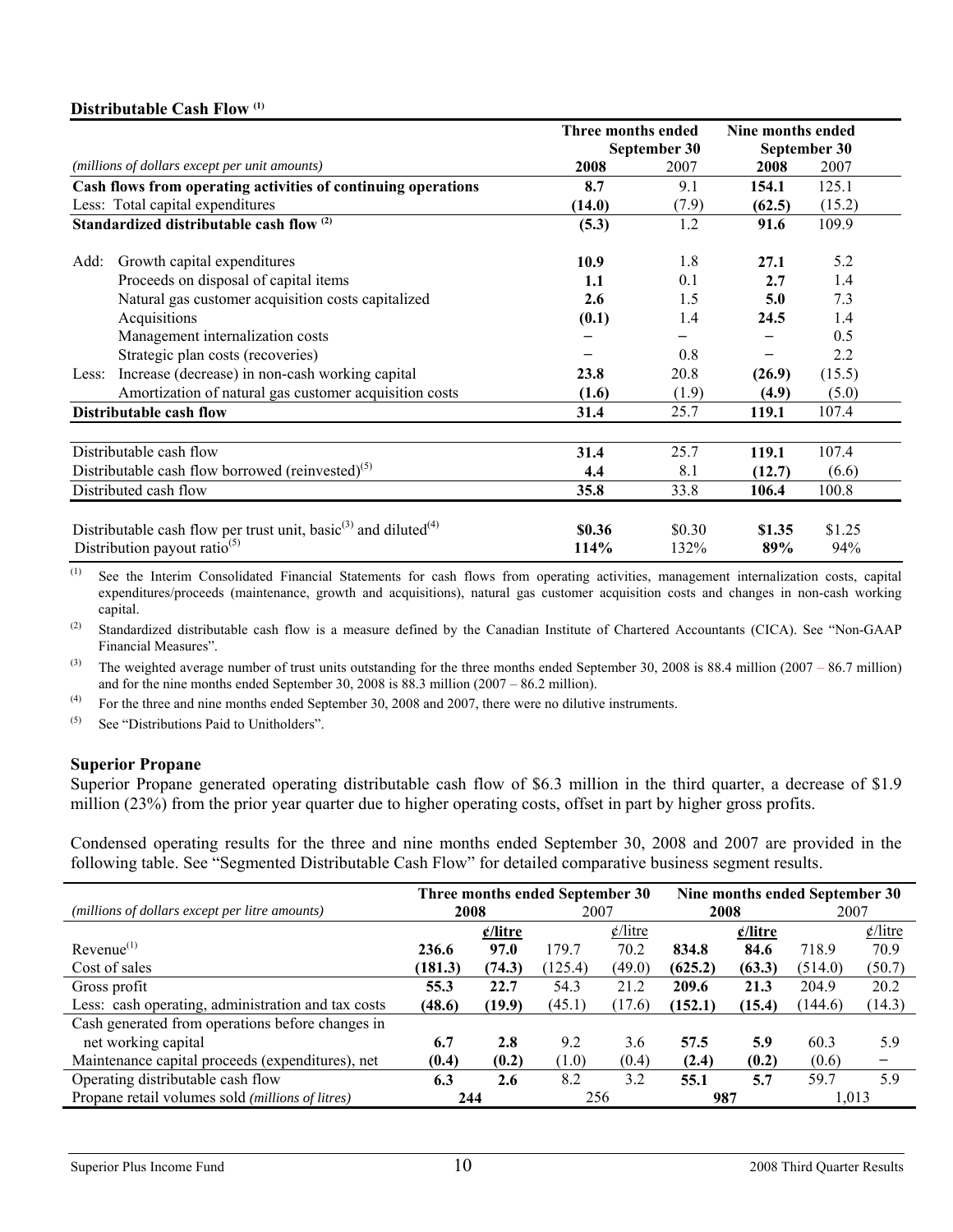$<sup>(1)</sup>$  Effective January 1, 2007, Superior discontinued hedge accounting for all economic hedging activities. As such amounts related to these</sup> contracts must be accounted for separately on Superior's financial statements (see Notes 8 and 12 to the Interim Consolidated Financial Statements). In order to better reflect the results of its operations, Superior has reclassified these amounts for purposes of this management discussion and analysis to present its results as if it had accounted for these transactions as accounting hedges. As such, included in revenue for the three and nine months ended September 30, 2008 is \$0.2 million and (\$0.4) million in realized foreign currency forward contract gains (losses) and included in revenue for the three and nine months ended September 30, 2007 is \$0.3 million and \$0.5 million in realized foreign currency forward contract gains.

Revenues for the third quarter of 2008 were \$236.6 million, an increase of \$56.9 million from revenues of \$179.7 million in 2007. The increase in revenues was due to higher retail propane prices, offset in part by reduced propane sales volumes. Total gross profit for the third quarter of 2008 was \$55.3 million, an increase of \$1.0 million (2%) over the prior year quarter. Total gross profit per litre for the third quarter of 2008 was 22.7 cents per litre, an increase of 1.5 cents per litre (7%) compared to the prior year quarter. A summary and detailed review of gross profit by segment is provided below.

### **Gross Profit by Segment**

|                             | Three months ended September 30 |      | Nine months ended September 30 |       |  |
|-----------------------------|---------------------------------|------|--------------------------------|-------|--|
| (millions of dollars)       | 2008                            | 2007 | 2008                           | 2007  |  |
| Retail propane and delivery | 48.4                            | 46.8 | 180.7                          | 174.7 |  |
| Other services              | 4.4                             | 5.5  | 14.8                           | 16.1  |  |
| Wholesale and related       | 2.5                             | 2.0  | 14.1                           | 14.1  |  |
| Total gross profit          | 55.3                            | 54.3 | 209.6                          | 204.9 |  |

Retail propane and delivery gross profit for the third quarter was \$48.4 million, \$1.6 million (3%) higher than the prior year quarter, as a 1.5 cents per litre (8%) increase in the average retail and delivery sales margin was partially offset by a 12 million litre (5%) reduction in sales volumes. Residential and commercial volumes decreased by 5 million litres (7%), due principally to the ongoing impact of customer conservation as a result of an increase in the average retail selling price of propane due to the approximate 37% increase in the wholesale cost of propane compared to the prior year quarter. Additionally, commercial volumes were negatively impacted by a weaker overall economic environment in Ontario and Quebec and residential volumes were negatively impacted by the ongoing conversion to natural gas in Atlantic Canada. Average weather for the third quarter was 7% warmer than the prior year which had a moderate effect on heating related volumes; weather does not typically have a material impact on volumes in the third quarter. Industrial volumes decreased by 1 million litres (1%), as improved mining and oil field volumes as a result of strong related activity in Western Canada, were offset by reduced forklift and agent volumes in Eastern Canada. Automotive propane volumes declined by 5 million litres (13%), which is consistent with the historical decline trend in this end-use market. Superior Propane continued to actively manage sales margins in the third quarter, resulting in average retail propane and delivery sales margins of 19.8 cents per litre, which was 1.5 cents per litre higher than the prior year quarter average margin of 18.3 cents per litre. Average margins compared to the prior year quarter were positively impacted by strong margin management despite the high retail cost of propane and higher delivery charges due to increased fuel costs.

Other services gross profit was \$4.4 million for the third quarter, a decrease of \$1.1 million over the prior year quarter, as demand for service and installation services was lower than the prior year quarter. Superior Propane is continuing to focus on building its service gross profits in conjunction with its focus on its service business. Wholesale and related gross profits were \$2.5 million for the third quarter, an increase of \$0.5 million compared to the prior year quarter due to increased gross profits within the trading business.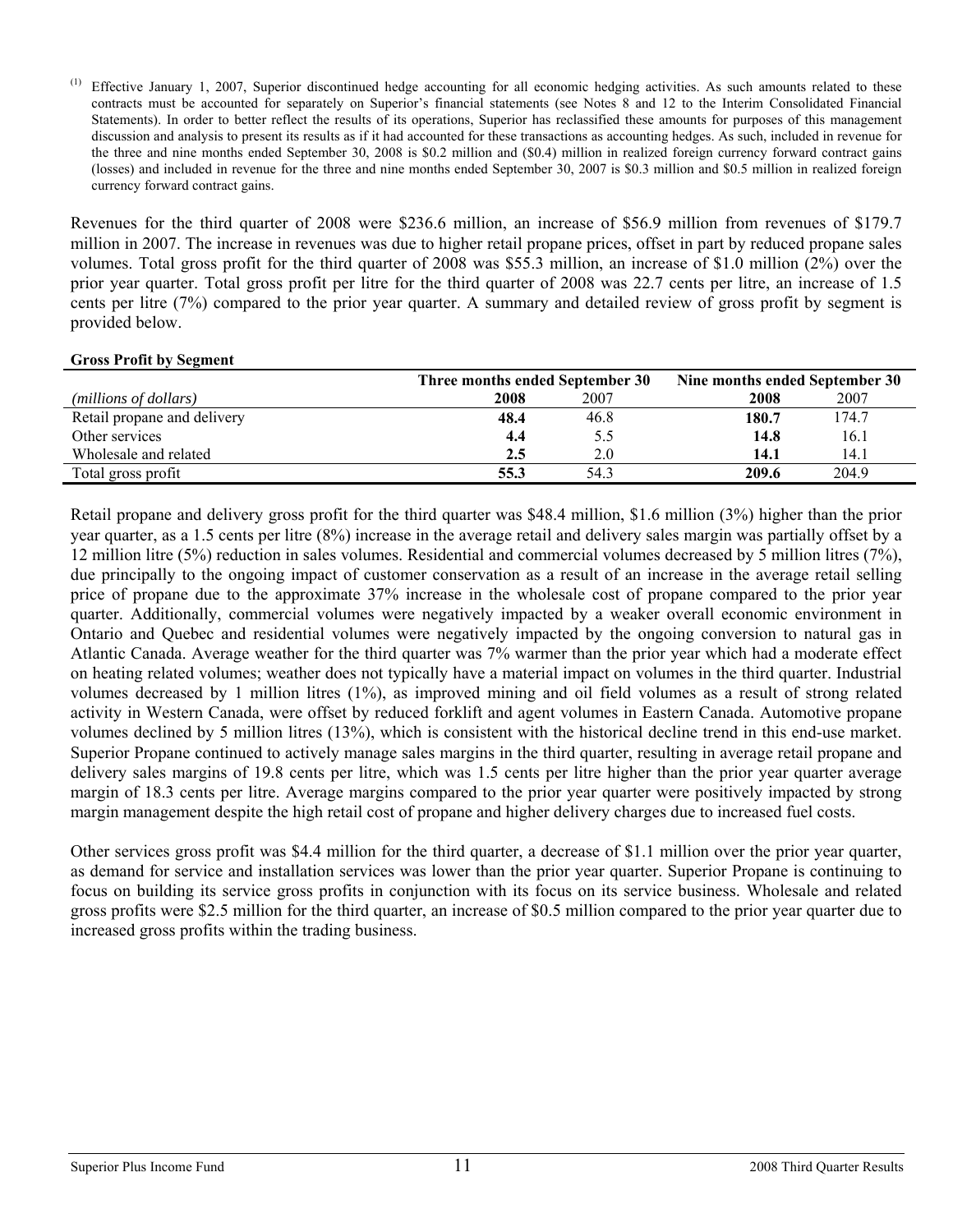### **Superior Propane Sales Volumes:**

|              | Three months ended September 30 |      | Nine months ended September 30 |      |       |
|--------------|---------------------------------|------|--------------------------------|------|-------|
|              | 2008                            | 2007 |                                | 2008 | 2007  |
| Residential  | 19                              | 21   | Residential                    | 109  | 116   |
| Commercial   | 43                              | 46   | Commercial                     | 214  | 224   |
| Agricultural |                                 | 10   | Agricultural                   | 44   | 48    |
| Industrial   | 139                             | 140  | Industrial                     | 529  | 519   |
| Automotive   | 34                              | 39   | Automotive                     | 91   | 106   |
|              | 244                             | 256  |                                | 987  | 1,013 |

# *Volumes by End-Use Application*<sup>(1)</sup>

### *Volumes by Region* (1) (2)

|                 | Three months ended September 30 |      |                 | Nine months ended September 30 |      |
|-----------------|---------------------------------|------|-----------------|--------------------------------|------|
|                 | 2008                            | 2007 |                 | 2008                           | 2007 |
| Western Canada  | 134                             | 136  | Western Canada  | 550                            | 541  |
| Eastern Canada  | 92                              | 101  | Eastern Canada  | 366                            | 395  |
| Atlantic Canada | 18                              | 19   | Atlantic Canada | 71                             | 77   |
|                 |                                 |      |                 |                                |      |
|                 | 244                             | 256  |                 | 987                            | .013 |

(1) **Volume**: Volume of retail propane sold (millions of litres).

(2) **Regions**: Western Canada region consists of British Columbia, Alberta, Saskatchewan, Manitoba, Northwest Ontario, Yukon and Northwest Territories; Eastern Canada region consists of Ontario (except for Northwest Ontario) and Quebec.

Cash operating and administrative costs of \$48.6 million, increased by \$3.5 million (8%) from the prior year quarter due to higher wages and benefits, truck fuel and leasing costs, insurance and bad debt costs, offset by reduced truck maintenance and telecommunication costs. Leasing costs were higher than the prior year as a result of the implementation of the comprehensive operating lease program in 2007. Net maintenance capital expenditures for the quarter were \$0.4 million, compared to \$1.0 million in the prior year quarter. The decrease in maintenance capital expenditures compared to the prior year quarter is due to the timing of expenditures and disposals.

## **Outlook**

Superior Propane expects operating distributable cash flow for 2008 to be between \$95 million and \$100 million, and for 2009 to be between \$95 million and \$105 million. Superior Propane's previous outlook, as provided in the 2008 second quarter management's discussion and analysis was: 2008 - \$98 million to \$103 million and 2009 - \$103 million to \$108 million. The reduction in Superior Propane's 2008 and 2009 outlook reflects the on-going impact of reduced sales volumes due to customer conservation and the impact of the current economic environment within North America which is anticipated to negatively impact Superior Propane's operations. Superior Propane's significant assumptions underlying its current outlook are:

- Superior Propane expects current economic conditions in Canada and the United States to prevail for 2008 and 2009;
- Superior Propane forecasts average temperatures across Canada to be consistent with the most recent five year average;
- Superior Propane expects that wholesale propane prices will not further impact demand for propane and related propane services, and that wholesale propane prices for 2009 will be less volatile than 2008;
- The on-going implementation of customer service programs and related efficiency projects contribute to operating efficiencies; and
- Market opportunities for Superior Propane's wholesale trading division are expected to be consistent with the prior years.

In addition to Superior Propane's significant assumptions detailed above, refer to the section "Risk Factors to Superior" for a detailed review of Superior Propane's significant business risks.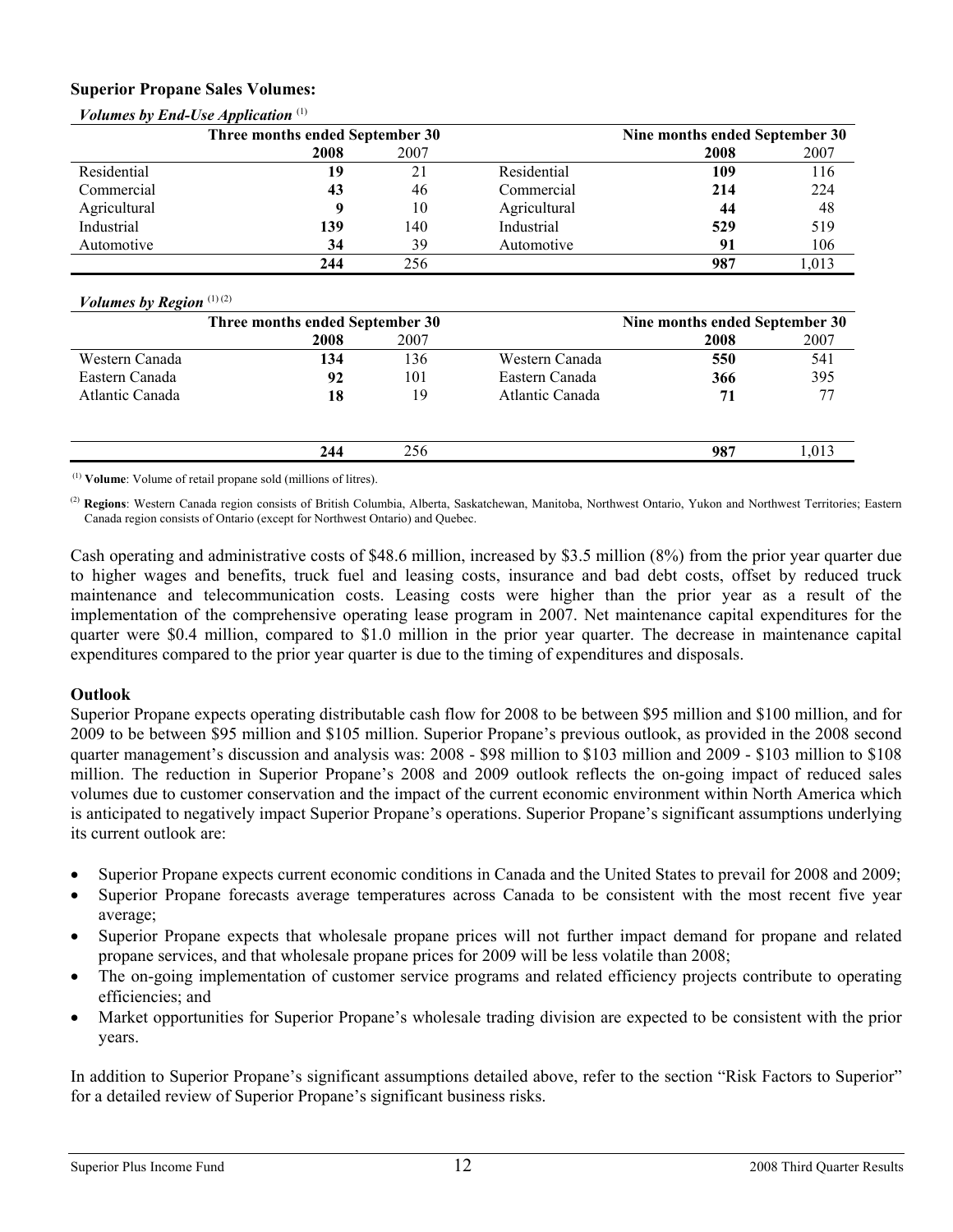## **ERCO Worldwide**

ERCO Worldwide generated operating distributable cash flow in the third quarter of \$25.9 million, an increase of \$7.7 million (42%) from the prior year quarter due to higher chemical gross profits and lower operating expenditures.

Condensed operating results for the three and nine months ended September 30, 2008 and 2007 are provided in the following table. See "Segmented Distributable Cash Flow" for detailed comparative business segment results.

|                                                              | Three months ended September 30 |           |        |           | Nine months ended September |       |           |       |
|--------------------------------------------------------------|---------------------------------|-----------|--------|-----------|-----------------------------|-------|-----------|-------|
| (millions of dollars except per metric tonne $(MT)$ amounts) |                                 |           |        |           |                             |       | 30        |       |
|                                                              |                                 | 2008      |        | 2007      | 2008                        |       | 2007      |       |
| Revenue                                                      |                                 | \$ per MT |        | \$ per MT | <b>S</b> per MT             |       | \$ per MT |       |
| Chemical <sup>(1)</sup>                                      | 121.6                           | 647       | 104.4  | 558       | 343.5                       | 606   | 319.6     | 557   |
| Technology                                                   | 1.6                             | 9         | 5.4    | 28        | 9.9                         | 17    | 20.0      | 43    |
| Cost of Sales                                                |                                 |           |        |           |                             |       |           |       |
| Chemical <sup><math>(1)(2)</math></sup>                      | (61.2)                          | (326)     | (56.1) | (300)     | (180.2)                     | (318) | (173.3)   | (302) |
| Technology                                                   | (0.6)                           | (3)       | (4.0)  | (21)      | (5.5)                       | (10)  | (13.3)    | (32)  |
| Gross Profit                                                 | 61.4                            | 327       | 49.7   | 265       | 167.7                       | 295   | 153.0     | 266   |
| Less: Cash operating, administrative and tax costs           | (33.8)                          | (180)     | (28.0) | (150)     | (92.6)                      | (163) | (90.2)    | (157) |
| Cash generated from operations                               |                                 |           |        |           |                             |       |           |       |
| before changes in net working capital                        | 27.6                            | 147       | 21.7   | 115       | 75.1                        | 132   | 62.8      | 110   |
| Maintenance capital expenditures                             | (1.7)                           | (9)       | (3.5)  | (18)      | (5.4)                       | (10)  | (6.1)     | (11)  |
| Operating distributable cash flow                            | 25.9                            | 138       | 18.2   | 97        | 69.7                        | 122   | 56.7      | 99    |
| Chemical volumes sold (thousands of MTs)                     |                                 | 188       | 187    |           | 567                         |       |           | 574   |

Effective January 1, 2007, Superior discontinued hedge accounting for all economic hedging activities. As such, amounts related to these contracts must be accounted for separately on Superior's financial statements (see Notes 8 and 12 to the Interim Consolidated Financial Statements.) In order to better reflect the results of its operations, Superior has reclassified these amounts for purposes of this management discussion and analysis to present its results as if it had accounted for these transactions as accounting hedges. As such, included in revenue for the three and nine months ended September 30, 2008 is \$1.5 million and \$6.3 million in realized foreign currency forward contract gains and included in chemical cost of sales for the three and nine months ended September 30, 2008 is \$5.4 million and \$17.2 million in realized fixedprice electricity gains. Included in revenue for the three and nine months ended September 30, 2007 is \$3.4 million and \$8.4 million in realized foreign currency forward contract gains and included in chemical cost of sales for the three and nine months ended September 30, 2007 is \$2.9 million and \$5.6 million in realized fixed-price electricity gains.

(2) Effective January 1, 2008, Superior adopted a revised CICA Handbook section related to Inventory. This section impacts the calculation of the cost of inventory at ERCO Worldwide, due to the requirement to inventory the cost of certain fixed overhead items, principally the amortization of property, plant and equipment. Additionally, this section requires that the amortization that is inventoried be classified as a component of cost of products sold once sold. As such, for the three and nine months ended September 30, 2008 Superior has excluded \$9.1 million and \$28.8 million in non-cash amortization from cost of sales in the calculation of ERCO Worldwide's operating distributable cash flow.

Chemical and technology revenues for the third quarter of \$123.2 million were \$13.4 million higher than the prior year quarter as higher pricing on chemical volumes more than offset reduced technology revenues; total chemical sales volumes were consistent with the prior quarter. Third quarter gross profit was \$61.4 million, comprised of \$60.4 million from chemical sales and \$1.0 million from technology projects. Chemical sales gross profit was \$12.1 million higher than the prior year quarter, due to higher chloralkali/potassium and sodium chlorate gross profits. Chloralkali/potassium gross profits were higher than the prior year quarter due to higher realized selling prices; sales volumes were consistent with the prior year. Sales prices for potassium have risen in response to the dramatic increase in the cost of potash, the primary input cost in producing potassium products. As a result of ERCO's acquisition of its Port Edward, Wisconsin facility in 2005, ERCO has a contract to purchase potash at a favorable rate for 2008. Upon expiration of the contract, ERCO's cost for potash will be at current market prices. Sodium chlorate gross profits were higher than the prior year quarter as improved realized selling prices and a 1% increase in sodium chlorate sales volumes more than offset marginally higher realized electricity prices. Technology gross profit was \$0.4 million lower than the prior year quarter due to higher project costs. Cash operating, administration and tax costs of \$33.8 million were \$5.8 million (21%) higher than the prior year quarter due principally to higher US cash taxes (\$5.0 million higher) as a result of improved operating results. Maintenance capital expenditures of \$1.7 million were \$1.8 million lower than the prior year quarter due to the timing of projects.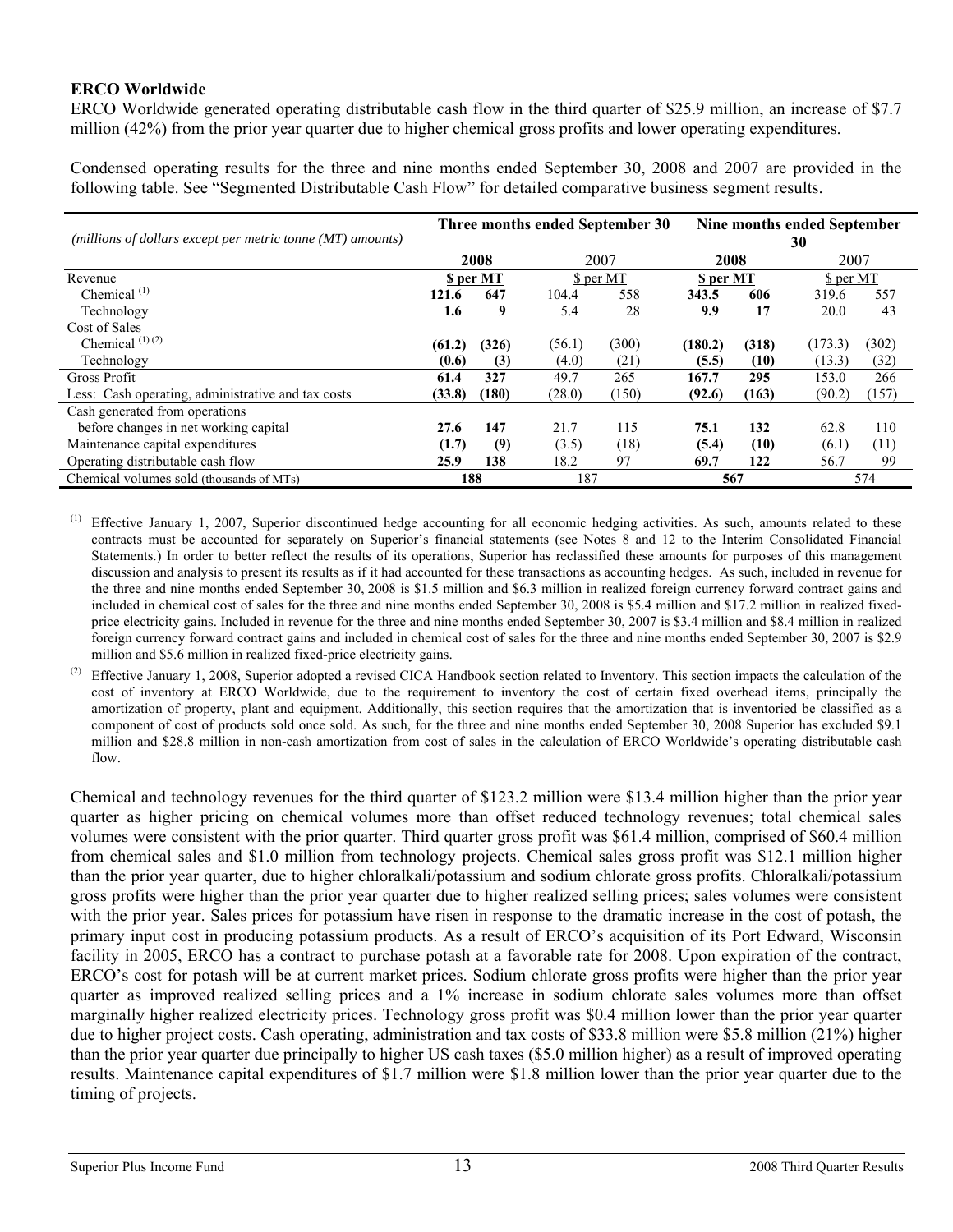During the third quarter, ERCO completed the sale of its Bruderheim, Alberta facility for proceeds of \$4.0 million, which have been treated as a recovery of strategic plan costs previously expensed. ERCO has retained 130 acres of the surrounding property.

Growth capital expenditures of \$10.6 million were incurred in the third quarter, with \$9.1 million (US \$8.8 million) incurred related to ERCO's Port Edwards, Wisconsin chloralkali facility expansion (\$US 18.5 million, cumulatively). The remaining \$1.5 million in growth capital expenditures related to a number of small on-going projects.

During 2007, ERCO determined that it will convert its Port Edwards, Wisconsin chloralkali facility from mercury based technology to membrane technology. The project maintains the facility's ability to produce both sodium and potassium products, provides increased production capacity of approximately 30%, provides a significant extension of the plant life and enhances the efficiency of ERCO's use of electrical energy. The cost of the conversion is estimated to be US \$130 million reflecting the substantial completion of the process engineering and significant completion of detailed engineering on the project, providing improved cost estimates.

During the latter part of the third quarter of 2008, ERCO was notified of a force majeure in relation to its contract for the supply of potash due to strikes at mining facilities of Potash Corp., ERCO's sole supplier of potash. As a result of the force majeure, ERCO is anticipating that they will not have access to potash supply for the remainder of 2008. In response to the inability to obtain potash, ERCO is converting its production capacity from potassium products to caustic and chlorine products in order to maximize plant efficiencies.

## **Outlook**

ERCO Worldwide expects operating distributable cash flow for 2008 to be between **\$**85 million and \$90 million, and for 2009 to between \$85 million and \$95 million. ERCO's previous outlook, as provided in the 2008 second quarter management's discussion and analysis was: 2008 - \$83 million to \$88 million and 2009 - \$80 million to \$85 million. The increase in ERCO's outlook for 2008 and 2009 is principally due to an increase in ERCO's forecasted chemical prices. ERCO Worldwide's significant assumptions underlying its current outlook are:

- Current supply and demand fundamentals for both sodium chlorate and potassium/chloralkali products will remain stable, resulting in no significant changes to the total assumed chemical sales prices and sales volumes;
- ERCO's average plant utilization is expected to be greater than 90%;
- ERCO is anticipating that the force majeure related to its potash supply contract will be lifted in the first quarter of 2009.
- The foreign currency exchange rate between the Canadian and United States dollar is expected to be par on all unhedged foreign currency transactions; and
- ERCO's conversion of its Port Edwards, Wisconsin chloralkali facility from mercury based technology to membrane technology for US \$130 million is expected to be completed in the second half of 2009.

In addition to ERCO Worldwide's significant assumptions detailed above, refer to the section "Risk Factors to Superior" for a detailed review of ERCO Worldwide's significant business risks.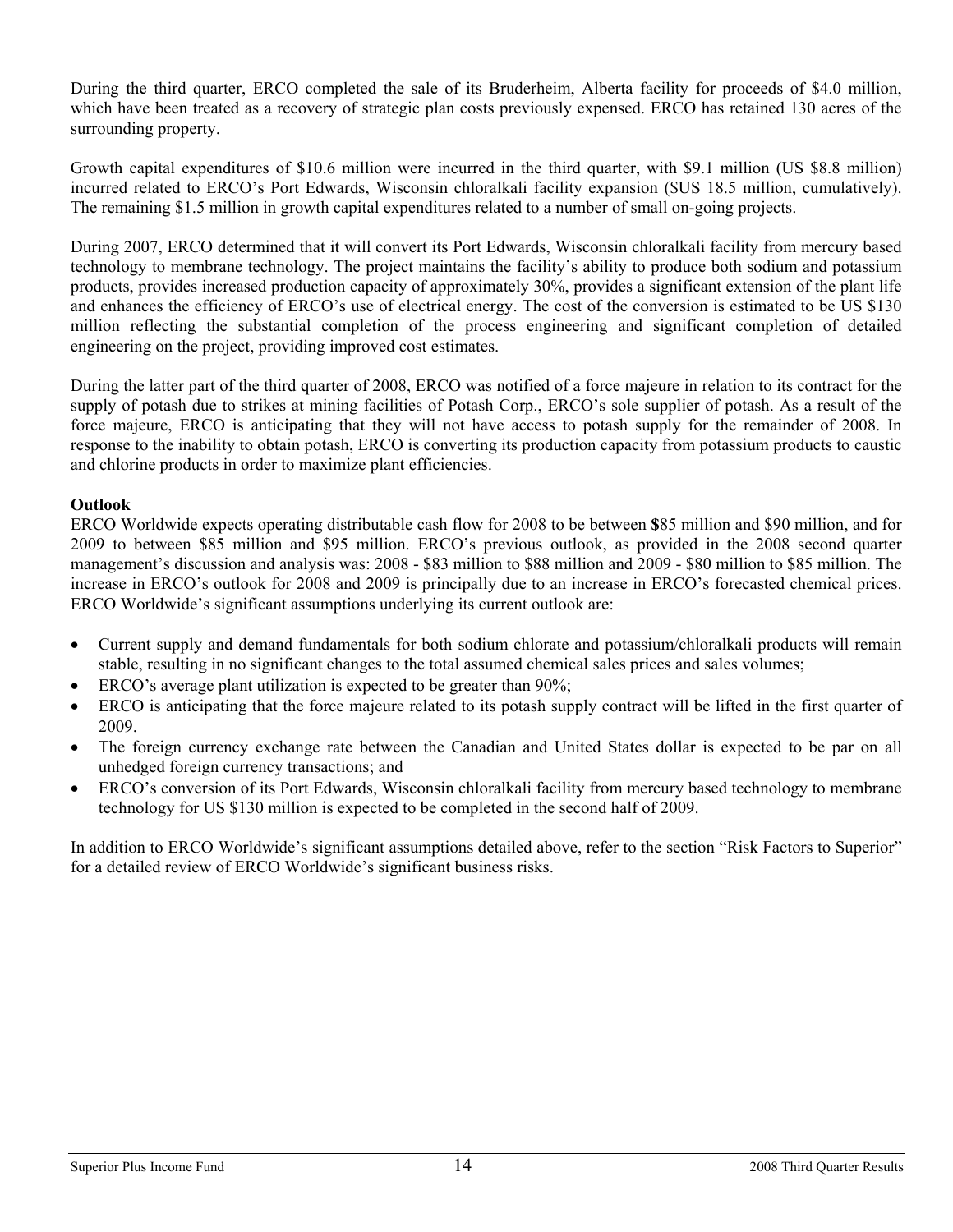## **Winroc**

Winroc generated operating distributable cash flow of \$7.9 million, a decrease of \$0.9 million (10%) from the prior year quarter, as high operating costs were partially offset by higher gross profits.

Condensed operating results for the three and nine months ended September 30, 2008 and 2007 are provided in the following table. See "Segmented Distributable Cash Flow" for detailed comparative business segment results.

|                                                                      | Three months ended |              | Nine months ended |              |
|----------------------------------------------------------------------|--------------------|--------------|-------------------|--------------|
|                                                                      |                    | September 30 |                   | September 30 |
| ( <i>millions of dollars</i> )                                       | 2008               | 2007         | 2008              | 2007         |
| Distribution and direct sales revenue                                | 142.6              | 138.7        | 399.5             | 386.9        |
| Distribution and direct sales cost of sales                          | (107.4)            | (105.0)      | (299.6)           | (291.5)      |
| Distribution and direct sales gross profit                           | 35.2               | 33.7         | 99.9              | 95.4         |
| Less: Cash operating, administrative and cash tax costs              | (27.3)             | (24.7)       | (76.8)            | (70.4)       |
| Cash generated from operations before changes in net working capital | 7.9                | 9.0          | 23.1              | 25.0         |
| Maintenance capital expenditures, net                                |                    | (0.2)        | (0.4)             | (0.5)        |
| Operating distributable cash flow                                    | 7.9                | 8.8          | 22.7              | 24.5         |

Distribution and direct sales revenues of \$142.6 million for the third quarter of 2008 were \$3.9 million (3%) higher than the prior year quarter. Distribution and direct sales gross profit of \$35.2 million in the third quarter was \$1.5 million (4%) higher than the prior year quarter, as the impact of the acquisition of Fackoury's on May 9, 2008, was partially offset by a reduction in overall sales volumes. Distribution drywall sales volumes, an indicator of overall distribution sales volumes, decreased 8% compared to the prior year quarter. The decrease in distribution sales volumes was principally due to weakness in the United States, reflecting the ongoing slowdown in new residential housing starts, particularly in the Southwest and Midwest US. Volumes were also negatively impacted by reduced sales volumes in the Prairies, offset in part, by improved sales volumes in Ontario and BC. Sales volumes in Ontario benefited from the acquisition of Fackoury's. Sales margins remained strong in all operating regions due in part to improved product sales mix and the continued focus on margin management. Cash operating and administrative costs of \$27.3 million were \$2.6 million (11%) higher than the prior year quarter due to general inflationary pressures, increased fuel costs, increased occupancy costs due to additional operating branches in the current year quarter and the implementation of a comprehensive operating lease program in 2007, which results in higher operating expenses and lower maintenance capital. Winroc continues to focus on actively managing its cost structure. Maintenance capital expenditures were \$nil in the third quarter, compared to \$0.2 million in the prior year quarter due to the timing of expenditures and the implementation of the leasing program in 2007 related to Winroc's fleet requirements.

## **Outlook**

Winroc expects operating distributable cash flow for 2008 to between \$32 million and \$37 million, and for 2009 to between \$30 million and \$37 million. Winroc's previous outlook, as provided in the 2008 second quarter management's discussion and analysis was: 2008 - \$32 million to \$37 million and 2009 - \$34 million to \$39 million. Winroc's 2009 outlook has been reduced to reflect the current economic environment within North America which is anticipated to negatively impact Winroc's business operations. Winroc's significant assumptions underlying its current outlook are:

- The current economic conditions in Canada and the United States are expected to prevail in 2008 and 2009;
- Residential housing construction is anticipated to slow in Canada throughout 2009; and
- Distributable cash flow is expected to be stable, as the full year impact of the acquisition of Fackoury's in Ontario is anticipated to partially mitigate weakness in other operating regions.

In addition to Winroc's significant assumptions detailed above, refer to the section "Risk Factors to Superior" for a detailed review of Winroc's significant business risks.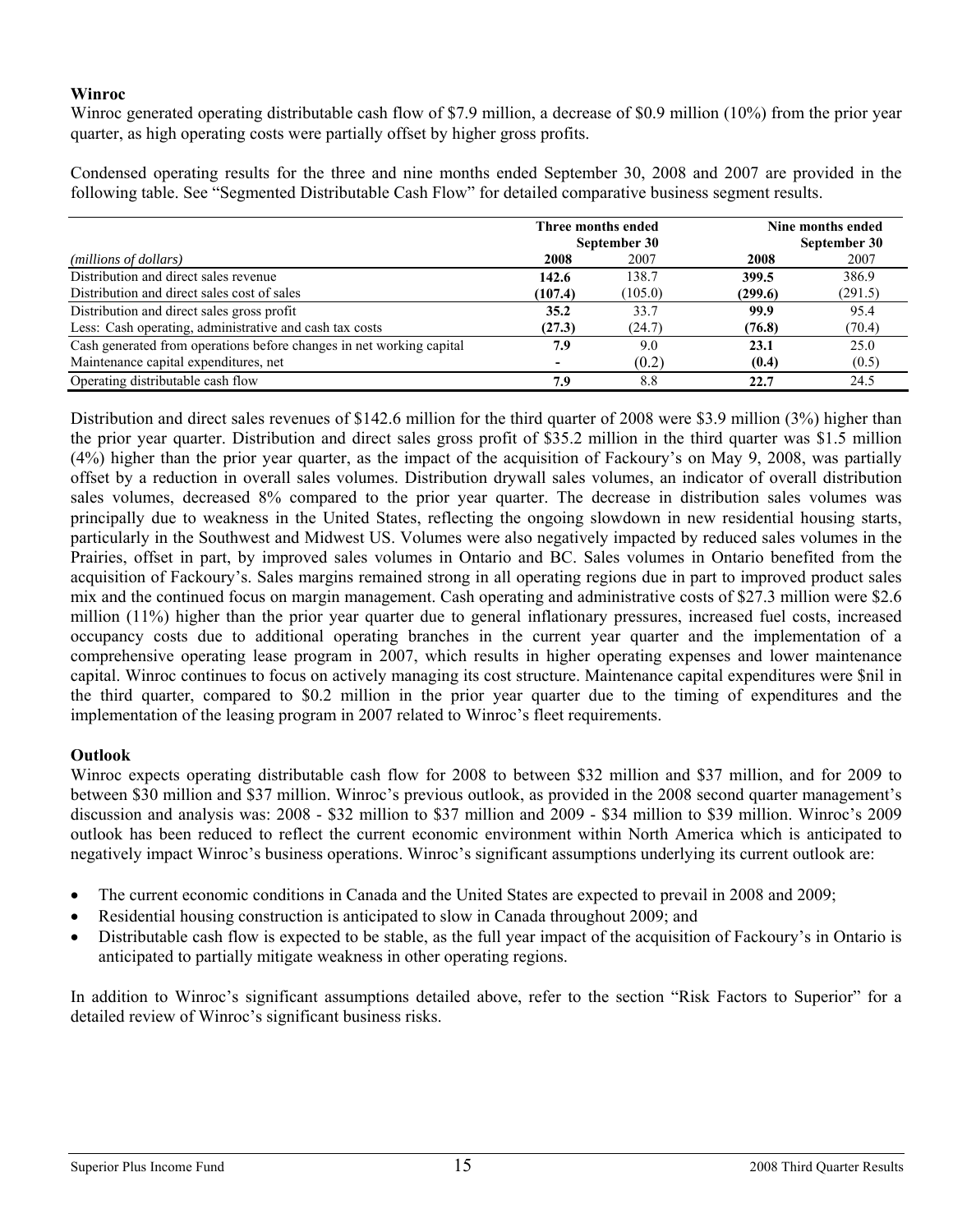### **Superior Energy Management ("SEM")**

SEM's condensed operating results for the three and nine months ended September 30, 2008 and 2007 are provided below. See "Segmented Distributable Cash Flow" for detailed comparative business segment results.

|                                                   | Three months ended September 30 | Nine months ended September 30 |         |         |
|---------------------------------------------------|---------------------------------|--------------------------------|---------|---------|
| (millions of dollars)                             | 2008                            | 2007                           | 2008    | 2007    |
|                                                   |                                 |                                |         |         |
| Revenue                                           | 79.5                            | 79.8                           | 247.0   | 243.5   |
| Cost of sales $(1)$                               | (69.5)                          | (71.6)                         | (220.8) | (220.8) |
| Gross profit                                      | 10.0                            | 8.2                            | 26.2    | 22.7    |
| Less: Operating, administrative and selling costs | (7.1)                           | (5.2)                          | (18.2)  | (13.4)  |
| Operating distributable cash flow                 | 2.9                             | 3.0                            | 8.0     | 9.3     |

(1) Effective January 1, 2007, Superior discontinued hedge accounting for all economic hedging activities. As such, amounts related to these contracts must be accounted for separately on Superior's financial statements (see Notes 8 and 12 to the Interim Consolidated Financial Statements.) In order to better reflect the results of its operations, Superior has reclassified these amounts for purposes of this management discussion and analysis to present its results as if it had accounted for these transactions as accounting hedges. As such, included in cost of sales for the three and nine months ended September 30, 2008 is \$5.5 million and \$18.2 million in realized foreign currency forward contract losses and \$17.1 million and \$38.6 million related to natural gas commodity realized fixed price gains. Included in cost of sales for the three and nine months ended September 30, 2007 is \$6.1 million and \$12.5 million in realized foreign currency forward contract losses and \$9.0 million and \$9.8 million related to natural gas commodity realized fixed price losses.

### **Gross Profit by Segment**

| (millions of dollars except volume and per unit amounts)              | Three months ended September 30,<br>2008 |                                       |                                | Nine months ended September 30, 2008 |                                      |                                            |  |
|-----------------------------------------------------------------------|------------------------------------------|---------------------------------------|--------------------------------|--------------------------------------|--------------------------------------|--------------------------------------------|--|
|                                                                       | <b>Gross</b><br>Profit                   | Volume                                | Per Unit                       | Gross<br>Profit                      | Volume                               | Per Unit                                   |  |
| Natural Gas <sup>(1)</sup><br>Electricity <sup><math>(2)</math></sup> | 9.78<br>0.22                             | 8.3 GJ<br><b>18.0 KwH</b>             | 117.8 ¢/GJ<br>1.22 $\ell$ /KwH | 25.57<br>0.63                        | 25.0 GJ<br>42.3 KwH                  | 102.3 $\mathcal{C}$ GJ<br>1.49 $\ell$ /KwH |  |
| Total                                                                 | 10.00                                    |                                       |                                | 26.20                                |                                      |                                            |  |
|                                                                       |                                          | Three months ended September 30, 2007 |                                |                                      | Nine months ended September 30, 2007 |                                            |  |
|                                                                       | Gross<br>Profit                          | Volume                                | Per Unit                       | Gross<br>Profit                      | Volume                               | Per Unit                                   |  |
| Natural $\overline{Gas^{(1)}}$<br>Electricity <sup>(2)</sup>          | 8.20<br>$\overline{\phantom{a}}$         | $9.0 \text{ GJ}$                      | 91.1 $\epsilon$ /GJ            | 22.70<br>$\overline{\phantom{a}}$    | $28.0 \text{ GJ}$                    | $81.0 \text{ }\mathcal{C}/\text{GJ}$       |  |
| Total                                                                 | 8.20                                     |                                       |                                | 22.70                                |                                      |                                            |  |

 $<sup>(1)</sup>$  Natural gas volumes and per unit amounts are expressed in millions of gigajoules (GJ).</sup>

 $^{(2)}$  Electricity volumes and per unit amounts are express in millions of kilowatt hours (KwH).

SEM generated operating distributable cash flow of \$2.9 million in the third quarter, a decrease of \$0.1 million compared to the prior year quarter. SEM's revenues were \$79.5 million in the third quarter, compared to \$79.8 million in the prior year quarter. Revenues were impacted by higher selling prices, offset by lower sales volumes. Natural gas gross profit was \$9.8 million in the third quarter, an increase of \$1.6 million (20%) compared to the prior year quarter, as gross profit per gigajoule (GJ) was 117.8 cents per GJ, a 29% increase over the prior year quarter, offsetting the 8% decrease in natural gas volume sold. The increase in gross margin per GJ and the decrease in natural gas volume sold, reflect SEM's continuing strategy of increasing gross profit through growth in its lower-volume, higher-margin residential and small commercial customer base. Residential and small commercial customer volumes comprised approximately 29% of total sales volumes in the third quarter  $(2007 \text{ third quarter} - 27%)$ . Electricity gross profit was \$0.2 million for the third quarter. SEM is continuing to work on further market penetration of the Ontario fixed-price electricity market. Operating, administration and selling costs of \$7.1 million were \$1.9 million higher than the prior year quarter due to costs associated with building additional sales channels, higher infrastructure costs associated with the marketing of fixed-price electricity contracts, and \$1.4 million in losses on the translation of US denominated payables. Foreign currency translation losses result in reduced losses on foreign currency forward contracts, the impact of which is recorded as a component of gross profit.

SEM invested \$2.6 million in customer acquisition costs during the quarter, resulting in a customer base of 90,700 residential and 6,000 commercial natural gas customers, and 3,150 electricity customers. The acquisition of new customers and the retention rate of SEM's existing customers has been challenging in all of SEM's markets due in part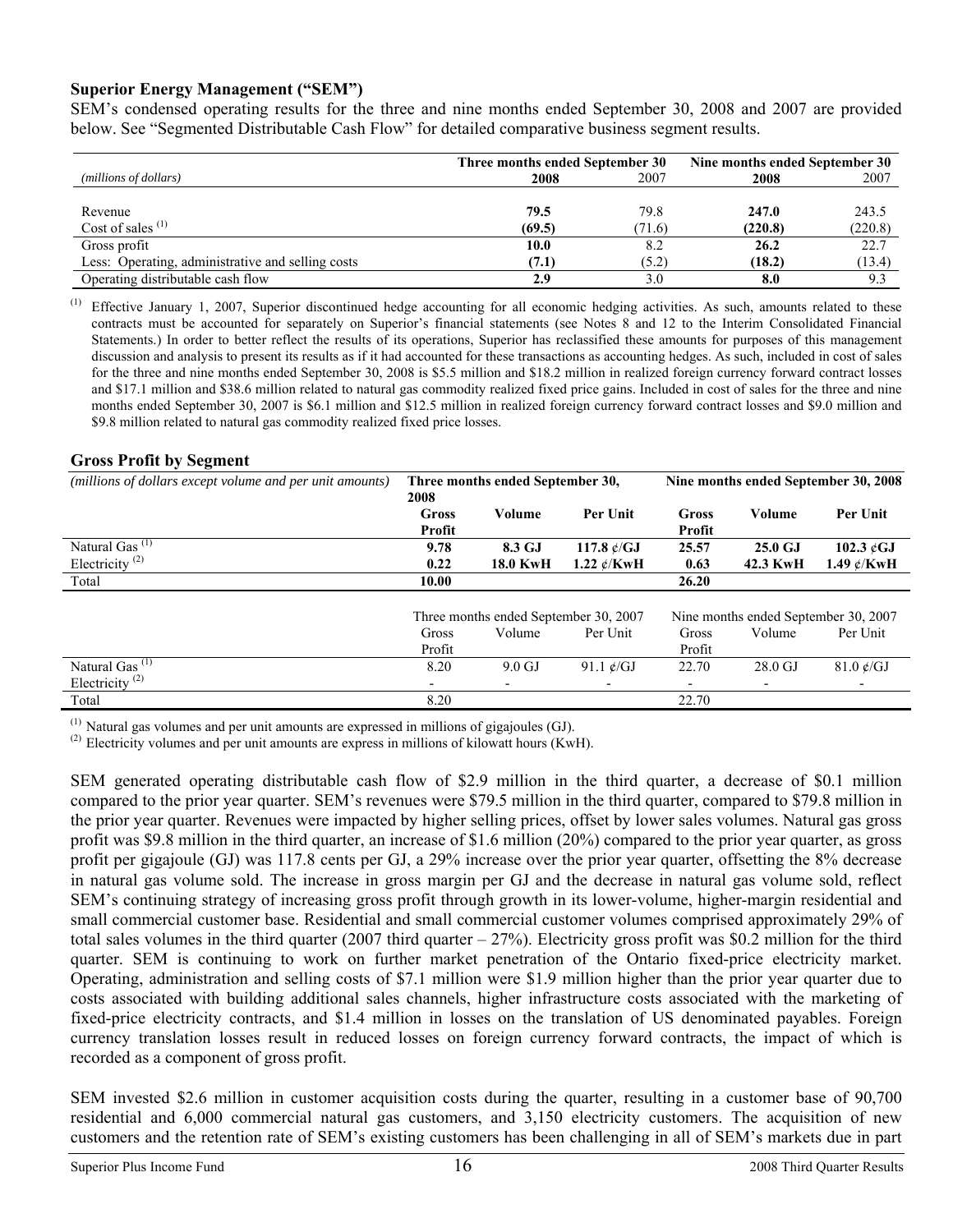to retention and recruitment problems with SEM's residential direct sales channels. In addition, the low system price of natural gas compared to the fixed-rate alternative SEM is able to offer, has also contributed to this challenge. Over the previous twelve months, the system price of natural gas has been both constant and low due to the absence of volatility in the spot price of natural gas over the prior quarters, resulting in reduced customer demand for long-term, fixed-price natural gas contracts, as the immediate perceived benefit of entering into a long-term deal is reduced at the current fixedprice rates. Similar to the sign-up of natural gas customers, SEM's sign-up for fixed-price electricity customers has been lower than expected due to a low regulated price plan for electricity. The average remaining term of SEM's sales contracts at September 30, 2008 was 29 months (September 30, 2007 – 39 months).

# **Outlook**

SEM expects operating distributable cash flow for 2008 to be between \$10 million and \$13 million, and for 2009 to between \$12 million and \$16 million. SEM's previous outlook, as provided in the 2008 second quarter management's discussion and analysis was 2008 - \$10 million to \$13 million and 2009 - \$13 million to \$18 million. SEM's 2009 outlook has been reduced to reflect the on-going challenges of new customer aggregation due to the low system price for natural gas and electricity and the on-going challenges with SEM's residential direct sales channels. SEM's significant assumptions underlying its current outlook are:

- SEM is able to access sales channels agents on acceptable contract terms;
- Natural gas markets in Ontario and British Columbia will continue to provide growth opportunities for SEM; and
- The electricity market in Ontario is expected to provide an additional growth opportunity for SEM.

In addition to SEM's significant assumptions detailed above, refer to the section "Risk Factors to Superior" for a detailed review of SEM's significant business risks.

## **Corporate**

Corporate costs for the third quarter were \$1.8 million, compared to \$1.5 million in the prior year quarter. Corporate costs were impacted by the absence of a reversal of \$0.5 million in trust unit based compensation costs recorded in the prior year quarter due to fluctuations in the Fund's trust unit value. Excluding the impact of trust unit based compensation, corporate costs were consistent with the prior year quarter.

Interest expense on revolving term bank credits and term loans was \$6.0 million for the third quarter, an increase of \$0.1 million from the prior year quarter. Interest on revolving term bank credits was impacted by lower interest rates on floating rate debt offset by the impact of higher debt levels. Revolving term bank credits and term loans are higher than the prior year quarter due to a reduction in the utilization of the accounts receivable securitization program, the repayment and redemption of the Series I, 8% and Series II, 8 % convertible unsecured subordinated debentures during 2007 and the impact of a stronger US dollar on US denominated debt. See "Liquidity and Capital Resources" discussion for further details.

Interest on the Fund's convertible unsecured subordinated debentures (Debentures) was \$3.8 million for the third quarter of 2008, a decrease of \$1.3 million from the prior year quarter. The reduction in Debenture interest is due to the maturity of \$8.1 million Series I, 8% Debentures on July 31, 2007 and the Fund's early redemption of \$59.2 million Series II, 8% Debentures on November 5, 2007.

## **Subsequent Event - Conversion from an Income Fund to a Corporation**

On October 30, 2008, Superior announced it had entered into a transaction by way of a plan of arrangement with Ballard Power Systems Inc. (Ballard) which will result in Superior converting from a publicly traded income trust to a publicly traded corporation for cash consideration of approximately \$50.6 million (including \$4.3 million of transaction costs). See press release "Superior Plus Announces Conversion to a Corporation" dated October 30, 2008. The transaction will result in the Unitholders of Superior becoming shareholders of a publicly trade corporation with no expected changes to the business operations. The agreement is anticipated to close on or about December 31, 2008 and is subject to Unitholder approval, Ballard shareholder approval and various regulatory approvals.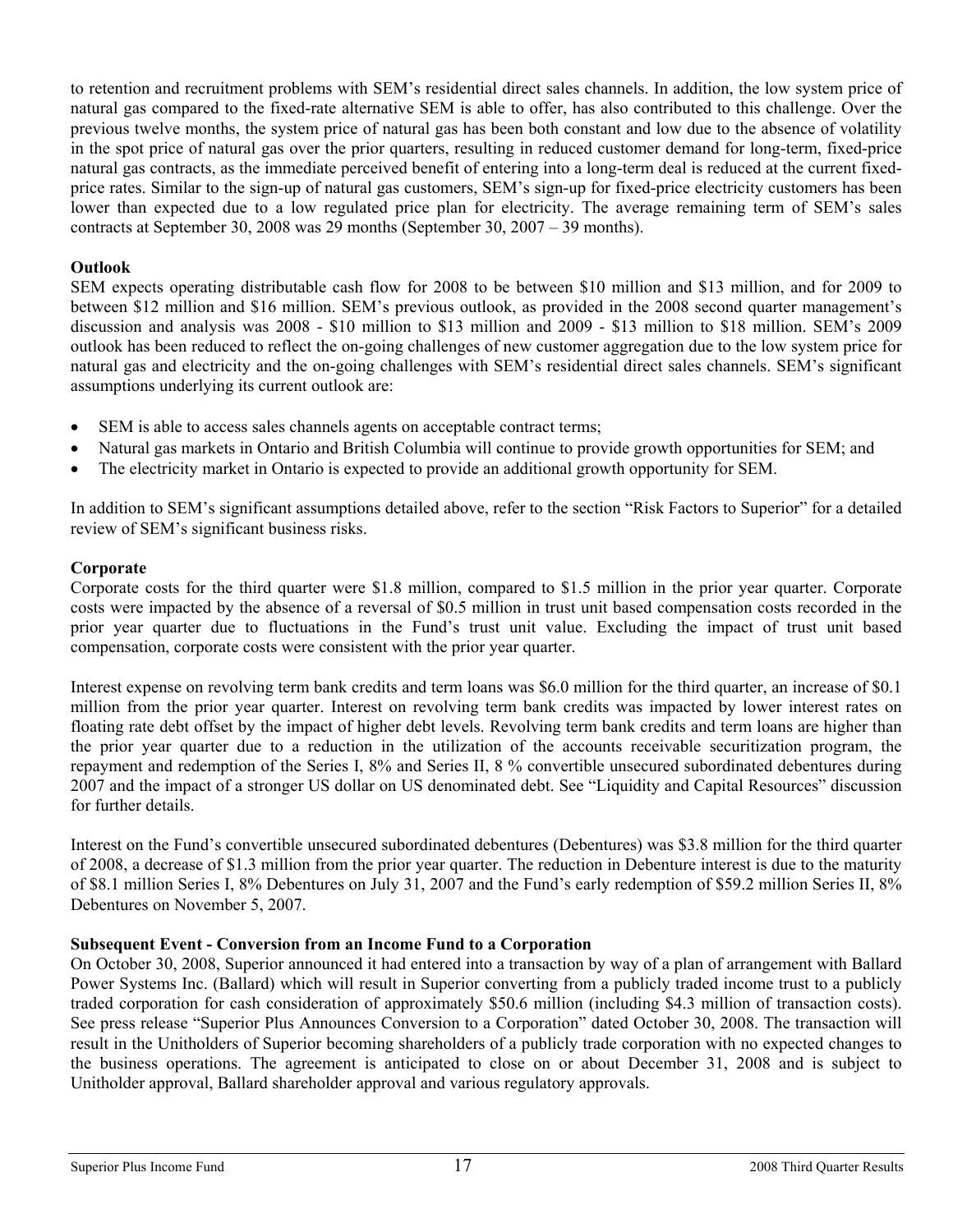## **Taxation**

Total income tax recovery for the third quarter was \$3.3 million, comprised of \$4.3 million in cash income taxes and a \$7.6 million future income tax recovery, compared to a total income tax recovery of \$3.4 million in the prior year quarter, which was comprised of \$0.4 million in cash income recoveries and a \$3.0 million future income tax recovery.

Cash income and withholding taxes of \$4.3 million for the third quarter were limited to cash taxes in the United States (2007 Q3 – \$0.4 million recovery of United States cash income taxes). The increase in cash taxes is due the increase in the profitability of US denominated taxable earnings in the current year quarter and the absence of one time adjustments in the prior year quarter. Cash income taxes have been charged to the businesses from which the taxable income was derived. Future income tax recovery for the third quarter was \$7.6 million (2007 Q3 - \$3.0 million future income tax recovery), resulting in a corresponding future income tax asset of \$5.2 million as at September 30, 2008.

Superior's calculation of future income taxes for the third quarter of 2008 is based on the current legislation impacting the taxation of publicly traded income trusts. In June 2007 the Government of Canada enacted new legislation imposing additional income taxes upon publicly traded income trusts, including Superior Plus Income Fund, effective January 1, 2011. Prior to this legislation, the Fund was only taxable on any taxable income not allocated to the Unitholders and estimated its future income tax on certain temporary differences between amounts recorded on its balance sheet for book and tax purposes at a nil effective tax rate. Under the new legislation, the Fund estimates the tax rate on the post 2010 reversal of these temporary differences to be 29.5 percent in 2011 and 28.0 percent in 2012 and thereafter. Temporary differences reversing before 2011 will still give rise to nil future income taxes. The amount and timing of reversals of temporary differences will depend on Superior's future operating results, acquisitions and dispositions of assets and liabilities, and distribution policy. A significant change in any of the preceding assumptions could materially affect Superior's estimate of its future income tax asset/liability as a publicly traded income trust. Consistent with prior periods, the Fund also recognizes a provision for income taxes for its subsidiaries that are subject to current and future income taxes, including United States income tax, United States non-resident withholding tax and Chilean income tax.

As previously discussed, Superior has announced it intends to convert from a publicly traded income trust to a publicly traded corporation, see "Subsequent Event - Conversion from an Income Fund to a Corporation". As a corporation, Superior will be subject to current and future income taxes as at the date of conversion to a corporate entity.

### **Other Corporate**

During the third quarter of 2008, as previously discussed, ERCO completed the sale of its Bruderheim, Alberta facility for proceeds of \$4.0 million, which were treated as a recovery of strategic plan costs previously expensed. Strategic plan costs incurred in the prior year quarter were a recovery of \$0.8 million related to employee severance and retention.

### **Consolidated Outlook**

The Fund expects consolidated distributable cash flow per trust unit for 2008 to be between \$2.05 and \$2.15 per trust unit, and for 2009 to between \$1.95 and \$2.20 per trust unit. The Fund's previous outlook, as provided in the 2008 second quarter management's discussion and analysis was: 2008 - \$2.00 to \$2.15 per trust unit and 2009 - \$2.05 to \$2.25 per trust unit. The Fund's consolidated distributable cash flow outlook is dependent on the operating results of its four divisions. See the discussion of operating results by division for additional details on the Fund's 2008 and 2009 outlook. In addition to the operating results of the Fund's four divisions, significant assumptions underlying the Fund's current 2008 and 2009 outlook are:

- The Fund expects current economic conditions in Canada and the United States to prevail for 2008 and 2009;
- The Fund continues to attract capital and obtain financing on acceptable terms;
- The foreign currency exchange rate between the Canadian and United States dollar is expected to be par on all unhedged foreign currency transactions;
- Superior's average interest rate on floating rate debt is expected to remain stable throughout 2008, increasing modestly in 2009;
- Financial and physical counterparties continue to fulfill their obligations with Superior; and
- Regulatory authorities do not impose any new regulations impacting the Fund.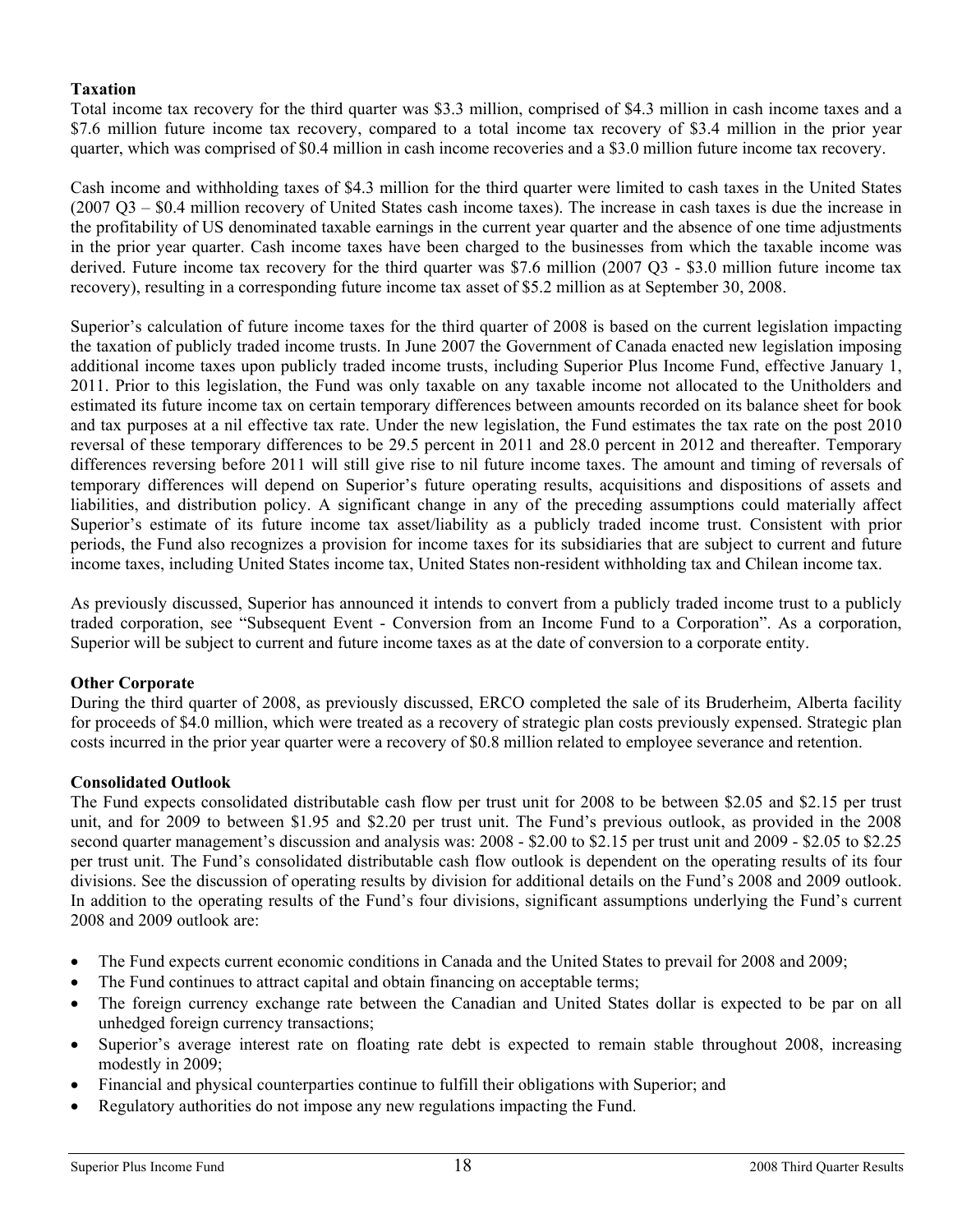In addition to the Fund's significant assumptions detailed above, refer to the section "Risk Factors of Superior" for a detailed review of the Fund's significant business risks.

## **Liquidity and Capital Resources**

As at September 30, 2008, revolving term bank credits and term loan borrowings before deferred financing fees totaled \$447.1 million (\$447.1 million including accounts receivable securitization), compared to \$340.5 million (\$440.5 million including accounts receivable securitization) as at December 31, 2007. The increase in revolving term bank credits and term loans is due to reduced utilization of Superior's securitization program in order to take advantage of lower borrowing costs on existing debt facilities and the impact of funding acquisitions and other growth capital expenditures, offset in part by the repayment of debt facilities with operating cash flow in excess of distributions. Superior's existing revolving term credit facility (capacity of \$595.0 million) matures on June 28, 2010.

As at September 30, 2008, Debentures before deferred issue costs issued by the Fund totaled \$247.6 million, which is consistent with the balance at December 31, 2007.

Consolidated net working capital was \$252.2 million as at September 30, 2008, an increase of \$79.2 million compared to December 31, 2007 (\$173.0 million). The increase in net working capital is principally the result of reducing the accounts receivable securitization program to \$nil at September 30, 2008 from \$100.0 million at December 31, 2007, allowing Superior to take advantage of lower interest rates on revolving term facilities compared to the securitization program, offset in part by the seasonal reduction in working capital requirements at Superior Propane (See Note 12 to the Interim Consolidated Financial Statements for segmented net working capital levels by division, net of the accounts receivable sales program). Superior's net working capital requirements are financed from revolving term bank credit facilities and, when utilized, proceeds raised from the accounts receivable securitization program.

Proceeds received from Superior's distribution reinvestment plan (DRIP) were \$nil for the three months ended September 30, 2008 and \$8.9 million for the nine months ended September 30, 2008. On February 28, 2008, Superior announced that it would suspend the DRIP after the February 2008 distribution.

As at September 30, 2008, Superior's senior debt and total debt to EBITDA are 1.8 and 2.8 times, respectively, (December 31, 2007, 1.9 and 3.0 times), after taking into account the impact of the off-balance sheet receivable sales program amounts and the impact of cash on hand. These ratios are within the requirements contained in Superior's debt covenants which restrict its ability to pay distributions. In accordance with the Fund's credit facilities, the Fund must maintain a consolidated debt to EBITDA ratio of not more than 5.0 to 1.0, a consolidated senior debt to EBITDA of not more than 3.0 to 1.0 and distributions (including payment to debenture holders) cannot exceed EBITDA (plus \$25.0 million) on a trailing twelve month rolling basis. At September 30, 2008, the senior debt ratio when calculated in accordance with Superior's senior banking agreements was  $1.8$  to  $1.0$  (December 31, 2007 – 2.0 to 1.0) and the total debt ratio when calculated in accordance with Superior's senior bank agreements was 1.8 times to 1.0 (December 31, 2007 – 2.0 times to 1.0). Total debt to EBITDA for purposes of senior credit agreements does not include the Debentures.

Superior has entered into an agreement to sell, with limited recourse, certain accounts receivable on a 30-day revolving basis to an entity sponsored by a Canadian chartered bank to finance a portion of its working capital requirements and represents an off-balance sheet obligation. The receivables are sold at a discount to face value based on prevailing money market rates. As at September 30, 2008, proceeds of \$nil (December 31, 2007 - \$100.0 million) had been raised from this program (See Note 5 to the Interim Consolidated Financial Statements). Superior is able to adjust the size of the securitization program and requires Superior to maintain a minimum secured credit rating of BB and meet certain collection performance standards. Superior is currently fully compliant with program requirements. Superior's securitization program matures on June 29, 2009, and can be extended annually subject to credit approvals.

On May 8, 2008, DBRS confirmed Superior's senior secured notes rating at BBB (low) with a stable outlook, and the Fund's stability rating at STA-3 (low). On June 24, 2008, Standard and Poor's confirmed Superior's BBB- (negative outlook secured long-term debt credit rating.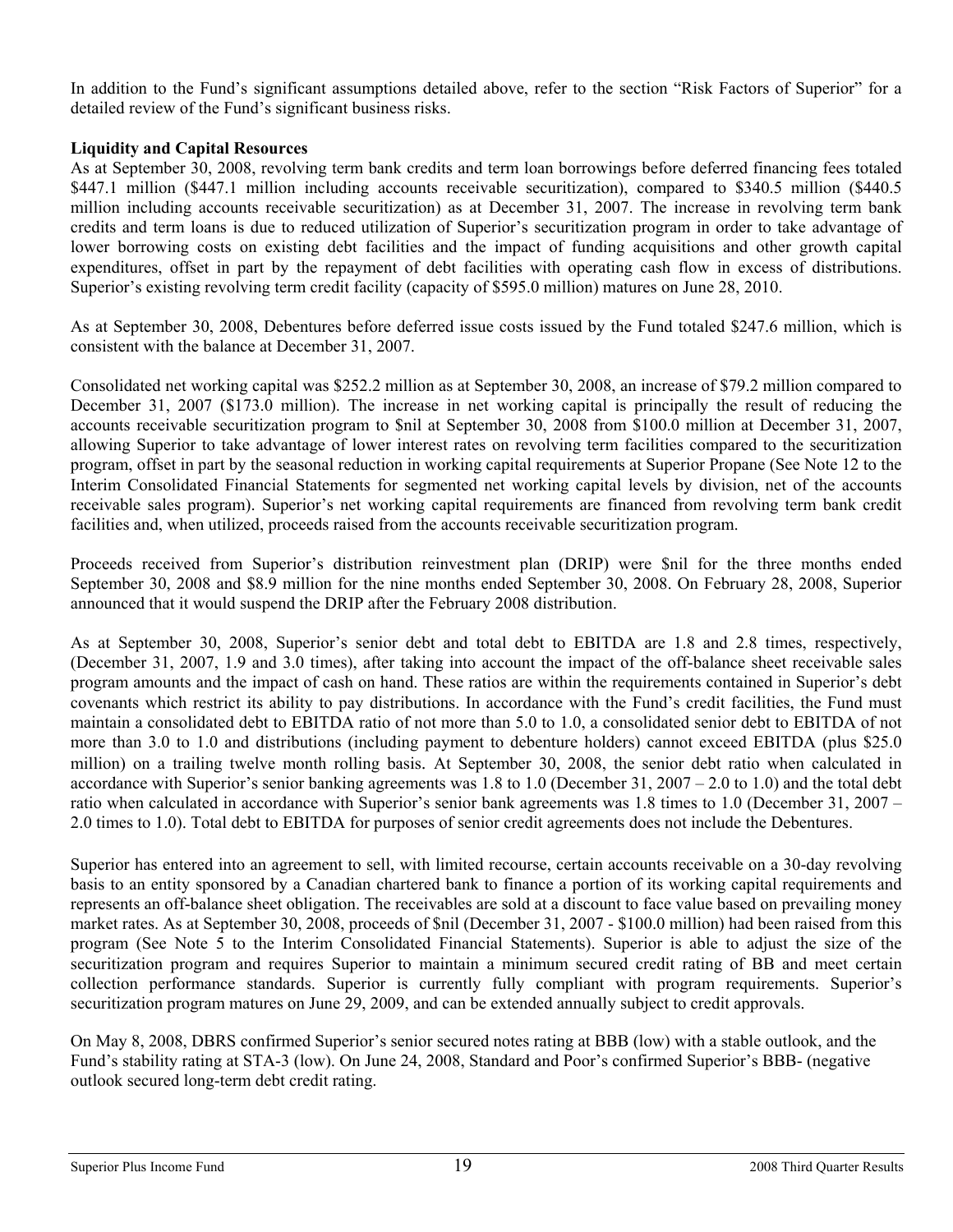On October 30, 2008, Superior announced its intention to convert from a trust to a corporation. On October 30<sup>th</sup> and October 31<sup>st</sup>, DBRS and Standard & Poor's confirmed their corporate credit ratings of the Fund's operating subsidiary Superior Plus LP with secured ratings of BBB (low) and BBB-, respectively.

## **Unitholders' Capital**

The weighted average number of trust units outstanding during the third quarter was 88.4 million trust units, an increase of 1.7 million trust units compared to the prior year quarter, due to trust units issued under the DRIP.

As at November 5, 2008, September 30, 2008 and December 31, 2007, the following trust units, and securities convertible into trust units, were outstanding:

|                                                                    | <b>November 5, 2008</b>     |       | <b>September 30, 2008</b> |              | December 31, 2007 |       |
|--------------------------------------------------------------------|-----------------------------|-------|---------------------------|--------------|-------------------|-------|
|                                                                    | Convertible<br><b>Trust</b> |       | Convertible               | <b>Trust</b> | Convertible       | Trust |
| (millions)                                                         | <b>Securities</b>           | Units | <b>Securities</b>         | Units        | <b>Securities</b> | Units |
| Trust units outstanding                                            |                             | 88.4  |                           | 88.4         |                   | 87.6  |
| Series 1, 5.75% Debentures (convertible at \$36 per trust unit)    | \$174.9                     | 4.9   | \$174.9                   | 4.9          | \$174.9           | 4.9   |
| Series 1, 5.85% Debentures (convertible at \$31.25 per trust unit) | \$75.0                      | 2.4   | \$75.0                    | 2.4          | \$75.0            | 2.4   |
| Warrants (exercisable $\omega$ \$20 per trust unit until May 2008) |                             |       |                           |              | 2.3               | 2.3   |
| Trust units outstanding, and issuable upon                         |                             |       |                           |              |                   |       |
| conversion of Debenture and Warrant securities                     |                             | 95.7  |                           | 95.7         |                   | 97.2  |

As at November 5, 2008 and September 30, 2008, there were 250,500 trust unit options outstanding (December 31, 2007  $-500,500$  trust units) with a weighted average exercise price of \$28.09 per trust unit (December 31, 2007 – \$23.87 per trust unit). The number of trust units issued upon exercise of the trust unit options is equal to the growth in the value of the options at the time the options are exercised, (represented by the market price less the exercise price) times the number of options exercised, divided by the current trust unit market price.

## **Distributions Paid to Unitholders**

The Fund distributes to holders of trust units (Unitholders), income earned by Superior LP, after interest payments to holders of the convertible unsecured subordinated debentures (Debentures) of the Fund (Debentureholders), and provision for administrative expenses and reserves of the Fund. The Fund's distributions to Unitholders are sourced entirely from its equity in Superior LP. See "Summary of Cash Flows" detailed in the table below for additional details on the sources and uses of cash. The Fund's investments are in turn financed by trust unit equity and by the Debentures.

Distributions paid to Unitholders in the third quarter were \$35.8 million or \$0.405 per trust unit (\$1.62 on an annualized basis), compared to \$33.8 million or \$0.39 per trust unit in the third quarter of 2007. Distributions paid to Unitholders exceeded distributable cash flow by \$4.4 million in the third quarter (2007 Q3 - \$8.1 million) resulting in a payout ratio of 114% (2007 Q3 – 132%). The payout ratio for the third quarter is impacted by the seasonality of Superior Propane's operations which peak during the first and fourth quarters due to demand from heating end-use customers and then decline in the second and third quarters. Superior's distributions are based on an entire fiscal year, and as such, the second and third quarters have payout ratios that are greater than 100%.

Distributions paid to Unitholders for the nine months ended September 30, 2008 were \$106.4 million or \$1.205 per trust unit, compared to \$100.8 million or \$1.17 per trust unit from the nine months ended September 30, 2007. Effective with the March 2008 distribution, the Fund increased its monthly distribution to \$0.135 per trust unit (\$1.62 on an annualized basis). Distributable cash flow exceeded distributions paid to Unitholders by \$12.7 million for the nine months ended September 30, 2008 (2007 – \$6.6 million) resulting in a payout ratio of 89% (2007 – 94%). Superior's distributions are based on the typical results of an entire fiscal year, with the first and fourth quarters having a payout ratio below 100% and the second and third quarters have payout ratios that are greater than 100%, reflecting the seasonality of Superior's operations, principally Superior Propane.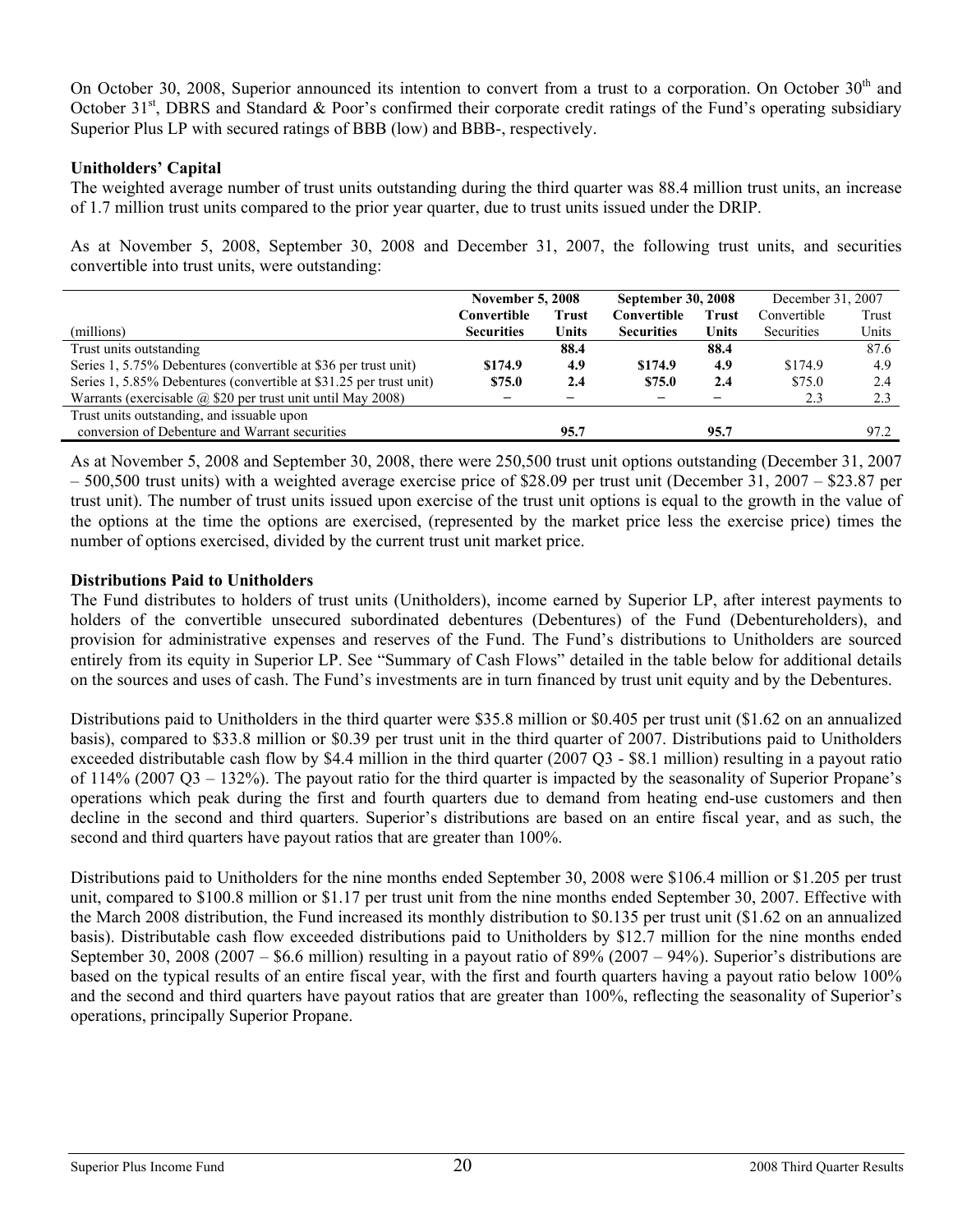The Fund's primary sources and uses of cash have been detailed in the table below:

## **Summary of Cash Flows** (1)

|                                                          |        | Three months ended | Nine months ended |              |
|----------------------------------------------------------|--------|--------------------|-------------------|--------------|
|                                                          |        | September 30       |                   | September 30 |
|                                                          | 2008   | 2007               | 2008              | 2007         |
| Cash flows from operating activities                     | 8.7    | 9.1                | 154.1             | 125.1        |
| Investing activities:                                    |        |                    |                   |              |
| Maintenance capital expenditures                         | (2.1)  | (4.6)              | (8.2)             | (7.2)        |
| Other capital expenditures – growth                      | (10.9) | (1.8)              | (27.1)            | (5.2)        |
| Proceeds on disposal of facility                         | 4.0    |                    | 4.0               |              |
| Acquisitions                                             | 0.1    | (1.4)              | (24.5)            | (1.4)        |
| Proceeds on the sale of JW Aluminum                      |        |                    |                   | 1.4          |
| Cash flows used in investing activities                  | (8.9)  | (7.8)              | (55.8)            | (12.4)       |
| Financing activities:                                    |        |                    |                   |              |
| Distributions to Unitholders                             | (35.8) | (33.8)             | (106.4)           | (100.8)      |
| Proceeds from DRIP                                       |        | 7.1                | 8.9               | 17.3         |
| Revolving term bank credits and term loans               | 25.4   | 23.1               | 90.2              | (35.5)       |
| Receipt of management internalization loans receivable   |        |                    |                   | 0.5          |
| Repayment of Series I subordinated unsecured convertible |        |                    |                   |              |
| debentures                                               |        | (8.1)              |                   | (8.1)        |
| Net proceeds (repayment) of accounts receivable          |        |                    |                   |              |
| securitization program                                   |        | 18.0               | (100.0)           | (7.0)        |
| Cash flows from (used in) financing activities           | (10.4) | 6.3                | (107.3)           | (133.6)      |
|                                                          |        |                    |                   |              |
| Net increase (decrease) in cash                          | (10.6) | 7.6                | (9.0)             | (20.9)       |
| Cash, beginning of period                                | 15.7   | 5.1                | 14.1              | 33.6         |
| Cash, end of period                                      | 5.1    | 12.7               | 5.1               | 12.7         |

 $<sup>(1)</sup>$  See the Interim Consolidated Statements of Cash Flows for additional details.</sup>

## **Financial Instruments – Risk Management**

Derivative and non-financial derivatives are used by the Fund to manage its exposure to fluctuations in foreign currency exchange rates, interest rates and commodity prices. The Fund assesses the inherent risks of these instruments by grouping derivative and non-financial derivatives related to the exposures these instruments mitigate. The Fund's policy is not to use derivative or non-financial derivative instruments for speculative purposes. The Fund does not formally designate its derivatives as hedges, as a result, the Fund does not apply hedge accounting and is required to designate its derivatives and non-financial derivatives as held for trading.

Effective 2008, SEM enters into natural gas financial swaps primarily with Constellation Energy Commodities Group Inc. for distributor billed natural gas business in Canada to manage its economic exposure of providing fixed-price natural gas to its customers. Additionally, SEM continues to maintain its historical natural gas swap positions with seven additional counterparties. SEM monitors its fixed-price natural gas positions on a daily basis to evaluate compliance with established risk management policies. SEM maintains a substantially balanced fixed-price natural gas position in relation to its customer supply commitments.

SEM enters into electricity financial swaps with counterparties to manage the economic exposure of providing fixedprice electricity to its customers. SEM monitors its fixed-price electricity positions on a daily basis to evaluate compliance with established risk management policies. SEM maintains a substantially balanced fixed-price electricity position in relation to its customer supply commitments.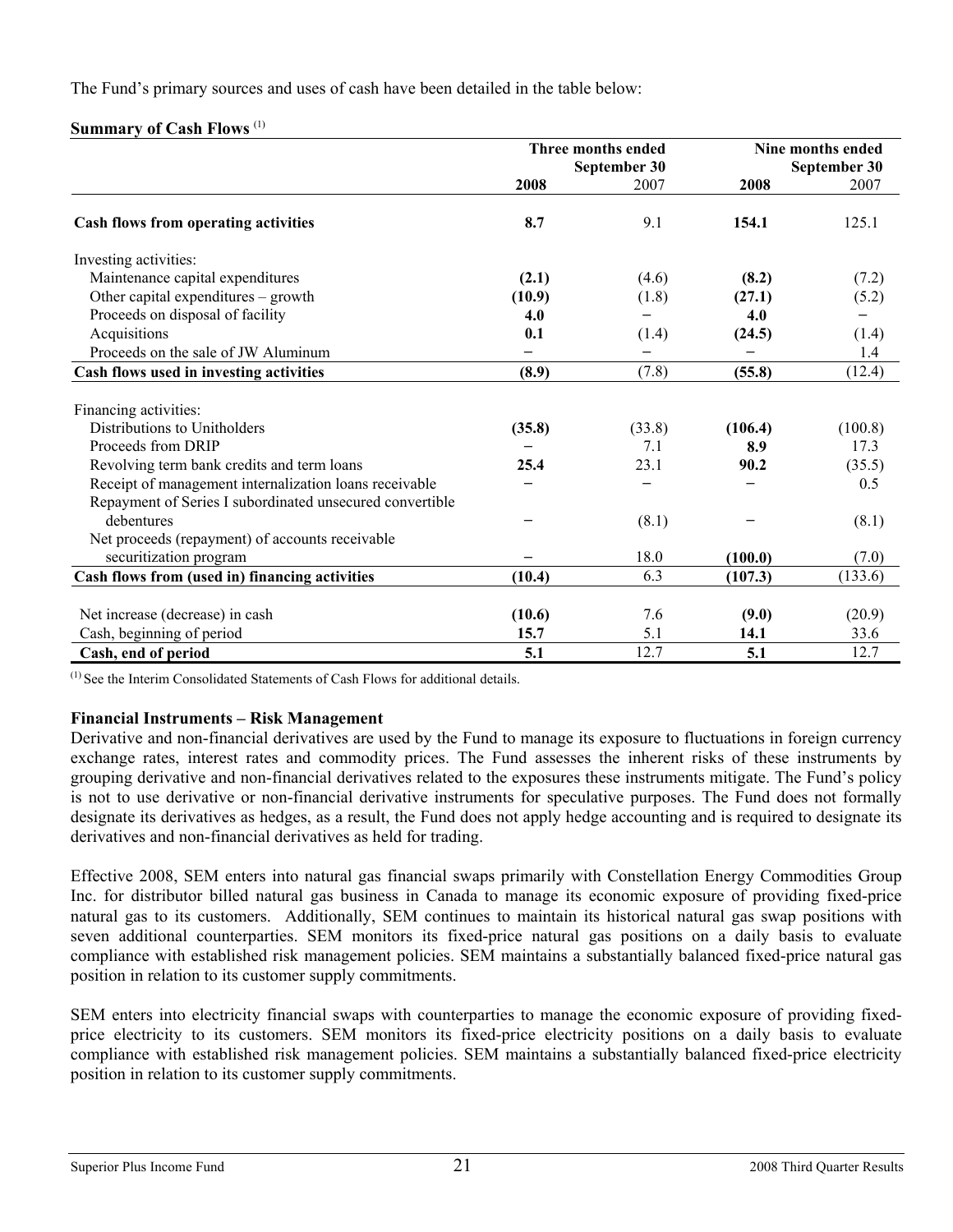ERCO has entered into fixed-price electricity purchase agreements to manage the economic exposure of certain of its chemical facilities to changes in the market price of electricity, in markets where the price of electricity is not fixed. Substantially all of the fair value with respect to these agreements is with a single counterparty.

Superior Propane enters into various propane forward purchase and sale agreements with more than twenty counterparties to manage the economic exposure of its wholesale customer supply contracts. Superior Propane monitors its fixed-price propane positions on a daily basis to monitor compliance with established risk management policies. Propane maintains a substantially balanced fixed-price propane gas position in relation to its wholesale customer supply commitments.

Superior, on behalf of its operating divisions, enters into foreign currency forward contracts with eleven counterparties to manage the economic exposure of Superior's operations to movements in foreign currency exchange rates. SEM and Superior Propane contract a portion of their fixed-price natural gas, and propane purchases and sales in US dollars and enter into forward US dollar purchase contracts to create an effective Canadian dollar fixed-price purchase cost. ERCO Worldwide enters into US dollar forward sales contracts on an ongoing basis to mitigate the impact of foreign exchange fluctuations on sales margins on production from its Canadian plants that is sold in US dollars. Interest expense on Superior's US dollar debt is also used to mitigate the impact of foreign exchange fluctuations.

As at September 30, 2008, SEM and Superior Propane had hedged approximately 100% of their US dollar natural gas and propane purchase (sales) obligations and ERCO Worldwide had hedged 91%<sup>(3)</sup> and 78%<sup>(3)</sup> of its estimated US dollar exposure for the remainder of 2008 and 2009. The estimated distributable cash flow sensitivity for Superior, including divisional US exposures and the impact on US denominated debt with respect to a \$0.01 change in the Canadian to United States exchange rate is: 2008 - \$nil and 2009 - \$0.3 million, after giving effect to United States forward contracts for 2008 and 2009, as shown in the table below. Superior's sensitivities and guidance are based on an anticipated Canadian to USD foreign currency exchange rate for 2008 and 2009 of 1.00.

|                                                    |                          |                          |                          |      |      | 2013 and                 |              |
|----------------------------------------------------|--------------------------|--------------------------|--------------------------|------|------|--------------------------|--------------|
| (US\$ millions)                                    | 2008                     | 2009                     | 2010                     | 2011 | 2012 | Thereafter               | <b>Total</b> |
| SEM – US $$$ forward purchases <sup>(1)</sup>      | 28.8                     | 111.2                    | 61.9                     | 5.4  |      |                          | 207.3        |
| Superior Propane – US \$ forward purchases (sales) | (19.8)                   | 5.2                      | $\overline{\phantom{0}}$ |      |      |                          | (14.6)       |
| Superior Plus LP <sup>(2)</sup>                    | $\overline{\phantom{0}}$ | $\overline{\phantom{0}}$ |                          |      | —    | 60.0                     | 60.0         |
| $ERCO - US$ \$ forward sales $^{(3)}$              | (23.9)                   | (78.0)                   | (54.0)                   | —    |      | $\overline{\phantom{m}}$ | (155.9)      |
| Net US \$ forward purchases                        | (14.9)                   | 38.4                     | 7.9                      | 5.4  |      | 60.0                     | 96.8         |
|                                                    |                          |                          |                          |      |      |                          |              |
| SEM – Average US $\$$ forward purchase rate $(1)$  | 1.22                     | 1.21                     | 1.16                     | 1.11 |      |                          | 1.19         |
| Superior Propane - Average US \$ forward rate      | 1.02                     | 1.02                     |                          |      |      |                          | 1.02         |
| Superior Plus LP $^{(2)}$                          |                          |                          |                          |      |      | 1.00                     | 1.00         |
| $ERCO - Average US $$ forward sales rate $^{(3)}$  | 1.10                     | 1.05                     | 1.04                     | —    | -    |                          | 1.05         |
| Net average external US\$/Cdn\$ exchange rate      | 1.09                     | 1.12                     | 1.10                     | 1.11 | —    | 1.00                     | 1.10         |

(1) SEM is now sourcing its fixed-price natural gas requirements in Canadian dollars, as such, SEM will no longer be required to use United States dollar forward contracts to fix its Canadian dollar exposure.

(2) Superior has entered into a US\$ forward purchase contract for \$60.0 million in relation to the repayment profile of its US dollar senior secured notes. (See Note 6 of the interim consolidated financial statements).

<sup>(3)</sup> Does not include the impact of the United States dollar conversion of ERCO's Port Edwards, Wisconsin chloralkali facility which is anticipated to cost US \$130.0 million in aggregate, of which \$17.5 million (US \$17.1 million) was incurred in 2008, (US \$18.5 million cumulatively) with the remaining costs expected as follows: the remainder of 2008 – US \$19.3 million and 2009 – US \$92.2 million.

Superior has interest rate swaps with a single counterparty to manage the interest rate mix of its total debt portfolio and related overall cost of borrowing. Superior manages its overall liquidity risk in relation to its general funding requirements by utilizing a mix of short-term and longer-term maturity debt instruments. Superior reviews it mix of short-term and longer-term debt instruments on an on-going basis to ensure it is able to meet its liquidity requirements.

Superior utilizes a variety of counterparties in relation to its derivative and non-financial derivative instruments in order to mitigate its counterparty risk. Superior assesses the credit worthiness of its significant counterparties at the inception and throughout the term of a contract. Superior is also exposed to customer credit risk. Superior Propane and Winroc deal with a large number of small customers, thereby reducing this risk. ERCO, due to the nature of its operations, sells its products to a relatively small number of customers. ERCO mitigates its customer credit risk by actively monitoring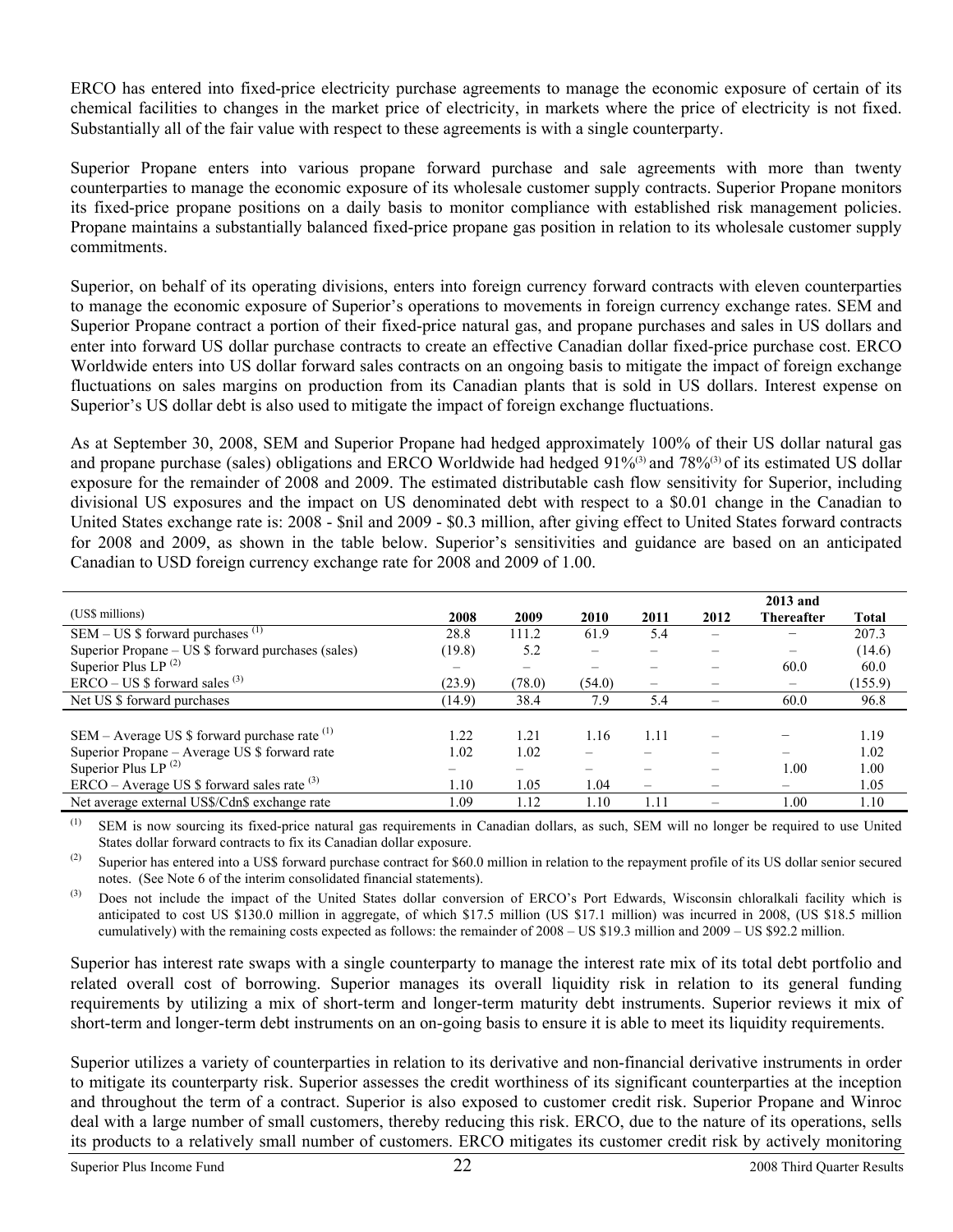the overall credit worthiness of its customers. SEM has minimal exposure to customer credit risk as local natural gas and electricity distribution utilities have been mandated, for a nominal fee, to provide SEM with invoicing, collection and the assumption of bad debts risk for residential and small commercial customers. SEM actively monitors the credit worthiness of its industrial customers.

For additional details on the Fund's financial instruments, including the amount and classification of gains and losses recorded in the Fund's Interim Consolidated Financial Statements and significant assumptions used in the calculation of the fair value of the Fund's financial instruments see Note 8 to the Interim Consolidated Financial Statements.

In the normal course of business, Superior is subject to lawsuits and claims. Superior believes the resolution of these matters will not have a material adverse effect, individually or in the aggregate, on Superior's liquidity, consolidated financial position or results of operations. Superior records costs as they are incurred or when they become determinable.

### **Critical Accounting Policies and Estimates**

The Fund's unaudited Interim Consolidated Financial Statements have been prepared in accordance with Canadian GAAP. The significant accounting policies are described in the Consolidated Financial Statements, see Note 2 on pages 49 to 55 of the 2007 annual report. Certain of these accounting policies, as well as estimates made by management in applying such policies, are recognized as critical because they require management to make subjective or complex judgments about matters that are inherently uncertain. Our critical accounting estimates relate to the allowance for doubtful accounts, employee future benefits, future income tax assets and liabilities, the valuation of derivatives and non-financial derivatives and asset impairments.

### **Changes in Accounting Policies**

### *Inventory*

On January 1, 2008, the Fund adopted CICA Handbook Section 3031 *Inventory*. This section provides increased guidance on the determination of the cost and financial statement presentation of inventory. The implementation of Section 3031 impacts the calculation of the cost of inventory at ERCO Worldwide, due to the requirement to inventory the cost of certain fixed overhead items, principally, the amortization of property, plant and equipment. Additionally, Section 3031 requires that amortization that is inventoried be classified as a component of costs of product sold. Previously, all amortization was expensed and classified on the income statement as amortization. The Fund adopted Section 3031 retrospectively, but did not restate prior periods. Accordingly, the Fund increased the carrying value of its inventory as at January 1, 2008 by \$1.2 million, with a corresponding decrease to the Fund's opening accumulated deficit; comparative earnings and inventory balances for prior periods have not been restated.

## *Financial Instruments – Disclosure and Presentation*

On January 1, 2008, the Fund adopted CICA Handbook Section 3862 *Financial Instruments – Disclosures* and Handbook Section 3863 *Financial Instruments – Presentation*. These standards provide enhanced disclosure and presentation requirements, with an increased emphasis on disclosures about the nature and extent of risks arising from financial instruments and how the entity manages these risks.

### *Capital Disclosures*

On January 1, 2008, the Fund adopted CICA Handbook Section 1535 *Capital Disclosures*. This section requires the disclosure of (i) the Fund's objectives, policies and processes for managing capital; (ii) quantitative data about what the Fund regards as capital; (iii) whether the Fund has complied with any capital requirements; and (iv) if the Fund has not complied, the consequences of such non-compliance.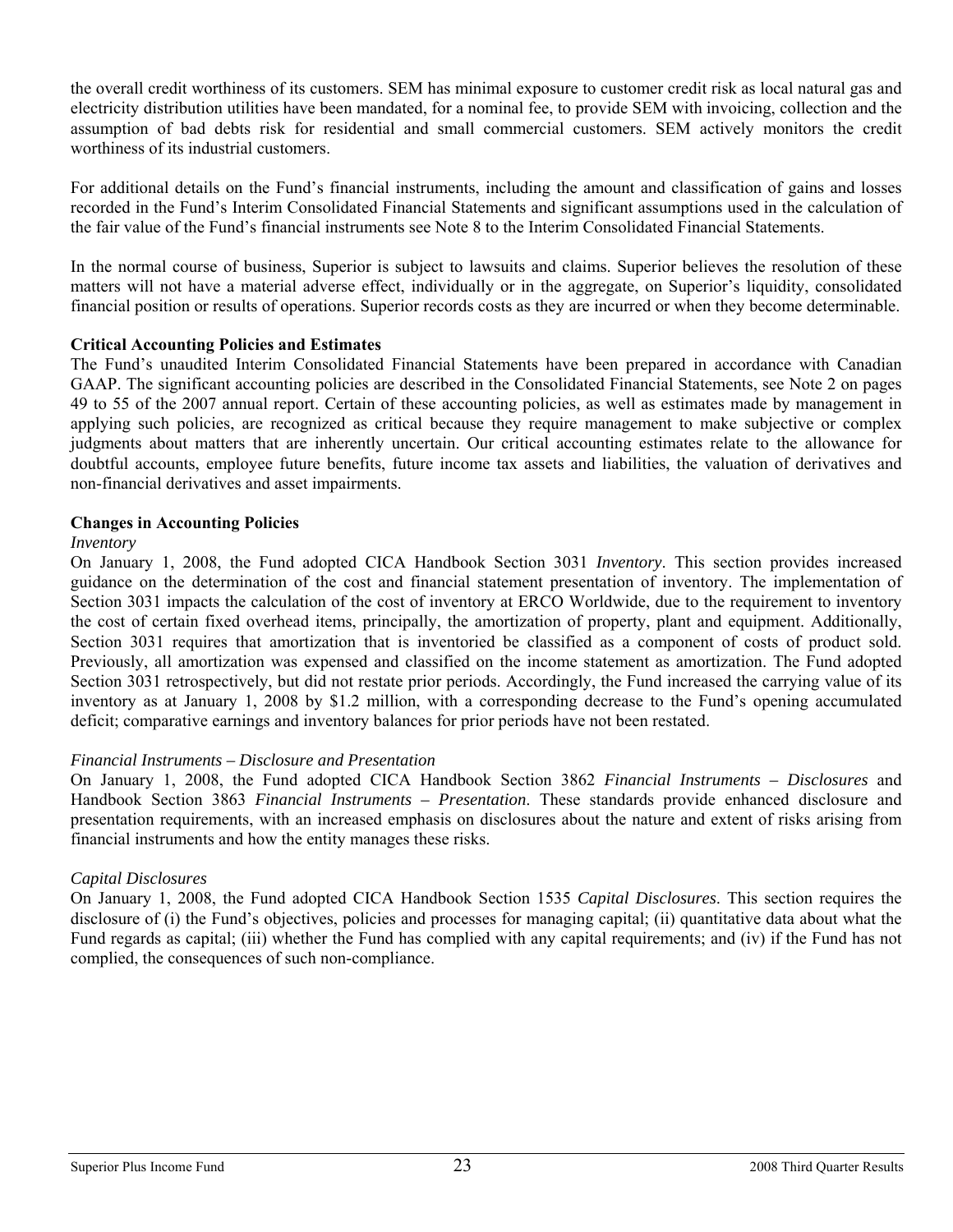### **Future Accounting Changes**

### *International Financial Reporting Standards*

The Accounting Standards Board of Canada (AcSB) has announced plans that will require the convergence of Canadian GAAP with International Financial Reporting Standards (IFRS) for publicly accountable enterprises, including the Superior Plus Income Fund. The changeover date from Canadian GAAP to IFRS is for annual and interim financial statements relating to fiscal years beginning on or after January 1, 2011.

Superior is currently assessing the future impact of these new standards on its consolidated financial statements and internal reporting processes and systems.

### *Goodwill and Intangible Assets*

In February 2008, the CICA issued Handbook Section 3064, *Goodwill and Intangible Assets*, replacing Handbook Section 3062, *Goodwill and Other Intangible Assets* and Handbook Section 3450, *Research and Development Costs*. The purpose of Section 3064 is to provide more specific guidance on the recognition of internally developed intangible assets and requires that research and development expenditures be evaluated against the same criteria as expenditures for intangible assets. The Section harmonizes Canadian GAAP with IFRS and applies to annual and interim financial statements relating to fiscal years beginning on or after October 1, 2008. The Fund does not anticipate that this Section will have a material impact on its consolidated financial statements.

|                                                     |            | 2008 Quarters |        |        | 2007 Quarters |            |        |        | 2006 Quarters |          |
|-----------------------------------------------------|------------|---------------|--------|--------|---------------|------------|--------|--------|---------------|----------|
| (millions of dollars except per trust unit amounts) | Third      | Second        | First  | Fourth | Third         | Second     | First  | Fourth | Third         | Second   |
| Propane sales volumes (millions of litres)          | 244        | 274           | 469    | 416    | 256           | 280        | 477    | 407    | 261           | 270      |
| Chemical sales volumes                              |            |               |        |        |               |            |        |        |               |          |
| (thousands of metric tonnes)                        | 188        | 188           | 191    | 194    | 187           | 193        | 194    | 191    | 190           | 183      |
| Natural gas sales volumes (millions of GJs)         | 8          | 8             | 9      | 9      | 9             | 9          | 10     | 10     | 11            | 10       |
| Electricity sales volumes (millions of KwH)         | 18         | 14            | 10     |        |               |            |        |        |               |          |
| Gross profit                                        | 152.8      | 153.3         | 169.9  | 185.8  | 145.9         | 144.4      | 185.7  | 174.1  | 143.5         | 141.2    |
| Asset impairments, net of tax                       |            |               |        |        |               |            |        |        | 56.3          | 170.8    |
| Net earnings (loss) from                            |            |               |        |        |               |            |        |        |               |          |
| continuing operations                               | (203.9)    | 164.3         | 127.2  | 64.5   | (25.9)        | (25.5)     | 106.3  | 25.3   | 46.3          | (157.4)  |
| Net earnings (loss)                                 | (203.9)    | 164.3         | 127.2  | 64.5   | (26.9)        | (25.5)     | 107.7  | 38.1   | 1.1           | (153.3)  |
| Per basic trust unit from                           |            |               |        |        |               |            |        |        |               |          |
| continuing operations                               | $(\$2.31)$ | \$1.86        | \$1.44 | \$0.74 | (\$0.30)      | $(\$0.30)$ | \$1.24 | \$0.30 | \$0.54        | (\$1.84) |
| Per diluted trust unit from                         |            |               |        |        |               |            |        |        |               |          |
| continuing operations                               | (S2.31)    | \$1.86        | \$1.44 | \$0.74 | (S0.30)       | (S0.30)    | \$1.24 | \$0.30 | \$0.54        | (\$1.84) |
| Per basic trust unit                                | $(\$2.31)$ | \$1.86        | \$1.44 | \$0.74 | $(\$0.31)$    | (S0.30)    | \$1.26 | \$0.45 | \$0.01        | (\$1.79) |
| Per diluted trust unit                              | $(\$2.31)$ | \$1.86        | \$1.44 | \$0.74 | (S0.31)       | (\$0.30)   | \$1.26 | \$0.45 | \$0.01        | (\$1.79) |
| Distributable cash flow                             | 31.4       | 34.3          | 53.4   | 63.0   | 25.7          | 19.4       | 62.3   | 55.6   | 33.8          | 34.6     |
| Per basic trust unit                                | \$0.36     | \$0.39        | \$0.61 | \$0.72 | \$0.30        | \$0.23     | \$0.73 | \$0.65 | \$0.40        | \$0.40   |
| Per diluted trust unit                              | \$0.36     | \$0.39        | \$0.61 | \$0.72 | \$0.30        | \$0.23     | \$0.73 | \$0.65 | \$0.40        | \$0.40   |
| Net working capital <sup>(1)</sup>                  | 252.2      | 231.4         | 273.9  | 173.0  | 141.9         | 134.1      | 162.7  | 178.9  | 237.9         | 294.8    |

### **Quarterly Financial and Operating Information**

Net working capital reflects amounts as at the quarter end and is comprised of cash and cash equivalents, accounts receivable and inventories, less bank indebtedness, accounts payable and accrued liabilities.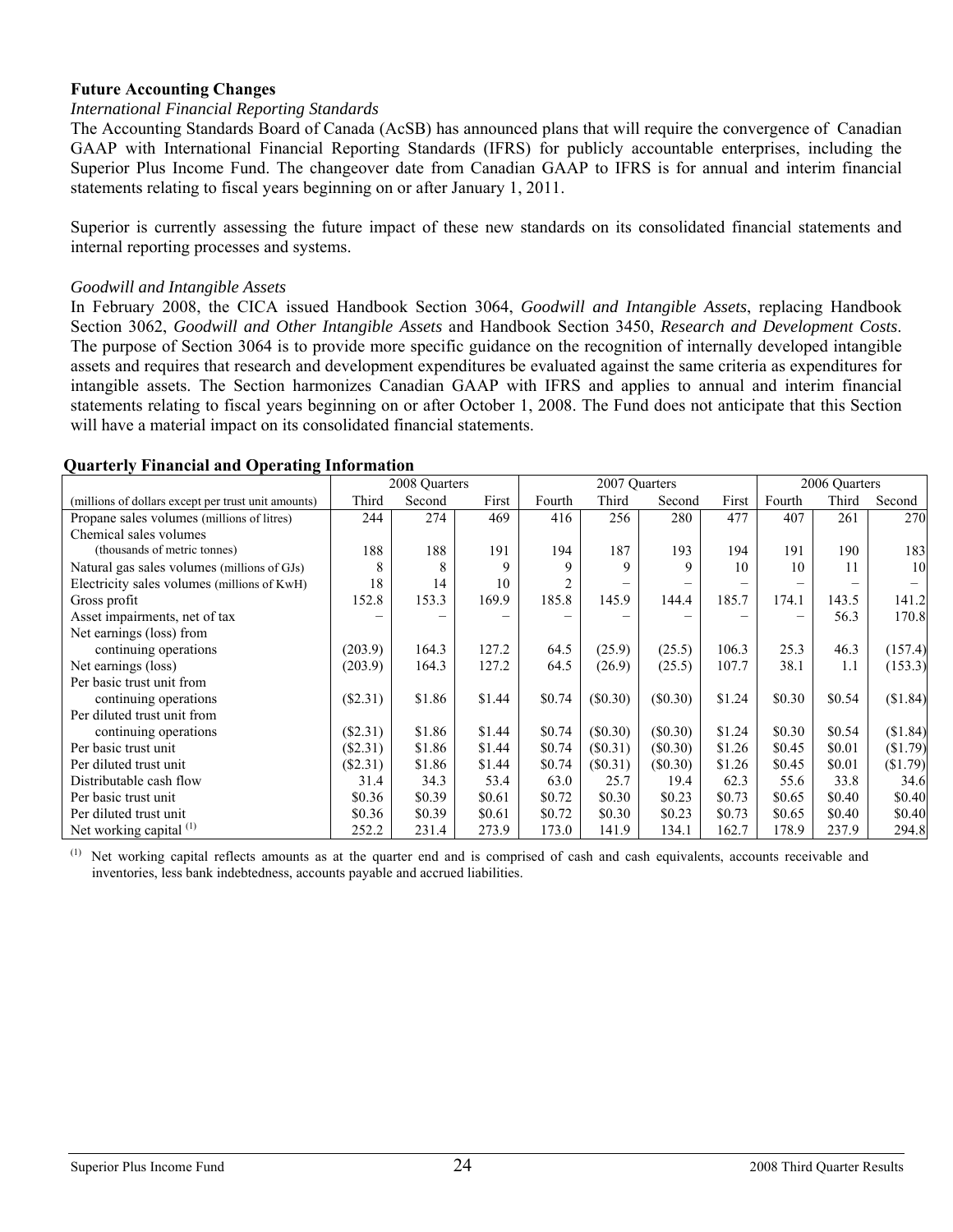# **Segmented Distributable Cash Flow** (1)

|                                               | <b>Superior</b>          |             |        |            |                          | <b>Total</b> |
|-----------------------------------------------|--------------------------|-------------|--------|------------|--------------------------|--------------|
| For the three months ended September 30, 2008 | Propane                  | <b>ERCO</b> | Winroc | <b>SEM</b> | Corporate                | Consolidated |
| Net earnings (loss)                           | 6.3                      | 20.7        | 8.1    | (215.6)    | (23.4)                   | (203.9)      |
| Add: Amortization of property, plant and      |                          |             |        |            |                          |              |
| equipment, intangible assets and accretion    |                          |             |        |            |                          |              |
| of convertible debenture issue costs          | 3.6                      | 1.3         | 1.2    | 0.1        | 0.3                      | 6.5          |
| Amortization included in cost of sales        | $\overline{\phantom{0}}$ | 9.1         |        |            | $\overline{\phantom{0}}$ | 9.1          |
| Future income tax expense (recovery)          | (3.6)                    | (9.5)       | (1.4)  | (7.1)      | 14.0                     | (7.6)        |
| Superior Propane non-cash pension expense     | 0.7                      |             |        |            |                          | 0.7          |
| Unrealized (gains) losses on financial        |                          |             |        |            |                          |              |
| instruments                                   | (0.3)                    | 10.0        |        | 225.5      | (2.5)                    | 232.7        |
| Gain on disposal of facility                  |                          | (4.0)       | -      |            |                          | (4.0)        |
| Less: Maintenance capital expenditures        | (0.4)                    | (1.7)       | -      |            |                          | (2.1)        |
| Distributable cash flow                       | 6.3                      | 25.9        | 7.9    | 2.9        | (11.6)                   | 31.4         |

|                                                     | <b>Superior</b>     |       |       |        |                      | <b>Total</b> |
|-----------------------------------------------------|---------------------|-------|-------|--------|----------------------|--------------|
| For the three months ended September 30, 2007       | Propane ERCO Winroc |       |       |        | <b>SEM</b> Corporate | Consolidated |
| Net earnings (loss) from continuing operations      | 8.1                 | 3.1   | 8.3   | (35.0) | (10.4)               | (25.9)       |
| Add: Amortization of property, plant and equipment, |                     |       |       |        |                      |              |
| intangible assets and accretion of convertible      |                     |       |       |        |                      |              |
| debenture issue costs                               | 4.3                 | 10.4  | 1.1   |        | 0.6                  | 16.4         |
| Future income tax expense (recovery)                | (2.6)               | 1.1   | (0.5) | (1.9)  | 0.9                  | (3.0)        |
| Superior Propane non-cash pension expense           | 0.3                 |       |       |        |                      | 0.3          |
| Unrealized (gains) losses on financial              |                     |       |       |        |                      |              |
| instruments                                         | (0.9)               | 6.4   |       | 39.9   | (3.7)                | 41.7         |
| Strategic plan costs                                |                     | 0.7   |       |        | 0.1                  | 0.8          |
| Less: Maintenance capital expenditures              | (1.0)               | (3.5) | (0.1) |        |                      | (4.6)        |
| Distributable cash flow                             | 8.2                 | 18.2  | 8.8   | 3.0    | (12.5)               | 25.7         |

|                                              | <b>Superior</b> |             |                          |                          |           | <b>Total</b> |
|----------------------------------------------|-----------------|-------------|--------------------------|--------------------------|-----------|--------------|
| For the nine months ended September 30, 2008 | <b>Propane</b>  | <b>ERCO</b> | Winroc                   | <b>SEM</b>               | Corporate | Consolidated |
| Net earnings (loss)                          | 42.0            | 61.2        | 20.2                     | 9.5                      | (45.3)    | 87.6         |
| Add: Amortization of property, plant and     |                 |             |                          |                          |           |              |
| equipment, intangible assets and accretion   |                 |             |                          |                          |           |              |
| of convertible debenture issue costs         | 11.3            | 4.1         | 3.2                      | 0.2                      | 1.1       | 19.9         |
| Amortization included in cost of sales       |                 | 28.8        |                          |                          |           | 28.8         |
| Future income tax expense (recovery)         | -               | 1.7         | (0.3)                    | $\overline{\phantom{0}}$ | 14.1      | 15.5         |
| Superior Propane non-cash pension expense    | 1.9             |             |                          |                          |           | 1.9          |
| Unrealized (gains) losses on financial       |                 |             |                          |                          |           |              |
| instruments                                  | 2.3             | (16.7)      |                          | (1.7)                    | (6.3)     | (22.4)       |
| Gain on disposal of facility                 | —               | (4.0)       | $\overline{\phantom{0}}$ | —                        |           | (4.0)        |
| Less: Maintenance capital expenditures       | (2.4)           | (5.4)       | (0.4)                    | $\overline{\phantom{0}}$ |           | (8.2)        |
| Distributable cash flow                      | 55.1            | 69.7        | 22.7                     | 8.0                      | (36.4)    | 119.1        |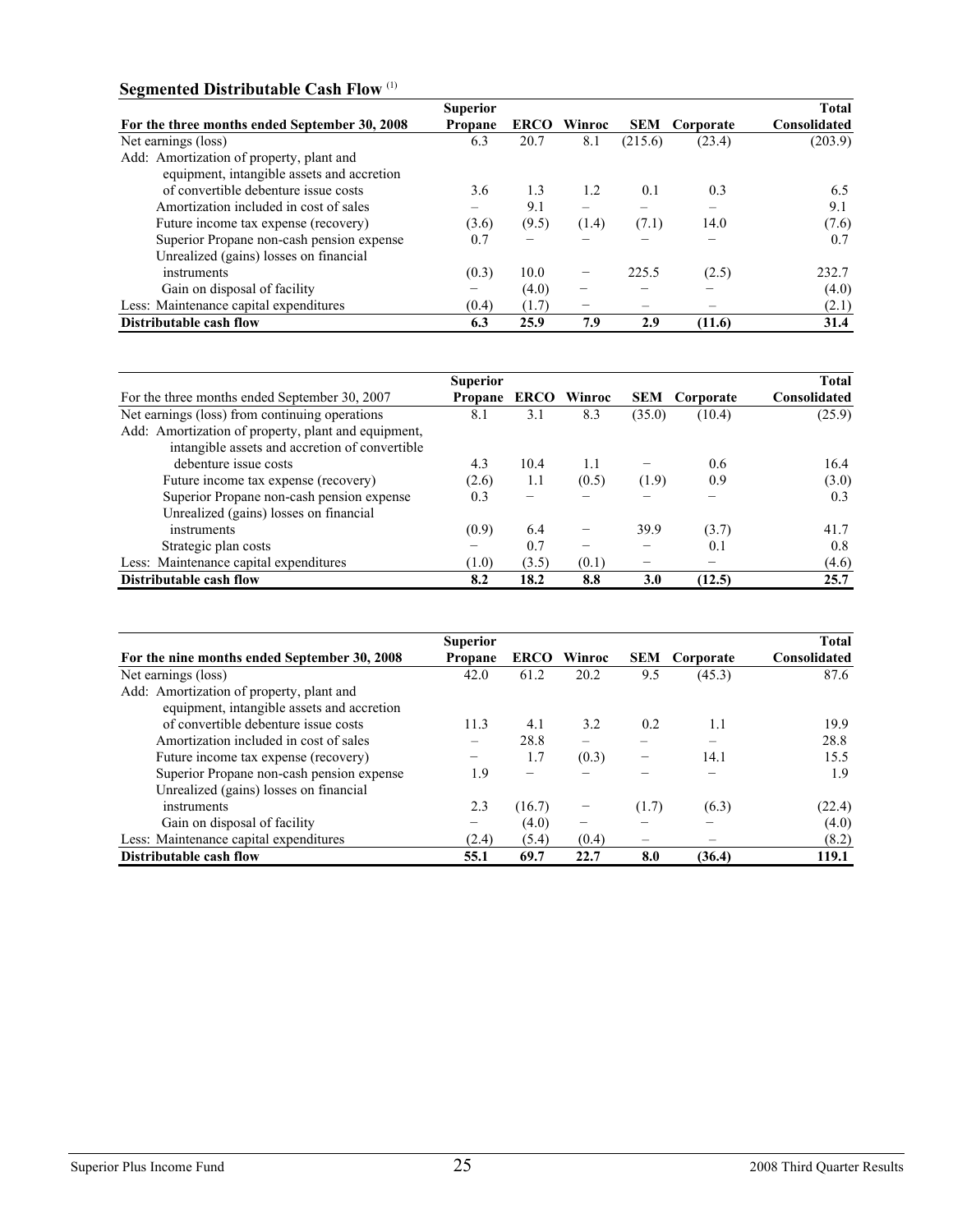|                                                     | <b>Superior</b> |             |        |        |           | <b>Total</b> |
|-----------------------------------------------------|-----------------|-------------|--------|--------|-----------|--------------|
| For the nine months ended September 30, 2007        | Propane         | <b>ERCO</b> | Winroc | SEM    | Corporate | Consolidated |
| Net earnings (loss) from continuing operations      | 71.3            | 20.3        | 24.5   | (11.3) | (49.9)    | 54.9         |
| Add: Amortization of property, plant and equipment, |                 |             |        |        |           |              |
| intangible assets and accretion of convertible      |                 |             |        |        |           |              |
| debenture issue costs                               | 13.7            | 31.5        | 3.2    |        | 1.7       | 50.1         |
| Future income tax expense (recovery)                | (26.9)          | 15.4        | (2.7)  | (2.3)  | (1.3)     | (17.8)       |
| Management internalization costs                    |                 |             |        |        | 0.5       | 0.5          |
| Superior Propane non-cash pension expense           | 1.1             |             |        |        |           | 1.1          |
| Unrealized (gains) losses on financial              |                 |             |        |        |           |              |
| instruments                                         | 0.7             | (5.7)       | -      | 22.5   | 6.1       | 23.6         |
| Strategic plan costs                                | 0.4             | 1.3         |        | 0.4    | 0.1       | 2.2          |
| Less: Maintenance capital proceeds (expenditures)   | (0.6)           | (6.1)       | (0.5)  | —      |           | (7.2)        |
| Distributable cash flow                             | 59.7            | 56.7        | 24.5   | 9.3    | (42.8)    | 107.4        |

 (1) See the Interim Consolidated Financial Statements for net earnings (loss), amortization of property, plant and equipment, intangible assets and accretion of convertible debenture issue costs, future income tax expense (recovery), management internalization costs, non-cash pension expense, unrealized (gains) losses on financial instruments, maintenance capital expenditures and gain on disposal of facility.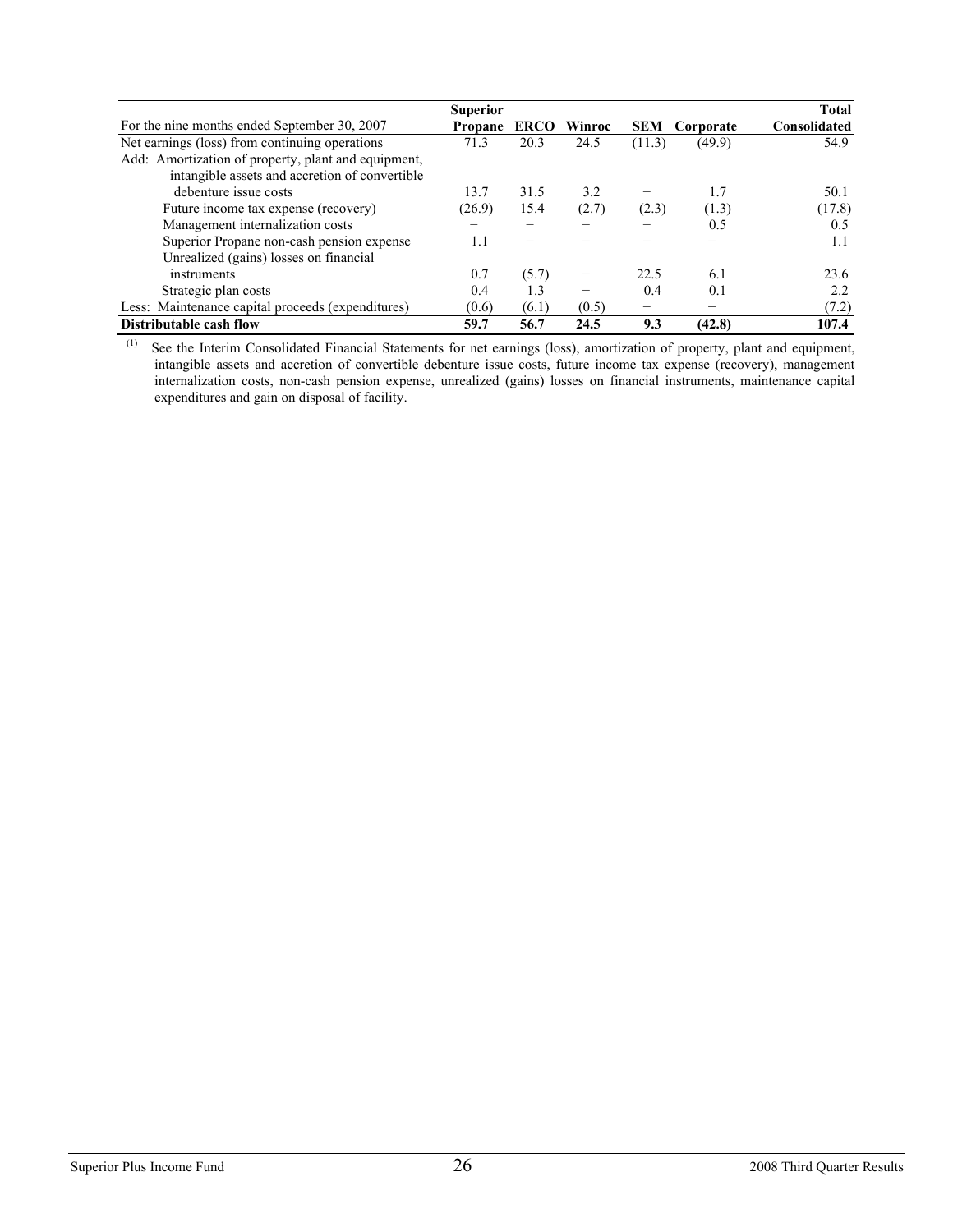### **Risk Factors to Superior**

The risks factors and uncertainties detailed below are a summary of Superior's assessment of its material risk factors as identified in Superior's 2007 Annual Information Form under the heading "Risk Factors". For a detailed discussion of these risks see Superior's 2007 Annual Information Form filed on the Canadian Securities Administrator's website, www.sedar.com and Superior's website, www.superiorplus.com.

### **Risks to the Fund**

Cash distributions to Unitholders are dependent on the performance of Superior LP. Because the Fund is entirely dependent upon the operations and assets of Superior LP, the Fund's ability to make cash distributions to Unitholders is dependent upon the ability of Superior LP to make distributions on its outstanding limited partnership units as well as the operations and business of Superior LP. There is no assurance regarding the amounts of cash to be distributed by Superior LP or generated by Superior LP, and therefore, funds available for distribution to Unitholders.

On October 31, 2006, the Minister of Finance (Canada) announced new tax proposals concerning the taxation of income trusts and other flow-through entities (the SIFT Rules). Under the SIFT Rules, the Fund, as a publicly traded income trust, is considered a specified investment flow-through (SIFT) trust and will be subject to trust level taxation as of January 1, 2011 at a rate comparable to the combined federal and provincial corporate tax rate on certain types of income. Existing SIFT trusts will have a four-year transition period and will not be subject to the SIFT Rules until January 1, 2011. Management believes that the SIFT Rules may reduce the value of the trust units, which would be expected to increase the cost to the Fund of raising capital in the public capital markets. In addition, management believes that the SIFT Rules are expected to: (a) substantially eliminate the competitive advantage that the Fund and other Canadian trusts enjoy relative to their corporate peers in raising capital in a tax-efficient manner, and (b) place the Fund and other Canadian trusts at a competitive disadvantage relative to industry competitors. The SIFT Rules are expected to make the trust units less attractive as an acquisition currency. As a result, it may become more difficult for the Fund to compete effectively for acquisition opportunities. There can be no assurance that the Fund will be able to reorganize its legal and tax structure to substantially mitigate the expected impact of the SIFT Rules.

The credit facilities of Superior LP contain covenants that require Superior LP to meet certain financial tests and that restrict, among other things, the ability of Superior LP to incur additional debt, dispose of assets or pay distributions in certain circumstances. These restrictions may preclude Superior LP from returning capital or making distributions on the limited partnership units.

The payout by Superior LP of substantially all of its available cash means that capital expenditures to fund growth opportunities can only be made in the event that other sources of financing are available. Lack of access to such additional financing could limit the future growth of the business of Superior LP and, over time, have a material adverse effect on the amount of cash available for distribution to Unitholders. Further, to the extent that external sources of capital, including public and private markets, become limited or unavailable, the Fund's and Superior LP's ability to make the necessary capital investments to maintain or expand its current business and to make necessary principal payments, uncertainties and assumptions under its term credit facilities may be impaired.

A portion of Superior's net cash flows are denominated in US dollars. Accordingly, fluctuations in the Canadian/United States dollar exchange rate can impact profitability.

The timing and amount of capital expenditures incurred by Superior LP or by its subsidiaries will directly affect the amount of cash available to the Fund for distribution to Unitholders. Distributions may be reduced, or even eliminated, at times when significant capital expenditures are incurred or other unusual expenditures are made.

The Declaration of Trust authorizes the board of directors of the Administrator to issue an unlimited number of trust units or other securities for the consideration, and on terms and conditions, established by such board without the approval of Unitholders. If the board of directors of the Administrator decides to issue additional trust units or securities convertible into trust units, existing Unitholders may suffer significant dilution and distributable cash per trust unit could decline.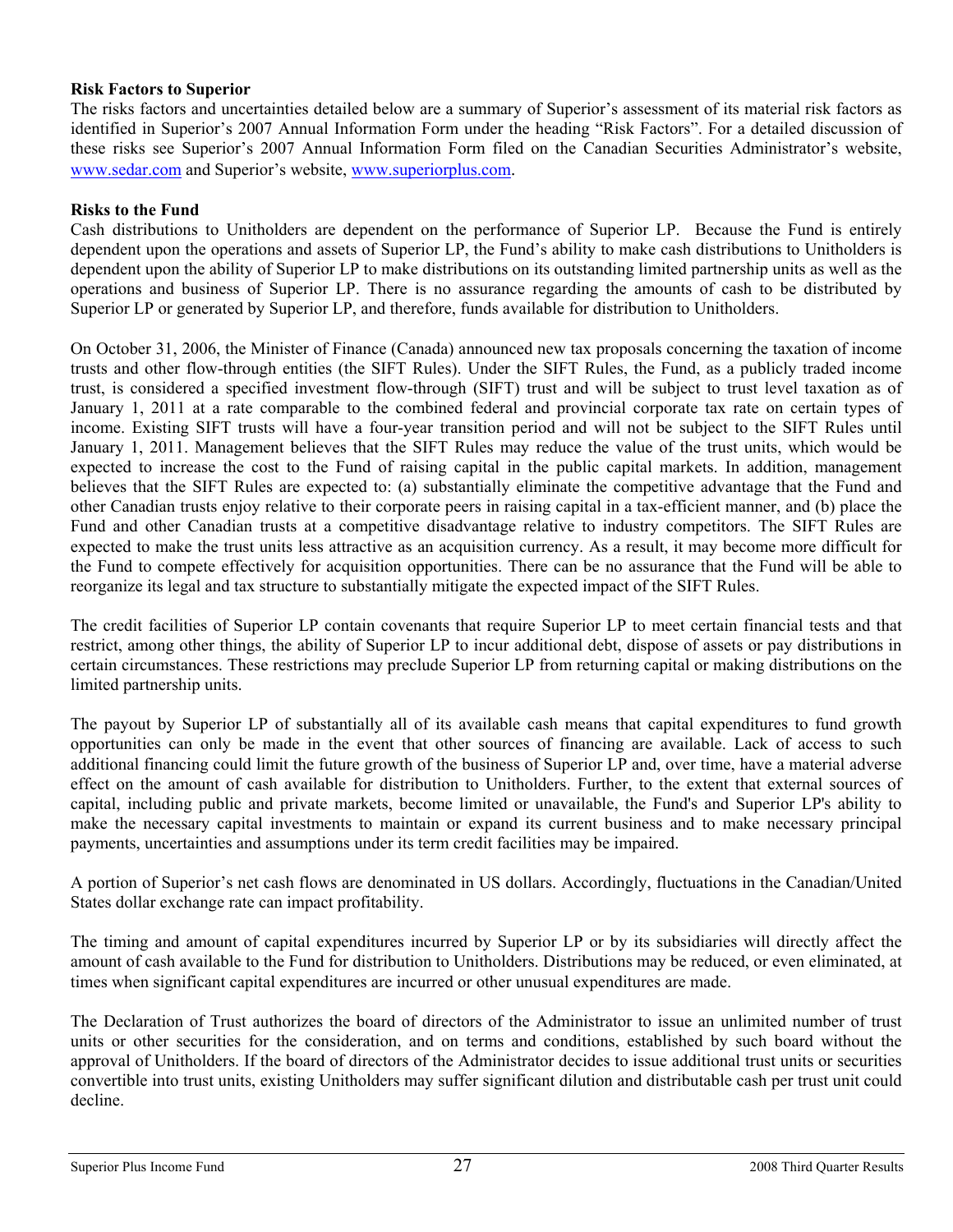# **Risks to the Businesses**

## *Superior Propane*

Propane is sold in competition with other energy sources such as fuel oil, electricity and natural gas, along with alternative energy sources that are currently under development. In addition to competition from other energy sources, Superior Propane competes with other retail marketers. Superior Propane's ability to remain an industry leader depends on its ability to provide reliable service at competitive selling prices.

Weather and general economic conditions affect propane market volumes. Weather influences the demand for propane primarily for space heating uses and also for agricultural applications.

The trend towards increased conservation measures and technological advances in energy efficiency may have a detrimental effect on propane demand and Superior Propane's sales. Further, increases in the cost of propane encourage customers to conserve fuel consumption and to invest in more energy efficient equipment, reducing demand. Changes in propane supply costs are normally passed through to customers, but timing lags (the time between when Superior Propane purchases the propane and when the customer purchases the propane) may result in positive or negative gross margin fluctuations.

Superior Propane's operations are subject to the risks associated with handling, storing and transporting propane in bulk. Slight quantities of propane may also be released during transfer operations. To mitigate risks, Superior Propane has established a comprehensive program directed at environmental, health and safety protection. This program consists of an environmental policy, codes of practice, periodic self-audits, employee training, quarterly and annual reporting and emergency prevention and response.

Approximately 25% of Superior Propane's employees are unionized. Collective bargaining agreements are renegotiated in the normal course of business.

# *ERCO Worldwide*

ERCO Worldwide competes with sodium chlorate, chloralkali and potassium producers on a worldwide basis. Key competitive factors include price, product quality, logistics capability, reliability of supply, technical capability and service. The end-use markets for ERCO Worldwide's products are correlated to the general economic environment and the competitiveness of its customers which are outside of its control.

ERCO Worldwide has long-term electricity contracts or electricity contracts that renew automatically with power producers in each of the jurisdictions of which its plants are located. There is no assurance that ERCO Worldwide will continue to be able to secure adequate supplies of electricity at reasonable prices or on acceptable terms.

Potassium Chloride (KCl) is a major raw material used in the production of Potassium Hydroxide at ERCO's Port Edwards Wisconsin facility. 100% of ERCO's KCl is received from Potash Corporation of Saskatchewan (Potash). There are currently no alternate KCl suppliers available to ERCO.

ERCO Worldwide is exposed to fluctuations in the United States dollar and Canadian dollar.

ERCO Worldwide's operations involve the handling, production, transportation, treatment and disposal of materials that are classified as hazardous and are regulated by environmental and health and safety laws, regulations and requirements. The potential exists for the release of highly toxic and lethal substances, including chlorine. Equipment failure could result in damage to facilities, death or injury and liabilities to third parties. If at any time the appropriate regulatory authorities deem any of the facilities unsafe, they may order that such facilities be shut down.

ERCO Worldwide's operations and activities in various jurisdictions require regulatory approvals for the handling, production, transportation and disposal of chemical products and waste substances. The failure to obtain or comply fully with such applicable regulatory approvals may materially adversely affect ERCO Worldwide.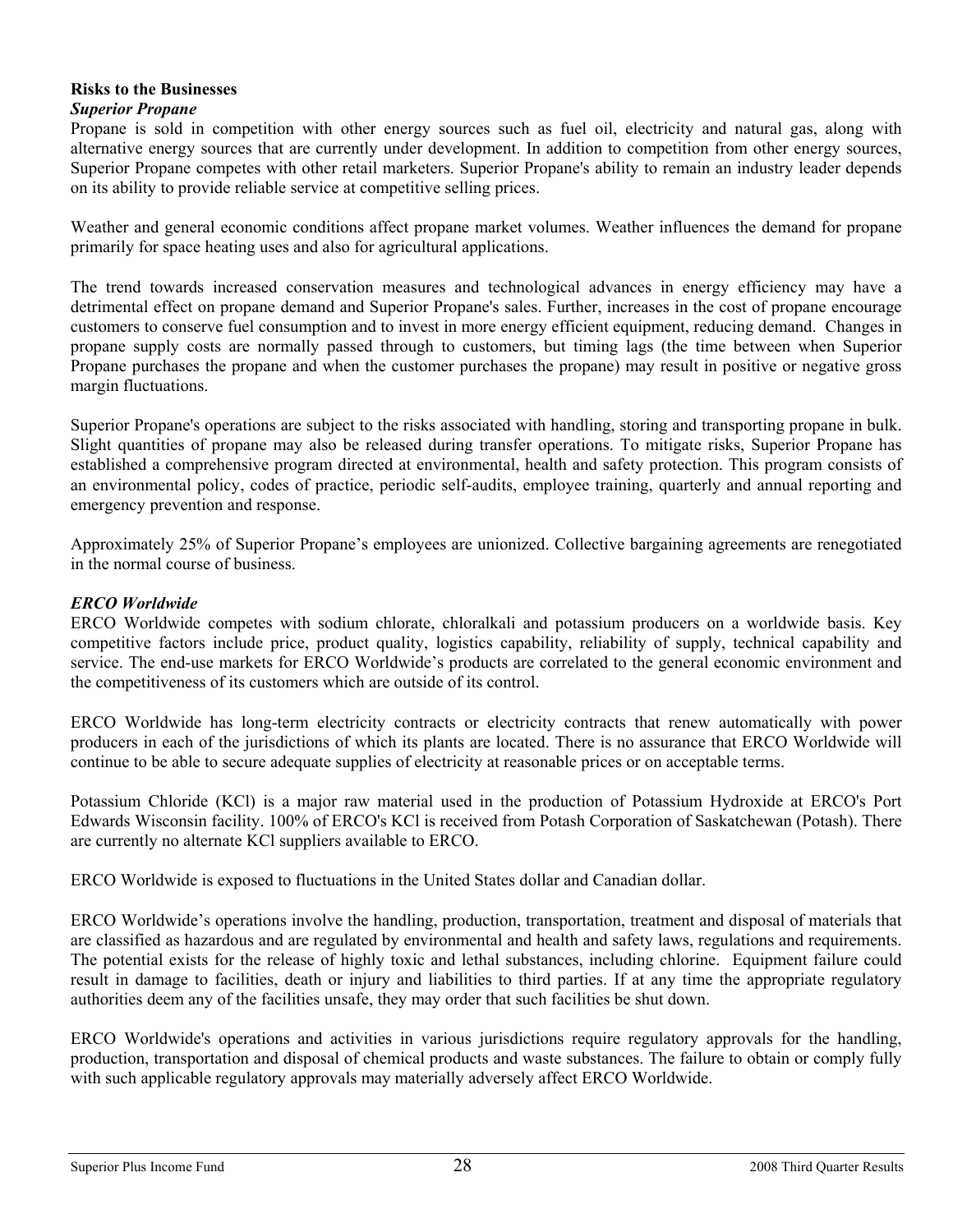Approximately 25% of ERCO employees are unionized. Collective bargaining agreements are renegotiated in the normal course of business.

## *Winroc*

Winroc competes with other specialty construction distributors servicing the builder/contractor market, in addition to big-box home centres and independent lumber yards. Winroc's ability to remain competitive depends on its ability to provide reliable service at competitive prices.

Demand for walls and ceiling building materials is affected by changes in general and local economic factors including demographic trends, employment levels, interest rates, consumer confidence and overall economic growth. With respect to pricing, changes in product costs and timing lags may result in both positive and negative fluctuations of gross margins.

Approximately 11% of Winroc's employees are unionized. Collective bargaining agreements are renegotiated in the normal course of business.

### *Superior Energy Management*

New entrants in the energy retailing business may enter the market and compete directly for the customer base that SEM targets, slowing or reducing its market share.

Customer natural gas consumption may vary from the volume purchased. This variance must be reconciled and settled at least annually and may require SEM to purchase or sell natural gas at market prices which may have an adverse impact on the results of this business. Customer power consumption may also vary from the volumes purchased by SEM. SEM is able to invoice existing electricity customers for balancing charges when the amount of energy used is greater than or less than the amount of energy that SEM estimated. In certain circumstances, there can be balancing issues for which SEM is responsible when customer aggregation forecasts are not realized.

Superior Energy Management transacts with financial and physical natural gas and electricity counterparties for physical and financial natural gas contracts, US dollar foreign exchange purchase contracts and a long-term electricity supply agreements. There can be no assurance that any of these counterparties will not default on any of its obligations to Superior Energy Management. There is also a risk that supply commitments and foreign exchange positions may become unmatched. Both of these instances would have a material adverse effect on the results of Superior Energy Management.

There can be no assurance that competitive conditions will allow SEM's sales agents to achieve projected customer additions. Lack of success in the recruitment and retention and/or the marketing programs of SEM would limit future growth of the cash flow.

Changes to existing legislation in the provinces of Ontario, Quebec and British Columbia wherein SEM operates could impact its operations and have significant adverse effects on the results of the business.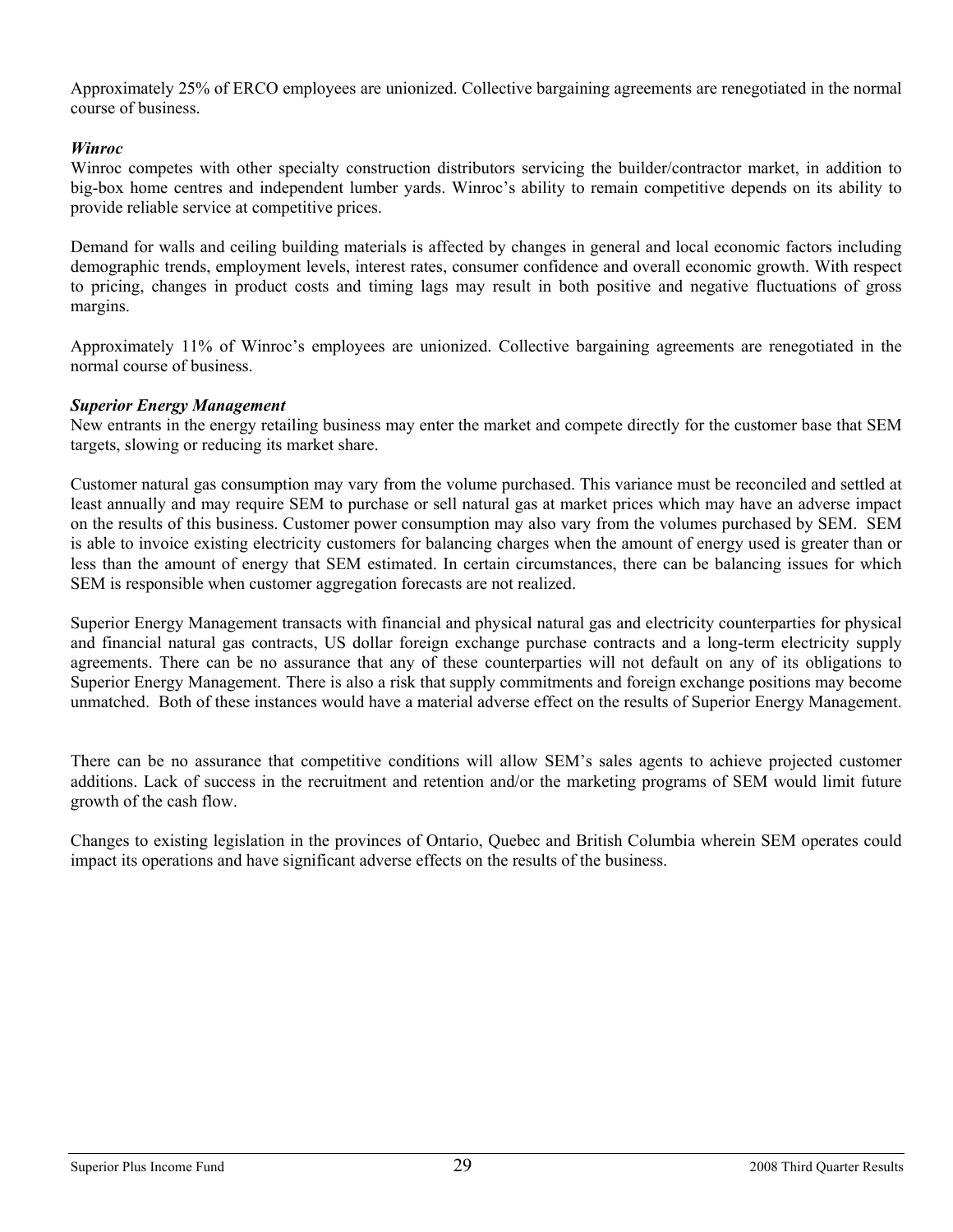## **SUPERIOR PLUS INCOME FUND Consolidated Balance Sheets**

|                                                                                                                                                                                                                                                                                                             | September 30                   | December 31                    |
|-------------------------------------------------------------------------------------------------------------------------------------------------------------------------------------------------------------------------------------------------------------------------------------------------------------|--------------------------------|--------------------------------|
| (unaudited, millions of dollars)                                                                                                                                                                                                                                                                            | 2008                           | 2007                           |
| <b>Assets</b>                                                                                                                                                                                                                                                                                               |                                |                                |
| <b>Current Assets</b>                                                                                                                                                                                                                                                                                       |                                |                                |
| Cash and cash equivalents                                                                                                                                                                                                                                                                                   | 5.1                            | 14.1                           |
| Accounts receivable and other (Note 5)                                                                                                                                                                                                                                                                      | 305.8                          | 265.8                          |
| Inventories                                                                                                                                                                                                                                                                                                 | 139.7                          | 105.2                          |
| Current portion of unrealized gains on financial instruments (Note 8)                                                                                                                                                                                                                                       | 53.6                           | 48.0                           |
|                                                                                                                                                                                                                                                                                                             | 504.2                          | 433.1                          |
|                                                                                                                                                                                                                                                                                                             |                                |                                |
| Property, plant and equipment                                                                                                                                                                                                                                                                               | 514.0                          | 514.4                          |
| Customer acquisition costs                                                                                                                                                                                                                                                                                  | 17.5                           | 17.4                           |
| Intangible assets                                                                                                                                                                                                                                                                                           | 23.1                           | 23.5                           |
| Goodwill                                                                                                                                                                                                                                                                                                    | 470.2                          | 451.8                          |
| Accrued pension asset                                                                                                                                                                                                                                                                                       | 20.1                           | 21.9                           |
| Future income tax asset (Note 9)                                                                                                                                                                                                                                                                            | 5.2                            | 20.3                           |
| Long-term portion of unrealized gains on financial instruments (Note 8)                                                                                                                                                                                                                                     | 59.6                           | 60.4                           |
|                                                                                                                                                                                                                                                                                                             | 1,613.9                        | 1,542.8                        |
| Liabilities and Unitholders' Equity<br><b>Current Liabilities</b><br>Accounts payable and accrued liabilities<br>Current portion of term loans (Note 6)<br>Distributions and interest payable to Unitholders and Debentureholders<br>Current portion of unrealized losses on financial instruments (Note 8) | 198.4<br>8.5<br>16.3<br>53.4   | 212.1<br>3.9<br>12.1<br>51.1   |
|                                                                                                                                                                                                                                                                                                             | 276.6                          | 279.2                          |
| Revolving term bank credits and term loans (Note 6)<br>Convertible unsecured subordinated debentures (Note 7)<br>Future employee benefits<br>Long-term portion of unrealized losses on financial instruments (Note 8)                                                                                       | 436.6<br>241.5<br>19.4<br>32.4 | 334.1<br>240.0<br>18.5<br>54.3 |
| <b>Total Liabilities</b>                                                                                                                                                                                                                                                                                    | 1,006.5                        | 926.1                          |
| <b>Unitholders' Equity</b><br>Unitholders' capital (Note 10)<br>Accumulated deficit (Note 10)                                                                                                                                                                                                               | 1,375.7<br>(747.4)             | 1,366.8<br>(729.8)             |
| Accumulated other comprehensive loss (Note 10)                                                                                                                                                                                                                                                              | (20.9)                         | (20.3)                         |
|                                                                                                                                                                                                                                                                                                             | 607.4                          | 616.7                          |
|                                                                                                                                                                                                                                                                                                             | 1,613.9                        | 1,542.8                        |

(See Notes to the Interim Consolidated Financial Statements)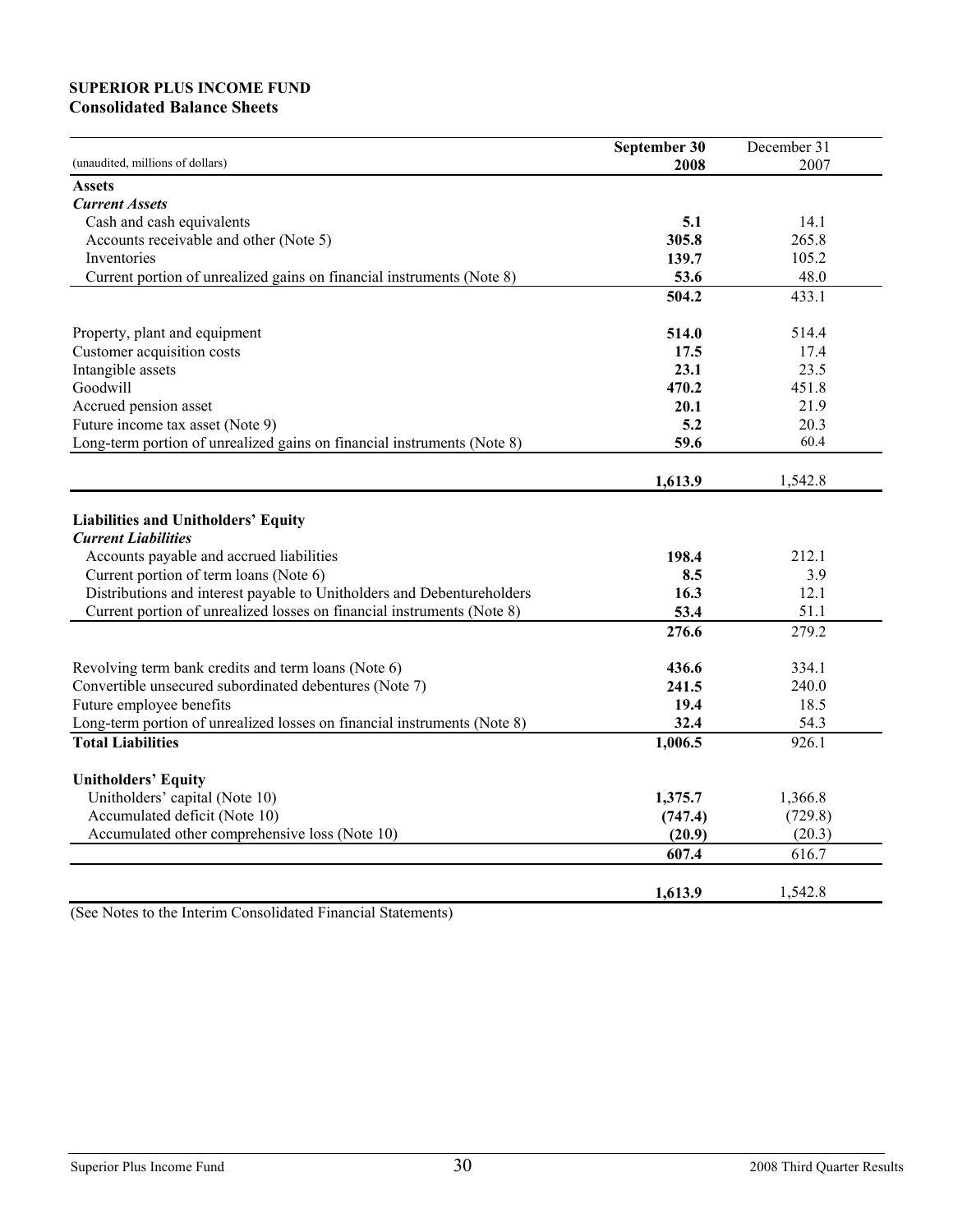# **SUPERIOR PLUS INCOME FUND**

# **Consolidated Statements of Net Earnings (Loss), Comprehensive Income (Loss) and Deficit**

|                                                                                                                      | Three months ended September 30 |                          | Nine months ended September 30 |                          |
|----------------------------------------------------------------------------------------------------------------------|---------------------------------|--------------------------|--------------------------------|--------------------------|
| (unaudited, millions of dollars except per trust unit amounts)                                                       | 2008                            | 2007                     | 2008                           | 2007                     |
| <b>Revenues</b>                                                                                                      | 580.2                           | 504.1                    | 1,828.8                        | 1,680.0                  |
| Cost of products sold (Note $1(b)$ )                                                                                 | (446.1)                         | (349.7)                  | (1,397.7)                      | (1,196.2)                |
| Net realized gains (losses) on financial instruments (Note 8)                                                        | 18.7                            | (8.5)                    | 44.9                           | (7.8)                    |
| Gross profit                                                                                                         | 152.8                           | 145.9                    | 476.0                          | 476.0                    |
| <b>Expenses</b>                                                                                                      |                                 |                          |                                |                          |
| Operating and administrative                                                                                         | 115.0                           | 106.1                    | 339.8                          | 327.3                    |
| Amortization of property, plant and equipment                                                                        | 4.8                             | 14.6                     | 15.0                           | 44.6                     |
| Amortization of intangible assets                                                                                    | 1.4                             | 1.2                      | 3.8                            | 3.8                      |
| Interest on revolving term bank credits and term loans                                                               | 6.0                             | 5.9                      | 18.2                           | 18.7                     |
| Interest on convertible unsecured subordinated debentures                                                            | 3.8                             | 5.1                      | 11.2                           | 15.3                     |
| Gain on disposal of facility                                                                                         | (4.0)                           | -                        | (4.0)                          | $\overline{\phantom{0}}$ |
| Accretion of convertible debenture issue costs                                                                       | 0.3                             | 0.6                      | 1.1                            | 1.7                      |
| Management internalization costs                                                                                     |                                 | $\overline{\phantom{0}}$ | $\overline{\phantom{m}}$       | 0.5                      |
| Unrealized losses (gains) on financial instruments (Note 8)                                                          | 232.7                           | 41.7                     | (22.4)                         | 23.6                     |
|                                                                                                                      | 360.0                           | 175.2                    | 362.7                          | 435.5                    |
| Net earnings (loss) before income taxes from continuing operations                                                   | (207.2)                         | (29.3)                   | 113.3                          | 40.5                     |
| Income tax recovery (expense) (Note 9)                                                                               | 3.3                             | 3.4                      | (25.7)                         | 14.4                     |
| Net earnings from continuing operations                                                                              | (203.9)                         | (25.9)                   | 87.6                           | 54.9                     |
| Net earnings from discontinued operations (Note 3)                                                                   |                                 | (1.0)                    | $\overline{\phantom{0}}$       | 0.4                      |
| <b>Net Earnings (Loss)</b>                                                                                           | (203.9)                         | (26.9)                   | 87.6                           | 55.3                     |
|                                                                                                                      | (203.9)                         | (26.9)                   | 87.6                           | 55.3                     |
| Net earnings (loss)                                                                                                  |                                 |                          |                                |                          |
| Other comprehensive income (loss), net of tax:<br>Unrealized foreign currency gains (losses) on translation of self- |                                 |                          |                                |                          |
| sustaining foreign operations                                                                                        | 4.0                             | (4.1)                    | 6.8                            | (12.2)                   |
| Reclassification of derivative gains and losses                                                                      | (0.4)                           | 1.7                      | (7.4)                          | 14.1                     |
|                                                                                                                      |                                 | (29.3)                   | 87.0                           | 57.2                     |
| <b>Comprehensive Income (Loss)</b>                                                                                   | (200.3)                         |                          |                                |                          |
| <b>Deficit, Beginning of Period</b>                                                                                  | (507.7)                         | (699.5)                  | (729.8)                        | (745.3)                  |
| Cumulative impact of adopting new accounting requirements for                                                        |                                 |                          |                                |                          |
| inventory (Note $1(b)$ )                                                                                             |                                 |                          | 1.2                            |                          |
| Cumulative impact of adopting new accounting requirements for                                                        |                                 |                          |                                |                          |
| financial instruments                                                                                                |                                 |                          |                                | 30.6                     |
| Net earnings (loss)                                                                                                  | (203.9)                         | (26.9)                   | 87.6                           | 55.3                     |
| Distributions to Unitholders                                                                                         | (35.8)                          | (33.8)                   | (106.4)                        | (100.8)                  |
| Deficit, End of Period                                                                                               | (747.4)                         | (760.2)                  | (747.4)                        | (760.2)                  |
|                                                                                                                      |                                 |                          |                                |                          |
| Net earnings (loss) per trust unit from continuing operations, basic                                                 |                                 |                          |                                |                          |
| and diluted (Note 11)                                                                                                | (S2.31)                         | (\$0.30)                 | \$0.99                         | \$0.64                   |
| Net earnings (loss) per trust unit from discontinued operations, basic                                               |                                 |                          |                                |                          |
| and diluted (Note 11)                                                                                                |                                 | $(\$0.01)$               |                                |                          |
| Net earnings (loss) per trust unit, basic and diluted (Note 11)                                                      | (S2.31)                         | (\$0.31)                 | \$0.99                         | \$0.64                   |

(See Notes to the Interim Consolidated Financial Statements)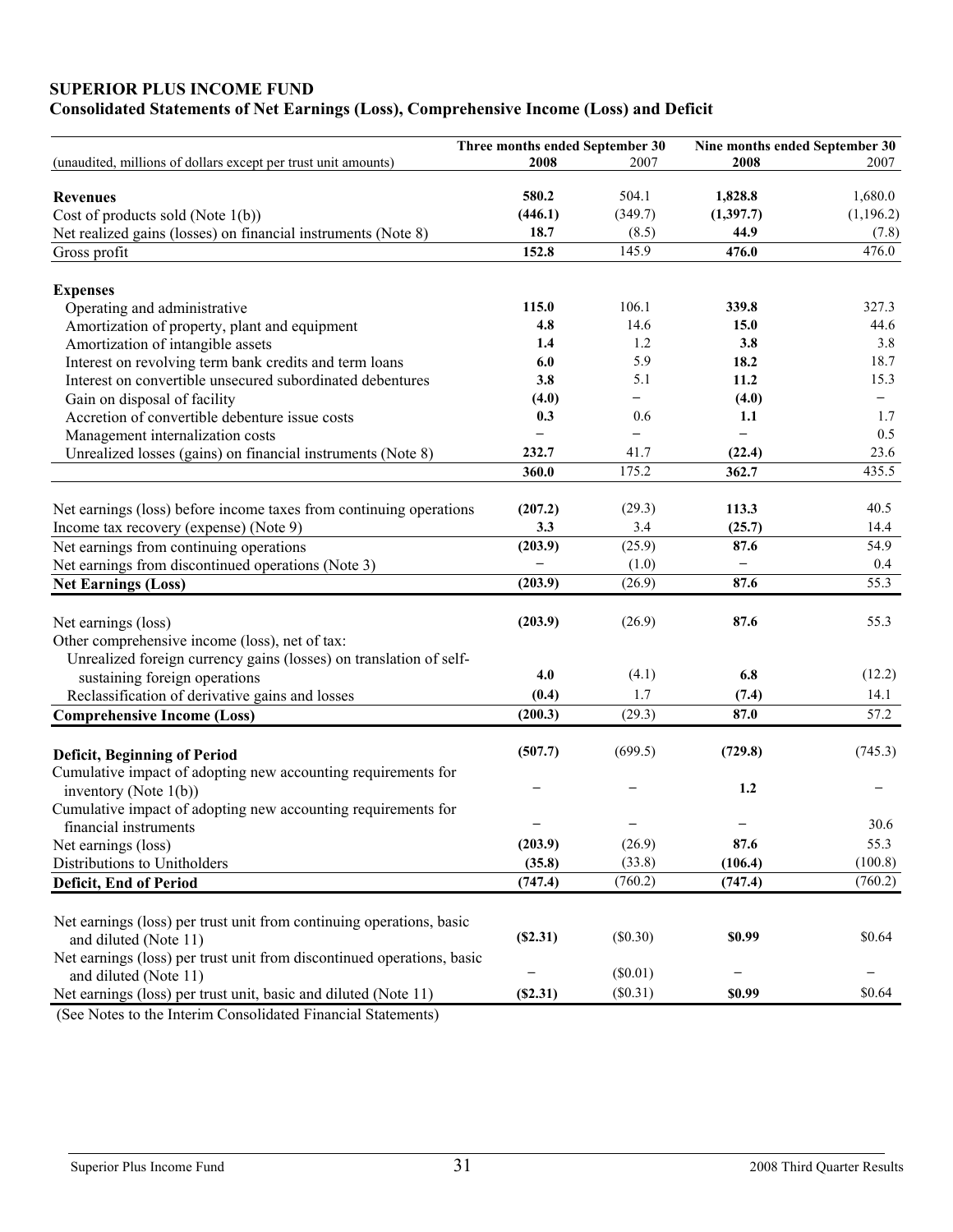# **SUPERIOR PLUS INCOME FUND Consolidated Statements of Cash Flows**

|                                                                 |                   |                          | Three months ended September 30 Nine months ended September 30 |         |
|-----------------------------------------------------------------|-------------------|--------------------------|----------------------------------------------------------------|---------|
| (unaudited, millions of dollars)                                | 2008              | 2007                     | 2008                                                           | 2007    |
| <b>Operating Activities</b>                                     |                   |                          |                                                                |         |
| Net earnings (loss)                                             | (203.9)           | (26.9)                   | 87.6                                                           | 55.3    |
| Net earnings (loss) from discontinued operations                |                   | 1.0                      |                                                                | (0.4)   |
| Items not affecting cash:                                       |                   |                          |                                                                |         |
| Amortization of property, plant and equipment,                  |                   |                          |                                                                |         |
| intangible assets and accretion of convertible                  |                   |                          |                                                                |         |
| debenture issue costs                                           | 6.5               | 16.4                     | 19.9                                                           | 50.1    |
| Amortization of customer acquisition costs                      | 1.6               | 1.9                      | 4.9                                                            | 5.0     |
| Amortization included in cost of sales (Note 1(b))              | 9.1               | $\overline{\phantom{0}}$ | 28.8                                                           | $-$     |
| Pension expense                                                 | 0.7               | 0.3                      | 1.9                                                            | 1.1     |
| Unrealized losses (gains) on financial instruments              | 232.7             | 41.7                     | (22.4)                                                         | 23.6    |
| Future income tax expense (recovery)                            | (7.6)             | (3.0)                    | 15.5                                                           | (17.8)  |
| Customer acquisition costs                                      | (2.6)             | (1.5)                    | (5.0)                                                          | (7.3)   |
| Proceeds on disposal of facility                                | (4.0)             | $\qquad \qquad -$        | (4.0)                                                          |         |
| Decrease (increase) in non-cash operating working capital items | (23.8)            | (20.8)                   | 26.9                                                           | 15.5    |
| Cash flows from operating activities                            | 8.7               | 9.1                      | 154.1                                                          | 125.1   |
| <b>Investing Activities</b>                                     |                   |                          |                                                                |         |
| Maintenance capital expenditures                                | (2.1)             | (4.6)                    | (8.2)                                                          | (7.2)   |
| Other capital expenditures                                      | (10.9)            | (1.8)                    | (27.1)                                                         | (5.2)   |
| Proceeds on disposal of facility                                | 4.0               | $\qquad \qquad -$        | 4.0                                                            |         |
| Acquisitions (Note 4)                                           | 0.1               | (1.4)                    | (24.5)                                                         | (1.4)   |
| Proceeds on sale of JW Aluminum Company (Note 3)                | $\qquad \qquad -$ | $\overline{\phantom{0}}$ | $\qquad \qquad -$                                              | 1.4     |
|                                                                 | (8.9)             | (7.8)                    | (55.8)                                                         | (12.4)  |
| Cash flows used in investing activities                         |                   |                          |                                                                |         |
| <b>Financing Activities</b>                                     |                   |                          |                                                                |         |
| Revolving term bank credits and term loans                      | 25.4              | 23.1                     | 90.2                                                           | (35.5)  |
| Repayment of 8%, Series I subordinated unsecured convertible    |                   |                          |                                                                |         |
| debentures                                                      |                   | (8.1)                    |                                                                | (8.1)   |
| Net proceeds (repayment) of accounts receivable sales           |                   | 18.0                     | (100.0)                                                        | (7.0)   |
| program                                                         |                   |                          |                                                                |         |
| Proceeds from trust unit distribution reinvestment program      |                   | 7.1                      | 8.9                                                            | 17.3    |
| Receipt of management internalization loans receivable          |                   | $\equiv$                 | $\overline{\phantom{0}}$                                       | 0.5     |
| Distributions to Unitholders                                    | (35.8)            | (33.8)                   | (106.4)                                                        | (100.8) |
| Cash flows from (used in) financing activities                  | (10.4)            | 6.3                      | (107.3)                                                        | (133.6) |
| Net increase (decrease) in cash                                 | (10.6)            | 7.6                      | (9.0)                                                          | (20.9)  |
| Cash and cash equivalents, beginning of period                  | 15.7              | 5.1                      | 14.1                                                           | 33.6    |
| Cash and cash equivalents, end of period                        | $\overline{5.1}$  | 12.7                     | $\overline{5.1}$                                               | 12.7    |
|                                                                 |                   |                          |                                                                |         |

(See Notes to the Interim Consolidated Financial Statements)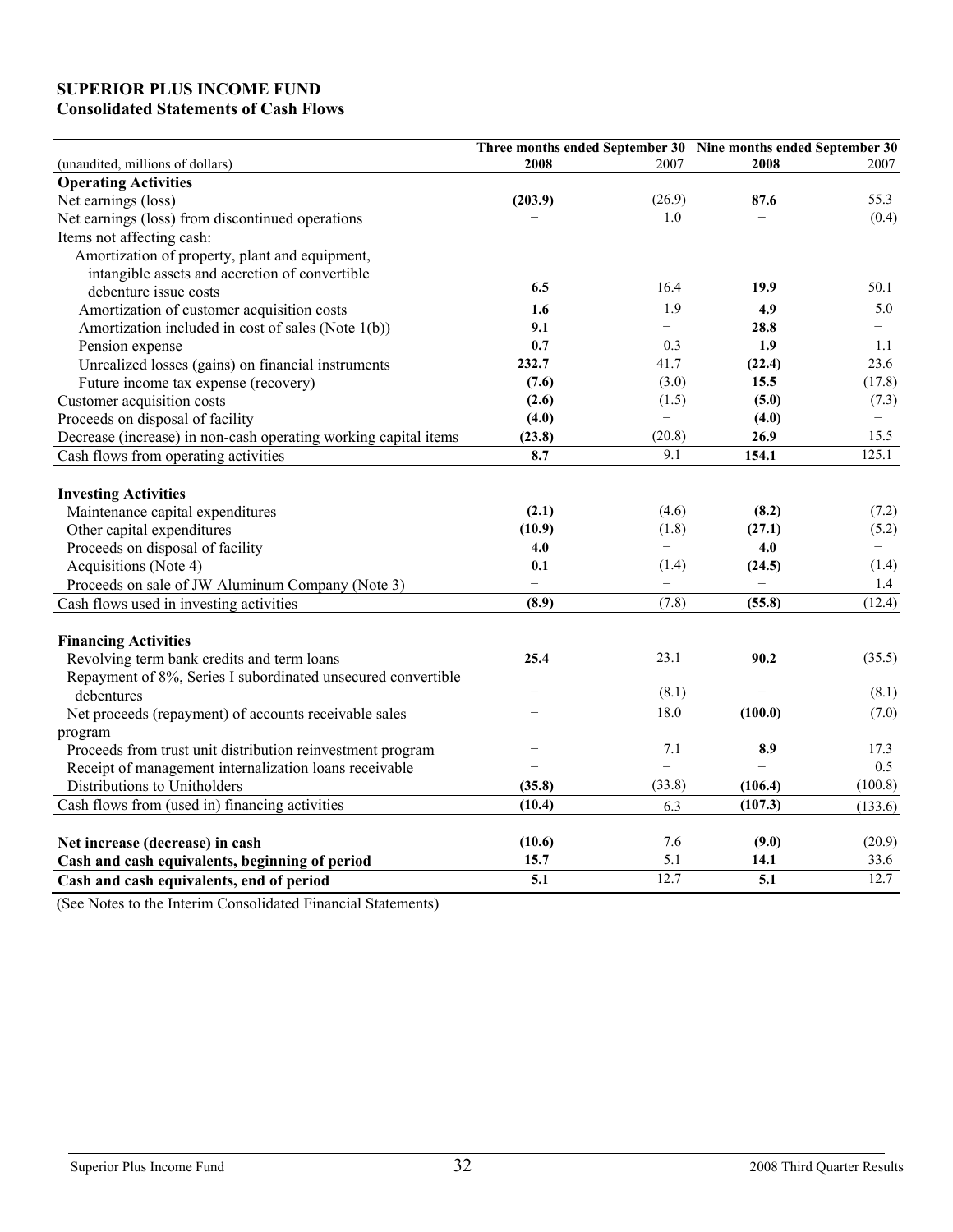### **Notes to Interim Consolidated Financial Statements**

(unaudited, tabular amounts in millions of dollars, unless noted otherwise, except per trust unit amounts)

#### **1. Accounting Policies**

#### **(a) Basis of Presentation**

The accompanying unaudited Interim Consolidated Financial Statements have been prepared according to Canadian generally accepted accounting principles (GAAP), applied on a consistent basis with those as set out in the Fund's annual financial statements for the year ended December 31, 2007, except as noted below, and include the accounts of the Superior Plus Income Fund (the Fund), its wholly owned subsidiaries, Superior Plus LP (Superior), and Superior's subsidiaries. These financial statements do not conform in all respects to the note disclosure requirement of GAAP for annual financial statements as certain information and disclosures included in the annual financial statements notes have been condensed or omitted. These interim financial statements and notes thereto should be read in conjunction with the Fund's financial statements for the year ended December 31, 2007. All significant transactions and balances between the Fund, the Fund's subsidiaries, Superior, and Superior's subsidiaries have been eliminated on consolidation.

#### **(b) Changes in Accounting Policies**

#### *Inventory*

On January 1, 2008, the Fund adopted CICA Handbook Section 3031 *Inventory*. This section provides increased guidance on the determination of the cost and financial statement presentation of inventory. The implementation of Section 3031 impacts the calculation of the cost of inventory at ERCO Worldwide, due to the requirement to inventory the cost of certain fixed overhead items, principally, the amortization of property, plant and equipment. Additionally, Section 3031 requires that amortization that is inventoried be classified as a component of costs of product sold. Previously, all amortization was expensed and classified on the income statement as amortization. The Fund adopted Section 3031 retrospectively, but did not restate prior periods. Accordingly, the Fund increased the carrying value of its inventory as at January 1, 2008 by \$1.2 million, with a corresponding decrease to the Fund's opening accumulated deficit; comparative earnings and inventory balances for prior periods have not been restated.

#### *Financial Instruments – Disclosure and Presentation*

On January 1, 2008, the Fund adopted CICA Handbook Section 3862 *Financial Instruments – Disclosures* and Handbook Section 3863 *Financial Instruments – Presentation*. These standards provide enhanced disclosure and presentation requirements, with an increased emphasis on disclosures about the nature and extent of risks arising from financial instruments and how the entity manages these risks.

### *Capital Disclosures*

On January 1, 2008, the Fund adopted CICA Handbook Section 1535 *Capital Disclosures*. This section requires the disclosure of (i) the Fund's objectives, policies and processes for managing capital; (ii) quantitative data about what the Fund regards as capital; (iii) whether the Fund has complied with any capital requirements; and (iv) if the Fund has not complied, the consequences of such non-compliance.

### **(c) Future Accounting Changes**

#### *International Financial Reporting Standards*

The Accounting Standards Board of Canada (AcSB) has announced plans that will require the convergence of Canadian GAAP with International Financial Reporting Standards (IFRS) for publicly accountable enterprises, including the Superior Plus Income Fund. The changeover date from Canadian GAAP to IFRS is for annual and interim financial statements relating to fiscal years beginning on or after January 1, 2011. Superior is currently assessing the future impact of these new standards on its consolidated financial statements.

#### *Goodwill and Intangible Assets*

In February 2008, the CICA issued Handbook Section 3064, *Goodwill and Intangible Assets*, replacing Handbook Section 3062, *Goodwill and Other Intangible Assets* and Handbook Section 3450, *Research and Development Costs*. The purpose of Section 3064 is to provide more specific guidance on the recognition of internally developed intangible assets and requires that research and development expenditures be evaluated against the same criteria as expenditures for intangible assets. The Section harmonizes Canadian GAAP with IFRS and applies to annual and interim financial statements relating to fiscal years beginning on or after October 1, 2008. The Fund does not anticipate that this Section will have a material impact on its consolidated financial statements.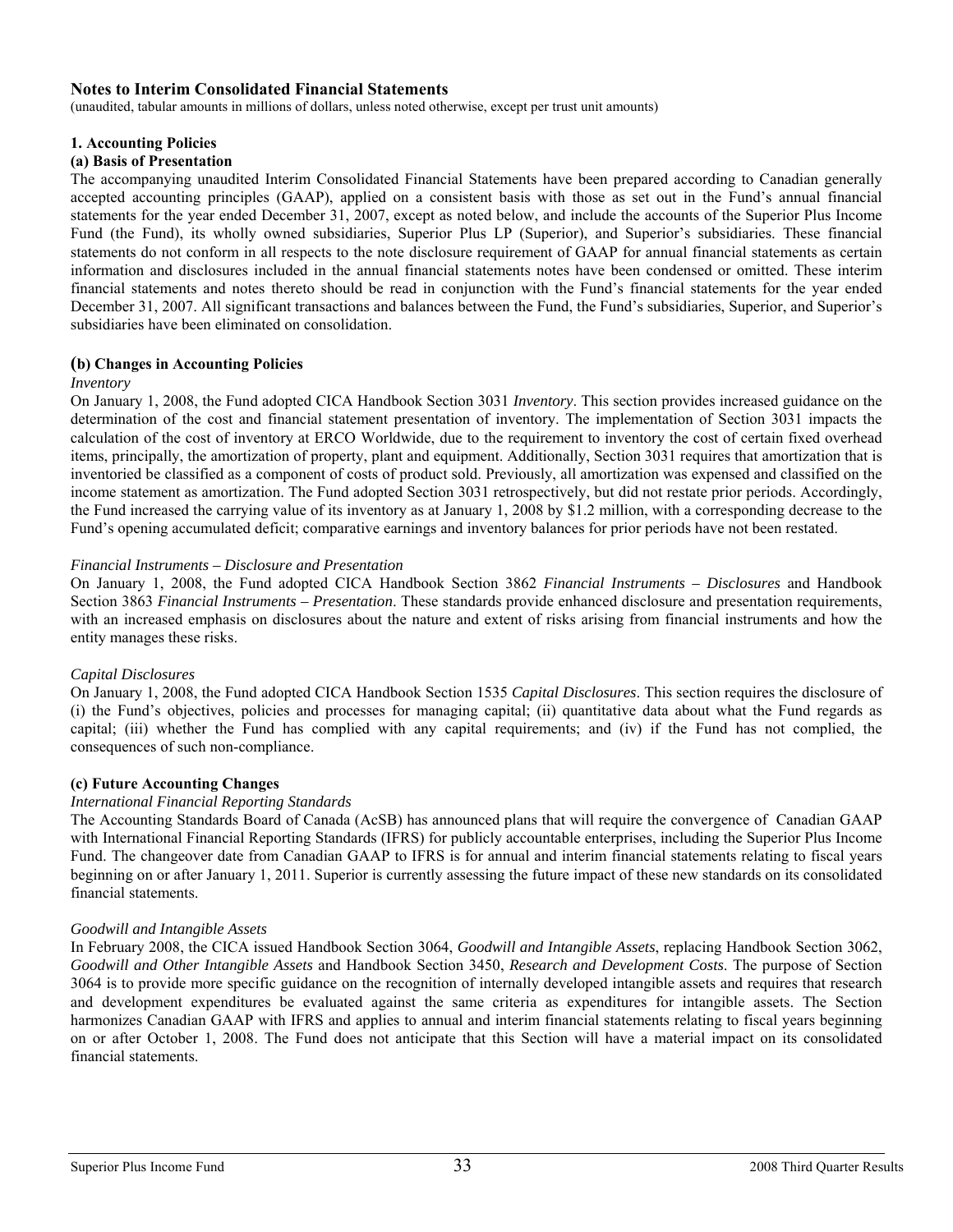#### **(d) Business Segments**

Superior operates four distinct business segments; a propane distribution and related services business operating under the Superior Propane trade name; a specialty chemicals manufacturer operating under the ERCO Worldwide trade name (ERCO); a construction products distribution business operating under the Winroc trade name; and a fixed-price energy services business operating under the Superior Energy Management trade name (SEM). (See Note 12).

### **2. Seasonality of Operations**

### **Superior Propane**

Propane sales typically peak in the first quarter when approximately one-third of annual propane sales volumes and gross profits are generated due to the demand from heating end-use customers. They then decline through the second and third quarters rising seasonally again in the fourth quarter with heating demand. Similarly, net working capital levels are typically at seasonally high levels at the end of the first quarter, and normally decline to seasonally low levels in the second and third quarters. Net working capital levels are also significantly influenced by wholesale propane prices.

#### **Winroc**

Winroc's sales typically peak during the second and third quarters with the seasonal increase in building and remodeling activities. They then decline through the first and fourth quarters. Similarly, net working capital levels are typically at seasonally high levels during the second and third quarter, and normally decline to seasonally low levels in the first and fourth quarters.

#### **3. Disposition – JW Aluminum**

In July of 2006, the Fund announced the results of its strategic review designed to maximize Unitholder value which included the decision to sell JWA in order to reduce debt levels and refocus its operations on its existing Canadian businesses. Accordingly, effective July 1, 2006, JWA's balance sheet, results of operations and cash flows were classified as discontinued operations on a retroactive basis.

On December 7, 2006, the Fund completed the sale of all the issued and outstanding shares of JWA on a cash and debt free basis to Wellspring Capital Management LLC, for total consideration of \$356.1 million (US \$310.1 million), net of \$4.9 million (US \$4.3 million ) in disposition costs. Final post closing adjustments were completed during 2007 and accordingly, \$1.4 million in net earnings from discontinued operations for the nine months ended September 30, 2007 were recorded. There was no impact on the balance sheet or the statement of cash flows for the period ended September 30, 2007.

### **4. Acquisitions**

On June 4, 2008 Superior Propane acquired certain propane assets of Irving Oil Limited and Irving Oil Marketing Limited for consideration of \$3.4 million.

On May 9, 2008 Winroc acquired the shares of Fackoury's Building Supplies Ltd. and associated entities, a privately held gypsum and related products distributor for consideration of \$21.1 million (net of \$2.2 million in cash acquired).

Using the purchase method of accounting for acquisitions, Superior consolidated the assets and liabilities from the acquisitions and included earnings as of the closing date. A preliminary allocation of the consideration paid for these acquisitions is as follows:

|                               | <b>Acquisition of</b> | <b>Acquisition of</b> |              |
|-------------------------------|-----------------------|-----------------------|--------------|
|                               | <b>Propane Assets</b> | Fackoury's            | <b>TOTAL</b> |
| Cash consideration paid       | 3.1                   | 20.9                  | 24.0         |
| Transaction costs             | 0.3                   | 0.2                   | 0.5          |
| Total consideration           | 3.4                   | 21.1                  | 24.5         |
|                               |                       |                       |              |
| Working capital, net          | 0.4                   | 3.8                   | 4.2          |
| Property, plant and equipment | 1.0                   | 1.0                   | 2.0          |
| Intangible asset              |                       | 1.3                   | 1.3          |
| Goodwill                      | 2.0                   | 15.1                  | 17.1         |
| Future income tax liability   |                       | (0.1)                 | (0.1)        |
|                               | 3.4                   | 21.1                  | 24.5         |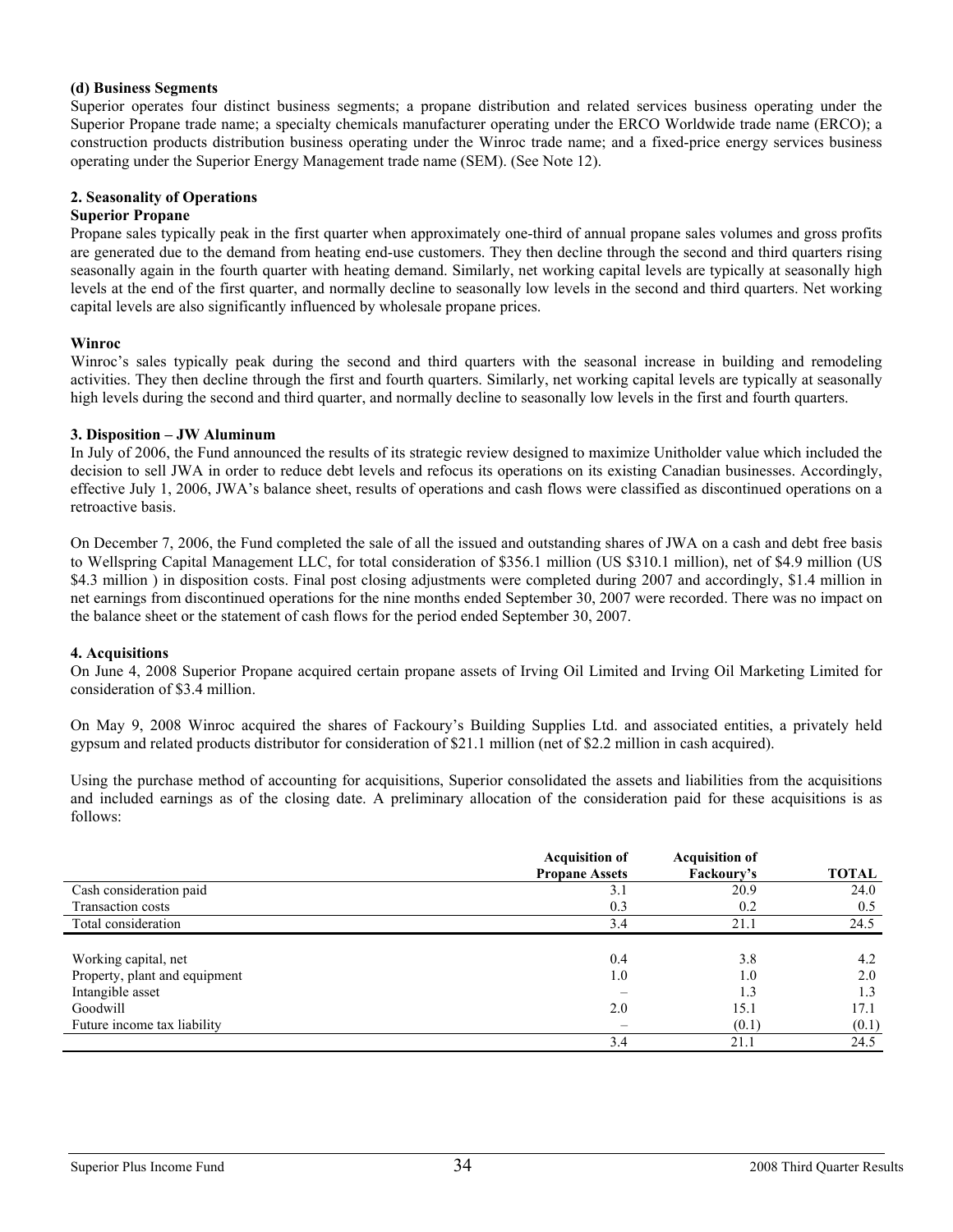### **5. Accounts Receivable and Other**

Superior sells, with limited recourse, certain trade accounts receivable on a revolving basis to an entity sponsored by a Canadian chartered bank. The accounts receivable are sold at a discount to face value based on prevailing money market rates. Superior has retained the servicing responsibility for the accounts receivable sold and has therefore recognized a servicing liability. The level of accounts receivable sold under the program fluctuates seasonally with the level of accounts receivable. As at September 30, 2008 proceeds of \$nil (December 31, 2007 – \$100.0 million) had been received.

Included in accounts receivable and other as at September 30, 2008 is \$10.7 million (December 31, 2007 - \$15.1 million) of prepaid expenses.

#### **6. Revolving Term Bank Credits and Term Loans**

|                                                                    | Maturity  |                                | September 30 | December 31 |
|--------------------------------------------------------------------|-----------|--------------------------------|--------------|-------------|
|                                                                    | Date      | <b>Effective Interest Rate</b> | 2008         | 2007        |
| Revolving term bank credits <sup>(1)</sup>                         |           |                                |              |             |
| Bankers Acceptances (BA)                                           | 2010      | Floating BA rate plus          | 190.3        | 96.5        |
|                                                                    |           | applicable credit spread       |              |             |
| <b>LIBOR Loans</b>                                                 | 2010      | Floating LIBOR rate plus       | 65.6         | 65.9        |
| (US\$68.2 million; 2007 - US\$66.7 million)                        |           | applicable credit spread       |              |             |
|                                                                    |           |                                | 255.9        | 162.4       |
| <b>Other Debt</b>                                                  |           |                                |              |             |
| Notes payable                                                      | 2008-2010 | Prime                          | 6.2          | 6.8         |
| Deferred consideration                                             | 2008-2010 | Non-interest bearing           | 4.7          | 7.0         |
| Loan payable                                                       | 2008-2014 | $6.3\%$                        | 10.7         | 5.2         |
| Mortgage payable $(2007 – US$1.0 million)$                         |           | $7.53\%$                       |              | 1.0         |
|                                                                    |           |                                | 21.6         | 20.0        |
| <b>Senior Secured Notes</b>                                        |           |                                |              |             |
| Senior secured notes subject to floating interest                  | 2009-2015 | Floating LIBOR rate plus 1.7%  | 63.6         | 84.0        |
| rates (US\$60.0 million; $2007 - US$85.0$ million) <sup>(2)</sup>  |           |                                |              |             |
| Senior secured notes subject to fixed interest                     | 2009-2015 | 6.65%                          | 106.0        | 74.1        |
| rates (US\$100.0 million; $2007 - US$75.0$ million) <sup>(2)</sup> |           |                                |              |             |
|                                                                    |           |                                | 169.6        | 158.1       |
| Total revolving term bank credits and term loans before            |           |                                |              |             |
| deferred financing fees                                            |           |                                | 447.1        | 340.5       |
| Deferred financing fees                                            |           |                                | (2.0)        | (2.5)       |
| Revolving term bank credits and term loans                         |           |                                | 445.1        | 338.0       |
| Current maturities                                                 |           |                                | (8.5)        | (3.9)       |
| Revolving term bank credits and term loans                         |           |                                | 436.6        | 334.1       |

(1) Superior and its wholly-owned subsidiaries, Superior Plus US Holdings Inc. and Commercial e Industrial (Chile) Limitada have revolving term bank credit borrowing capacity of \$595.0 million. These facilities are secured by a general charge over the assets of Superior and certain of its subsidiaries.

<sup>(2)</sup> Senior Secured Notes (the Notes) totaling US \$160.0 million (CDN \$169.6 million at September 30, 2008 and CDN \$158.1 million at December 31, 2007) are secured by a general charge over the assets of Superior and certain of its subsidiaries. Principal repayments begin in 2009. Management has estimated the fair value of the Notes based on comparisons to treasury instruments with similar maturities, interest rates and credit risk profiles. The estimated fair value of the Notes at September 30, 2008 was CDN \$168.6 million (December 31, 2007 – CDN \$163.8 million). In conjunction with the issue of the Notes, Superior swapped US \$60.0 million (CDN \$63.6 million) (December 31, 2007 – US \$85.0 million (CDN \$84.0 million)) of the fixed rate obligation into a US dollar floating rate obligation.

Repayment requirements of the revolving term bank credits and term loans are as follows:

| Current portion    | 8.5   |
|--------------------|-------|
| Due in $2009$      | 4.8   |
| Due in $2010$      | 262.8 |
| Due in $2011$      | 36.4  |
| Due in $2012$      | 36.4  |
| Subsequent to 2012 | 98.2  |
| Total              | 447.1 |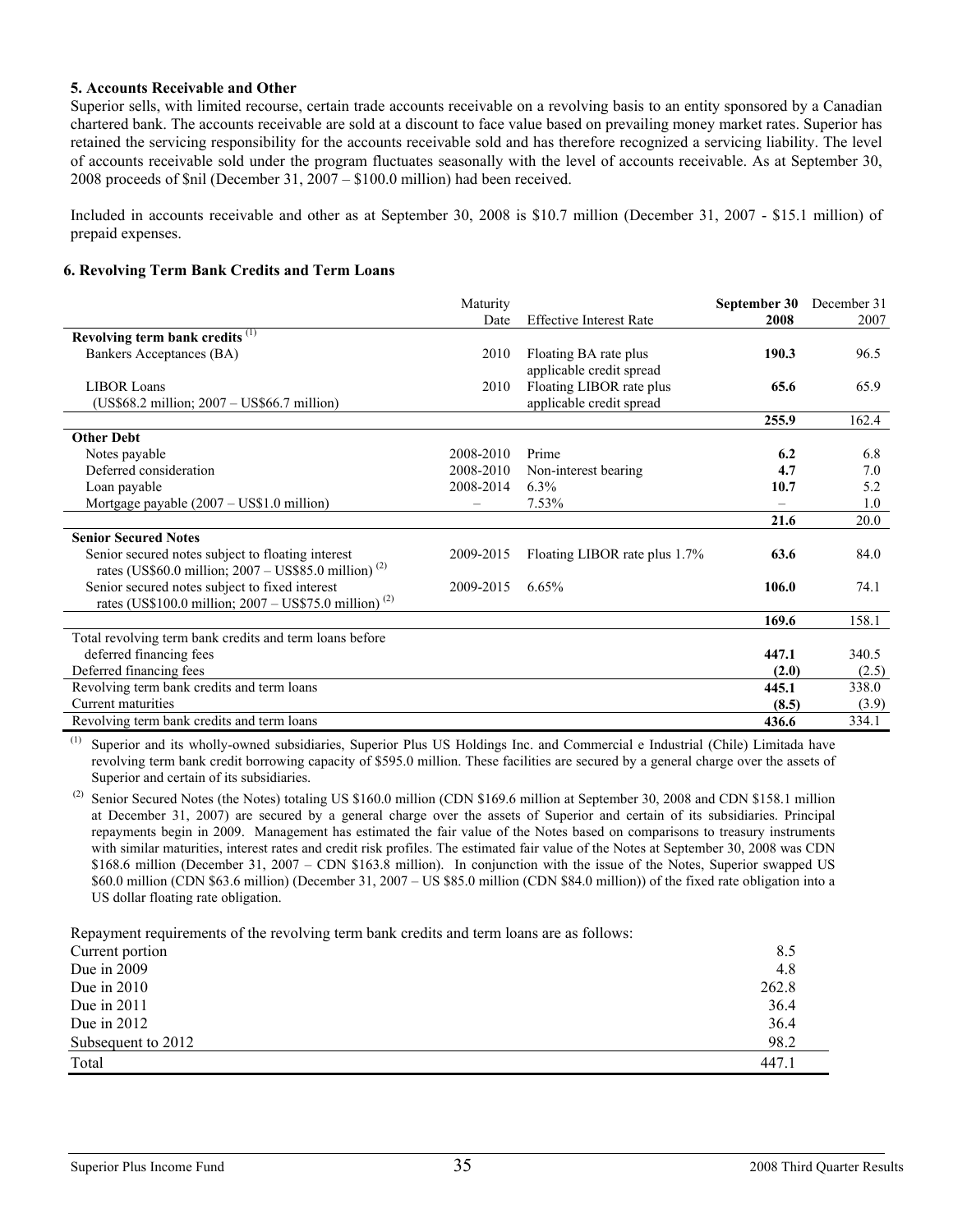### **7. Convertible Unsecured Subordinated Debentures**

The Fund has issued two series of Debentures denoted as 5.75 percent Series 1 and 5.85 percent Series 1 as follows:

|                                                         |                 |                 |                    | <b>Total</b> |
|---------------------------------------------------------|-----------------|-----------------|--------------------|--------------|
|                                                         |                 |                 | <b>Unamortized</b> | Carrying     |
|                                                         | <b>Series 1</b> | <b>Series 1</b> | <b>Discount</b>    | Value        |
|                                                         | December 31.    | October 31.     |                    |              |
| Maturity date                                           | 2012            | 2015            |                    |              |
| Interest rate                                           | 5.75%           | 5.85%           |                    |              |
| Conversion price per trust unit                         | \$36.00         | \$31.25         |                    |              |
| Debentures outstanding at December 31, 2007             | 174.9           | 75.0            | (3.3)              | 246.6        |
| Conversion and repayment / redemption of Debentures and |                 |                 |                    |              |
| accretion of discount during 2008                       |                 |                 | 1.0                | 1.0          |
| Deferred issue costs                                    | (4.0)           | (2.1)           |                    | (6.1)        |
| Debentures outstanding September 30, 2008               | 170.9           | 72.9            | (2.3)              | 241.5        |
| Quoted market value September 30, 2008                  | 156.2           | 63.7            |                    |              |
| Ouoted market value December 31, 2007                   | 152.2           | 67.5            |                    |              |

The Debentures may be converted into trust units at the option of the holder at any time prior to maturity and may be redeemed by the Fund in certain circumstances. The Fund may elect to pay interest and principal upon maturity or redemption by issuing trust units to a trustee in the case of interest payments, and to the Debentureholders in the case of payment of principal. The number of any trust units issued will be determined based on market prices for the trust units at the time of issuance.

### **8. Financial Instruments**

The fair value of a financial instrument is the amount of consideration that would be estimated to be agreed upon in an arm's length transaction between knowledgeable, willing parties who are under no compulsion to act. Fair values are determined by reference to quoted bid or asking prices, as appropriate, in the most advantageous active market for that instrument to which the Fund has immediate access. Where bid and ask prices are unavailable, the Fund uses the closing price of the most recent transaction of the instrument. In the absence of an active market, the Fund estimates fair values based on prevailing market rates (bid and ask prices, as appropriate) for instruments with similar characteristics and risk profiles or internal or external valuation models, such as discounted cash flow analysis, using, to the extent possible, observable market-based inputs.

Fair values determined using valuation models require the use of assumptions concerning the amount and timing of estimated future cash flows and discount rates. In determining those assumptions, the Fund looks primarily to available, readily observable external market inputs, including factors such as interest rate yield curves, currency rates, and price and rate volatilities as applicable. With respect to the valuation of ERCO's fixed-price electricity agreements, the valuation of these agreements requires Superior to make assumptions about the long-term price of electricity in electricity markets for which active market information is not available. The impact of the assumption for the long-term forward price curve of electricity has a material impact on the fair value of these agreements. Any changes in the fair values of financial instruments classified or designated as held-for-trading measured at fair value are recognized in net income.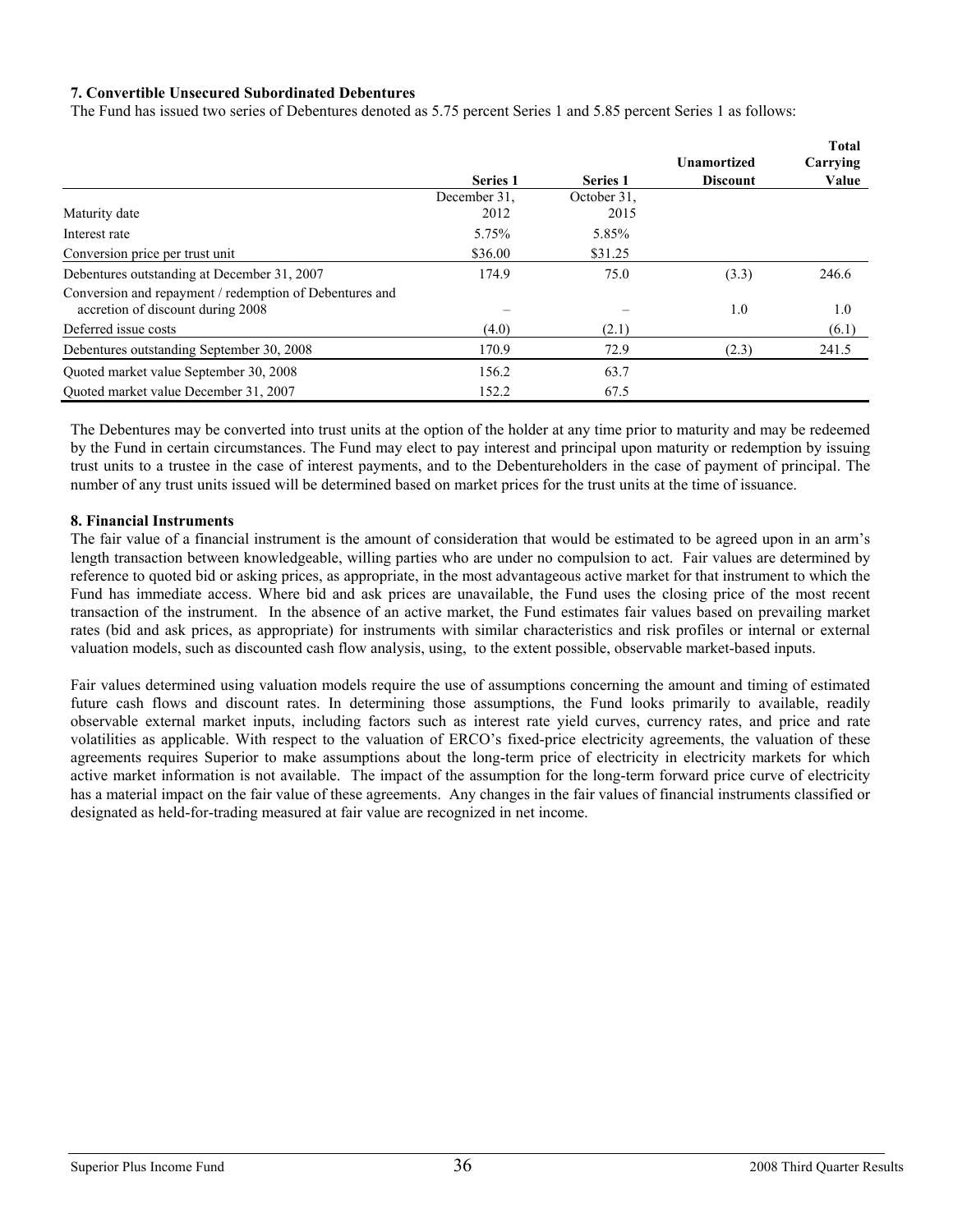### **Financial and Non-Financial Derivatives**

|                                                       |                            |           |                       | Fair Value as at<br>September 30 | Fair Value as at<br>December 31 |
|-------------------------------------------------------|----------------------------|-----------|-----------------------|----------------------------------|---------------------------------|
| <b>Description</b>                                    | Notional <sup>(1)</sup>    | Term      | <b>Effective Rate</b> | 2008                             | 2007                            |
| Natural gas financial swaps-NYMEX                     | 29.6 $GI^{(2)}$            | 2008-2011 | \$7.45/GJ USD         | 17.6                             | 33.4                            |
| Natural gas financial swaps-AECO                      | $35.7 \,\mathrm{GJ}^{(2)}$ | 2008-2014 | \$7.92/GJ CDN         | (13.3)                           | (18.7)                          |
| Foreign currency forward contracts, net               | \$96.8 $USD(4)$            | 2008-2015 | 1.10                  | (24.6)                           | (46.0)                          |
| Interest rate swaps-USD                               | $$60.0$ USD <sup>(4)</sup> | 2013-2015 | Floating LIBOR rate   | 2.9                              | 2.6                             |
|                                                       |                            |           | plus $1.7\%$          |                                  |                                 |
| Propane wholesale purchase and sale<br>contracts, net | 7.6 USG $^{(5)}$           | 2008-2009 | \$1.79/USG            | 3.3                              | 5.5                             |
| ERCO fixed-price electricity purchase                 |                            |           |                       |                                  |                                 |
| agreement                                             | 45 MW $^{(3)}$             | 2008-2017 | \$45-\$52/MWh         | 38.7                             | 26.6                            |
| ERCO fixed-price electricity purchase                 |                            |           |                       |                                  |                                 |
| agreement                                             | 43 MW $^{(6)}$             | 2008      | \$39-\$75/MWh         | 2.4                              |                                 |
| SEM electricity swaps                                 | 416,722 MwH <sup>(7)</sup> | 2008-2014 | \$65.07/MWh           | 0.4                              | (0.4)                           |

<sup>(1)</sup> Notional values as at September 30, 2008<sup>(2)</sup> Millions of gigajoules purchased <sup>(3)</sup> Mega watts ("MW") on a 24/7 continual basis per year purchase (4) Millions of dollars purchased <sup>(5)</sup> Millions of United States gallons purchased (6) 110,160 mega watt hours purchased (7) Mega watt hours ("MwH")

All financial and non-financial derivatives are designated as held for trading upon their initial recognition.

| <b>Description</b>                            | Current<br><b>Assets</b> | Long-term<br><b>Assets</b> | Current<br><b>Liabilities</b> | Long-term<br><b>Liabilities</b> |
|-----------------------------------------------|--------------------------|----------------------------|-------------------------------|---------------------------------|
| Natural gas financial swaps – NYMEX and AECO  | 24.5                     | 19.9                       | 21.8                          | 18.3                            |
| SEM electricity swaps                         | 0.1                      |                            | 0.5                           | 0.5                             |
| Foreign currency forward contracts, net       | 1.1                      | 2.8                        | 14.9                          | 13.6                            |
| Interest rate swaps                           |                          | 2.9                        |                               |                                 |
| Propane wholesale purchase and sale contracts | 19.5                     |                            | 16.2                          |                                 |
| ERCO fixed-price power purchase agreements    | 8.4                      | 32.7                       |                               |                                 |
| As at September 30, 2008                      | 53.6                     | 59.6                       | 53.4                          | 32.4                            |
| As at December 31, 2007                       | 48.0                     | 60.4                       | 51.1                          | 54.3                            |

|                                                               |               | For the three months ended | For the three months ended |                    |  |
|---------------------------------------------------------------|---------------|----------------------------|----------------------------|--------------------|--|
|                                                               |               | September 30, 2008         |                            | September 30, 2007 |  |
|                                                               | Realized gain | <b>Unrealized</b>          | Realized gain              | <b>Unrealized</b>  |  |
| <b>Description</b>                                            | (loss)        | gain (loss)                | (loss)                     | gain (loss)        |  |
| Natural gas financial swaps - NYMEX and AECO                  | 17.2          | (224.0)                    | (9.0)                      | (39.6)             |  |
| SEM electricity swaps                                         | -             | (1.5)                      |                            | (0.3)              |  |
| Foreign currency forward contracts, net                       | (3.9)         | 8.0                        | (2.4)                      | (10.1)             |  |
| Interest rate swaps                                           |               | 1.2                        |                            | 3.2                |  |
| Propane wholesale purchase and sale contracts                 |               | 0.3                        |                            | 0.8                |  |
| ERCO fixed-price power purchase agreements                    | 5.4           | (11.1)                     | 2.9                        | (4.9)              |  |
| Total realized and unrealized gains (losses) on financial and |               |                            |                            |                    |  |
| non-financial derivatives                                     | 18.7          | (227.1)                    | (8.5)                      | (50.9)             |  |
| Foreign currency translation of senior secured notes (Note 6) |               | (6.7)                      |                            | 10.7               |  |
| Foreign currency translation of ERCO royalty assets           |               | 1.1                        |                            | (1.5)              |  |
| Total realized and unrealized gains (losses)                  | 18.7          | (232.7)                    | (8.5)                      | (41.7)             |  |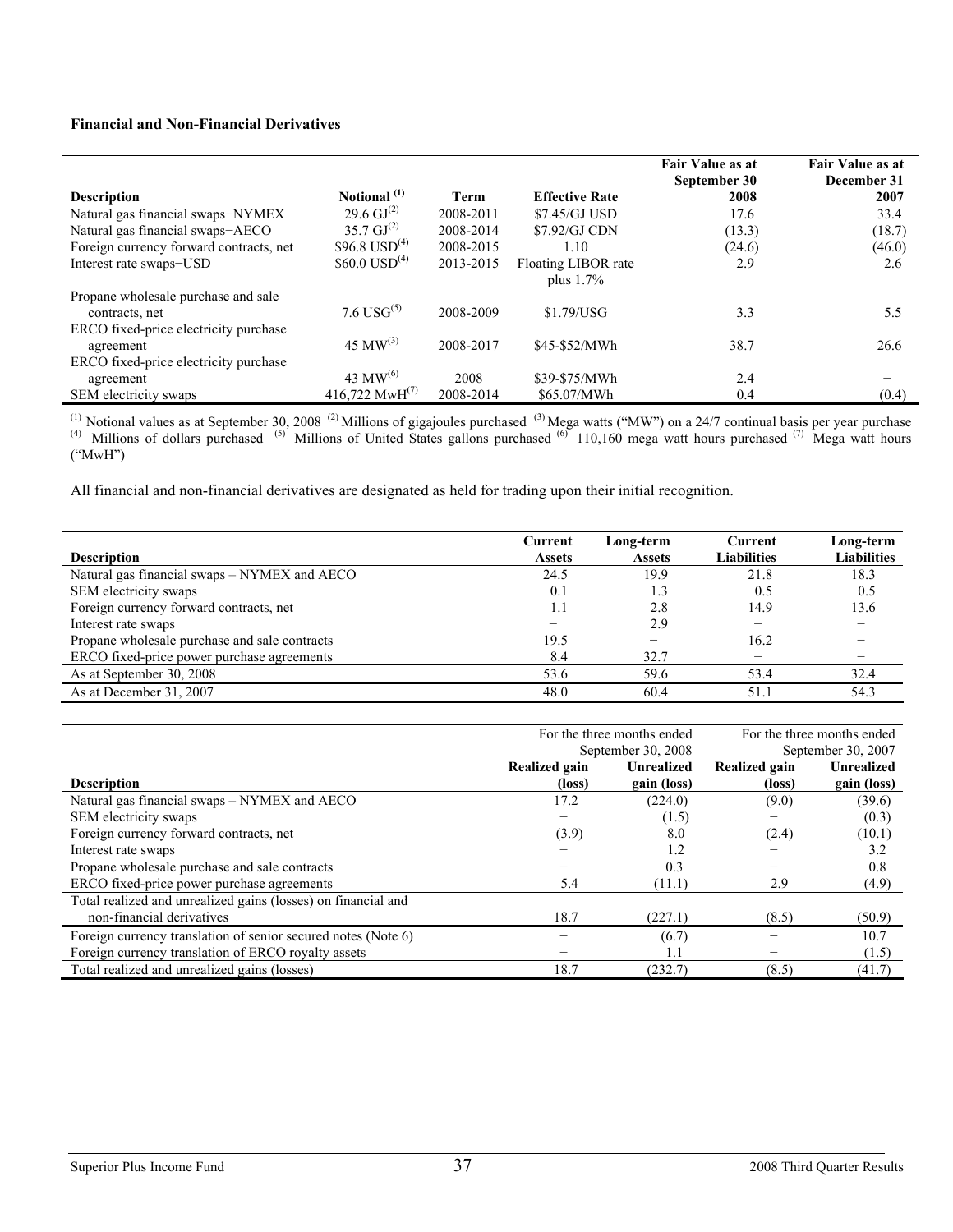|                                                               | For the nine months ended |                    | For the nine months ended |                   |  |
|---------------------------------------------------------------|---------------------------|--------------------|---------------------------|-------------------|--|
|                                                               |                           | September 30, 2008 | September 30, 2007        |                   |  |
|                                                               | Realized gain             | <b>Unrealized</b>  | Realized gain             | <b>Unrealized</b> |  |
| <b>Description</b>                                            | (loss)                    | gain (loss)        | (loss)                    | gain (loss)       |  |
| Natural gas financial swaps - NYMEX and AECO                  | 38.6                      | 1.0                | (9.8)                     | (22.5)            |  |
| SEM electricity swaps                                         |                           | 0.7                |                           |                   |  |
| Foreign currency forward contracts, net                       | (12.3)                    | 17.5               | (3.6)                     | (33.7)            |  |
| Interest rate swaps                                           | 1.4                       | 0.3                |                           | 0.6               |  |
| Propane wholesale purchase and sale contracts                 |                           | (2.3)              |                           | (0.7)             |  |
| ERCO fixed-price power purchase agreements                    | 17.2                      | 14.4               | 5.6                       | 9.6               |  |
| Total realized and unrealized gains (losses) on financial and |                           |                    |                           |                   |  |
| non-financial derivatives                                     | 44.9                      | 31.6               | (7.8)                     | (46.7)            |  |
| Foreign currency translation of senior secured notes (Note 6) |                           | (11.5)             |                           | 27.0              |  |
| Foreign currency translation of ERCO royalty assets           |                           | 2.3                |                           | (3.9)             |  |
| Total realized and unrealized gains (losses)                  | 44.9                      | 22.4               | (7.8)                     | (23.6)            |  |

### **Non-Derivative Financial Instruments**

The Fund's accounts receivable have been designated as available for sale due to the Fund's accounts receivable securitization program, the Fund's accounts payable, distributions and interest payable to Unitholders and Debentureholders, revolving term bank credits and term loans and Debentures have been designated as other liabilities. The carrying value of the Fund's cash, accounts receivable, accounts payable, and distributions and interest payable to Unitholders and Debentureholders approximates their fair value due to the short-term nature of these amounts. The carrying value and the fair value of the Fund's revolving term bank credits and term loans, and Debentures, is provided in Notes 6 and 7 of the Interim Consolidated Financial Statements.

### **Financial Instruments – Risk Management**

Derivative and non-financial derivatives are used by the Fund to manage its exposure to fluctuations in foreign currency exchange rates, interest rates and commodity prices. The Fund assesses the inherent risks of these instruments by grouping derivative and non-financial derivatives related to the exposures these instruments mitigate. The Fund's policy is not to use derivative or non-financial derivative instruments for speculative purposes. The Fund does not formally designate its derivatives as hedges, as a result, the Fund does not apply hedge accounting and is required to designate its derivatives and non-financial derivatives as held for trading.

Effective 2008, SEM enters into natural gas financial swaps primarily with Constellation Energy Commodities Group Inc for distributor billed natural gas business in Canada to manage its economic exposure of providing fixed-price natural gas to its customers. Additionally, SEM continues to maintain its historical natural gas swap positions with seven additional counterparties. SEM monitors its fixed-price natural gas positions on a daily basis to evaluate compliance with established risk management policies. SEM maintains a substantially balanced fixed-price natural gas position in relation to its customer supply commitments.

SEM enters into electricity financial swaps with counterparties to manage the economic exposure of providing fixed-price electricity to its customers. SEM monitors its fixed-price electricity positions on a daily basis to evaluate compliance with established risk management policies. SEM maintains a substantially balanced fixed-price electricity position in relation to its customer supply commitments.

ERCO has entered into fixed-price electricity purchase agreements to manage the economic exposure of certain of its chemical facilities to changes in the market price of electricity, in markets where the price of electricity is not fixed. Substantially all of the fair value with respect to these agreements is with a single counterparty.

Superior Propane enters into various propane forward purchase and sale agreements with more than twenty counterparties to manage the economic exposure of its wholesale customer supply contracts. Superior Propane monitors its fixed-price propane positions on a daily basis to monitor compliance with established risk management policies. Propane maintains a substantially balanced fixed-price propane gas position in relation to its wholesale customer supply commitments.

Superior, on behalf of its operating divisions, enters into foreign currency forward contracts with eleven counterparties to manage the economic exposure of Superior's operations to movements in foreign currency exchange rates. SEM and Superior Propane contract a portion of their fixed-price natural gas, and propane purchases and sales in US dollars and enter into forward US dollar purchase contracts to create an effective Canadian dollar fixed-price purchase cost. ERCO Worldwide enters into US dollar forward sales contracts on an ongoing basis to mitigate the impact of foreign exchange fluctuations on sales margins on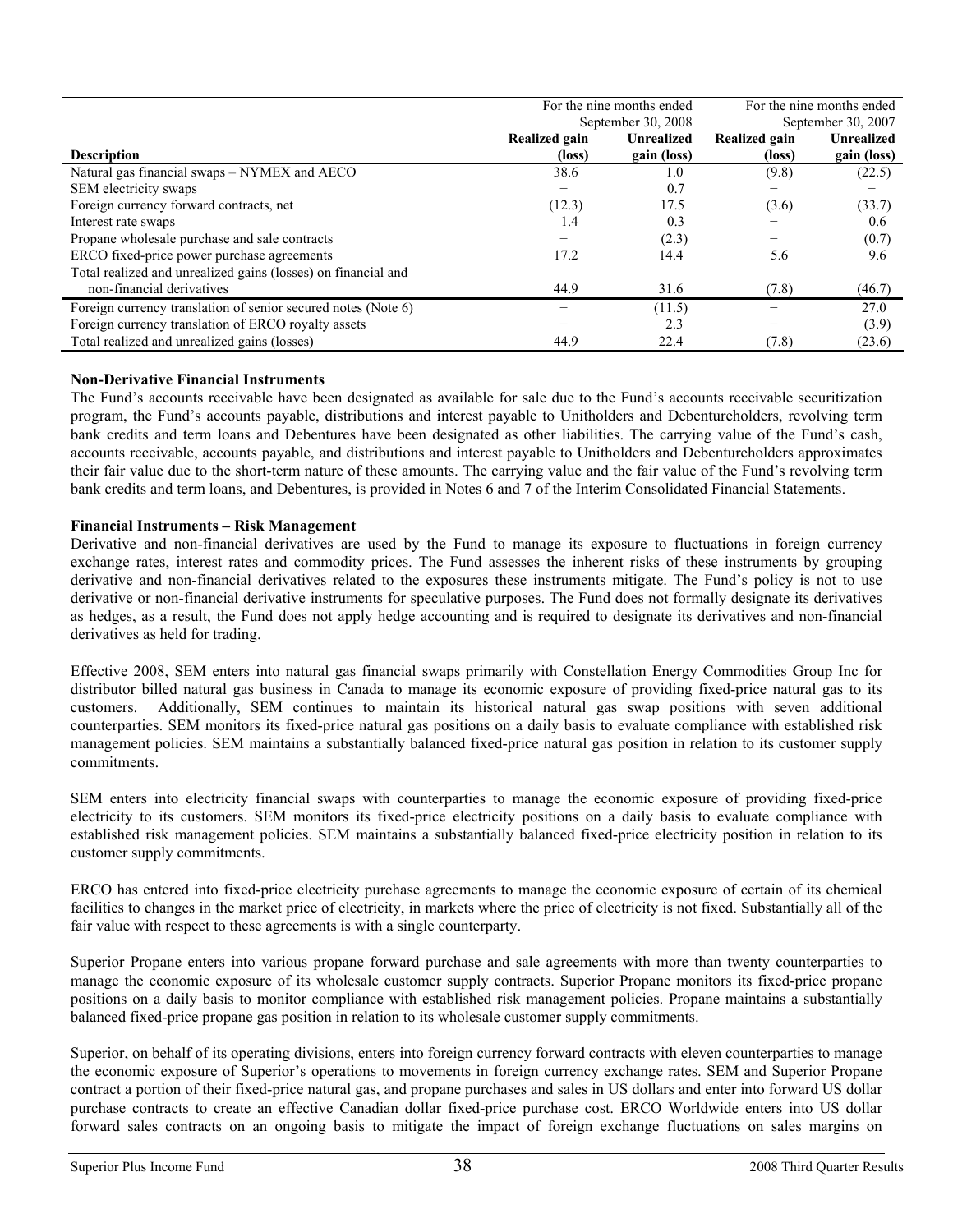production from its Canadian plants that is sold in US dollars. Interest expense on Superior's US dollar debt is also used to mitigate the impact of foreign exchange fluctuations.

Superior has interest rate swaps with a single counterparty to manage the interest rate mix of its total debt portfolio and related overall cost of borrowing. Superior manages its overall liquidity risk in relation to its general funding requirements by utilizing a mix of short-term and longer-term maturity debt instruments. Superior reviews it mix of short-term and longer-term debt instruments on an on-going basis to ensure it is able to meet its liquidity requirements.

Superior utilizes a variety of counterparties in relation to its derivative and non-financial derivative instruments in order to mitigate its counterparty risk. Superior assesses the credit worthiness of its significant counterparties at the inception and through out the term of a contract. Superior is also exposed to customer credit risk. Superior Propane and Winroc deal with a large number of small customers, thereby reducing this risk. ERCO, due to the nature of its operations, sells its products to a relatively small number of customers. ERCO mitigates its customer credit risk by actively monitoring the overall credit worthiness of its customers. SEM has minimal exposure to customer credit risk as local natural gas and electricity distribution utilities have been mandated, for a nominal fee, to provide SEM with invoicing, collection and the assumption of bad debts risk for residential and small commercial customers. SEM actively monitors the credit worthiness of its industrial customers.

Superior's contractual obligations associated with its financial liabilities are as follows:

|                                                            |      |       |                          |      |                          | <i>L</i> UIJ and |              |
|------------------------------------------------------------|------|-------|--------------------------|------|--------------------------|------------------|--------------|
|                                                            | 2008 | 2009  | 2010                     | 2011 | 2012                     | Thereafter       | <b>Total</b> |
| Revolving term bank credits and term loans                 | 1.2  | 12.1  | 262.8                    | 36.4 | 36.4                     | 98.2             | 447.1        |
| Convertible unsecured subordinated debentures              |      |       |                          | -    | 174.9                    | 75.0             | 249.9        |
| CDN\$ equivalent of US\$ foreign currency forward          | 14.9 | 139.9 | 71.8                     | 6.0  |                          | 60.0             | 292.6        |
| purchase<br>contracts                                      |      |       |                          |      |                          |                  |              |
| US\$ foreign currency forward sales contracts (US dollars) | 23.9 | 78.0  | 54.0                     |      |                          |                  | 155.9        |
| Fixed-price electricity purchase commitments               | 9.1  | 17.7  | 17.7                     | 17.7 | 17.7                     | 88.7             | 168.6        |
| CDN\$ natural gas purchases                                | 16.4 | 36.9  | 43.9                     | 6.9  | 4.5                      | 3.1              | 111.7        |
| US\$ natural gas purchases (US dollars)                    | 29.1 | 120.8 | 55.9                     | 2.8  | $\overline{\phantom{0}}$ | -                | 208.6        |
| CDN\$ propane purchases                                    | 16.8 | 1.1   | $\overline{\phantom{m}}$ |      |                          |                  | 17.9         |
| US\$ propane purchases (US dollars)                        | 38.0 | 22.8  |                          |      |                          |                  | 60.8         |

Superior's contractual obligations are considered to be normal course operating commitments and do not include the impact of mark-to-market fair values on financial and non-financial derivatives. Superior expects to fund these obligations through a combination of cash flow from operations, proceeds on revolving term bank credits and proceeds on the issuance of trust unit equity.

Superior's financial instruments sensitivity to changes in foreign currency exchange rates, interest rates and various commodity prices and the impact to net earnings are detailed below:

|                                                                                              | Three and nine            |
|----------------------------------------------------------------------------------------------|---------------------------|
|                                                                                              | months ended              |
|                                                                                              | <b>September 30, 2008</b> |
| Increase (decrease) to net earnings of a \$0.01 increase in the CDN\$ to the US\$            |                           |
| Increase (decrease) to net earnings of a 0.5% increase in interest rates                     | (0.9)                     |
| Increase (decrease) to net earnings of a \$0.40/GJ increase in the spot price of natural gas | 24.4                      |
| Increase (decrease) to net earnings of a \$0.04/litre increase in the spot price of propane  | (0.3)                     |
| Increase (decrease) to net earnings of a \$1.00/KwH increase in the spot price of            |                           |
| electricity                                                                                  |                           |

The calculation of Superior's sensitivity to changes in foreign currency exchange rates, interest rates and various commodity prices represent the change in fair value of the financial instrument without consideration of the value of the underlying variable, for example, the underlying customer contracts. The recognition of the sensitivities identified above would have impacted Superior's unrealized gain (loss) on financial instruments and would not have had a material impact on Superior's cash flow from operations.

**2013 and**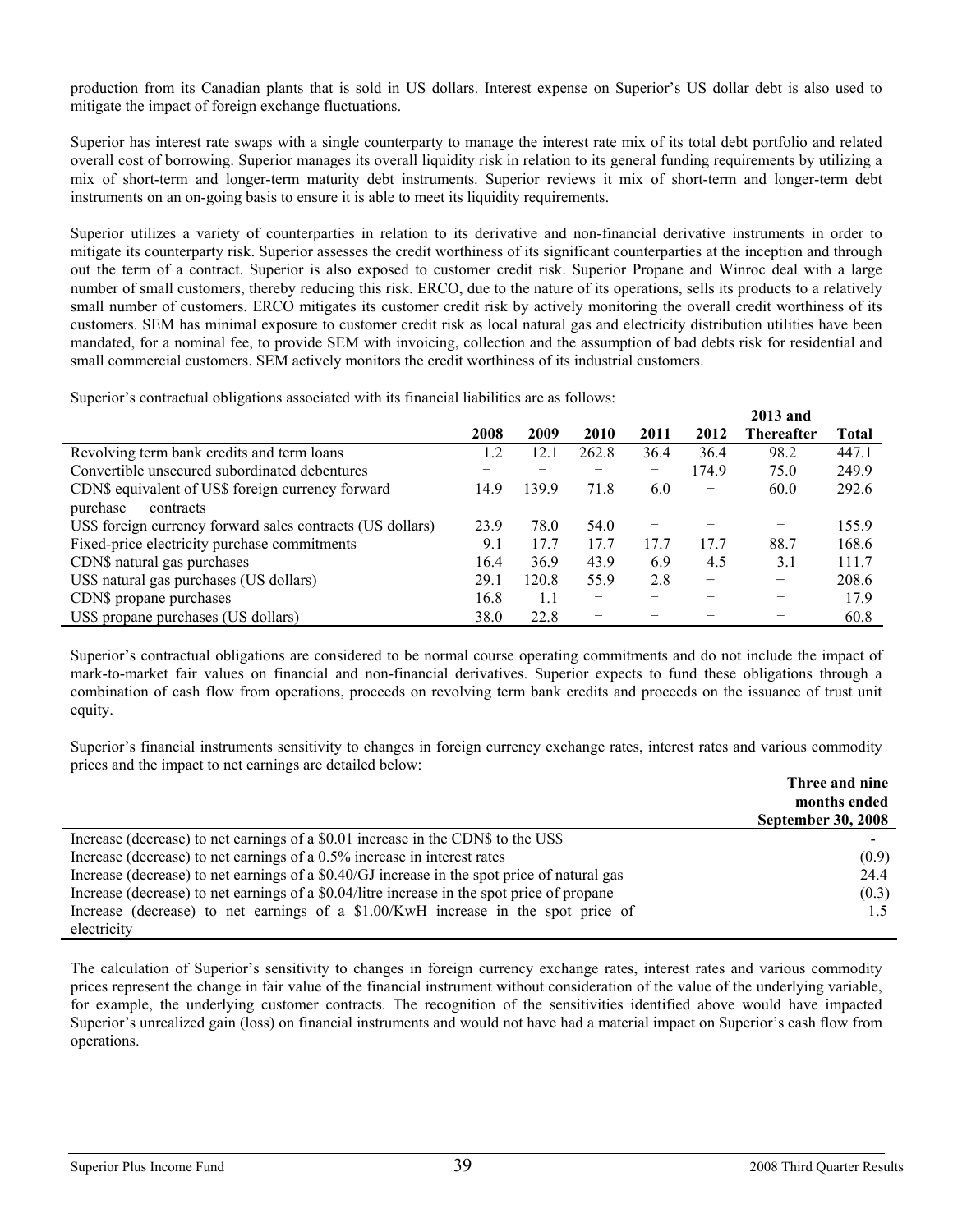### **9. Income Taxes**

The Fund is a Mutual Fund Trust for income tax purposes. The Fund's calculation of future income taxes for the third quarter of 2008 is based on the current legislation impacting the taxation of publicly traded income trusts. In June 2007 the Government of Canada enacted new legislation imposing additional income taxes upon publicly traded income trusts, including Superior Plus Income Fund, effective January 1, 2011. Prior to the legislation, the Fund was only taxable on any taxable income not allocated to the Unitholders and estimated its future income tax on certain temporary differences between amounts recorded on its balance sheet for book and tax purposes at a nil effective tax rate. Under the legislation, the Fund estimates the tax rate on the post 2010 reversal of these temporary differences to be 29.5% in 2011 and 28.0% in years thereafter. Temporary differences reversing before 2011 will still give rise to \$nil future income taxes. Accordingly, the Fund began recording a Canadian future income tax provision effective June 30, 2007. The amount and timing of reversals of temporary differences will also depend on the Fund's future operating results, acquisitions and dispositions of assets and liabilities, and distribution policy. A significant change in any of the preceding assumptions could materially affect the Fund's estimate of the future income tax asset/liability as a publicly trade income trust. Consistent with prior periods, the Fund recognizes a provision for income taxes for its subsidiaries that are subject to current and future income taxes, including United States income tax, United States non-resident withholding tax and Chilean tax.

For the three and nine months ended September 30, 2008 future income tax recovery (expense) from operations in Canada, the United States and Chile totaled \$7.6 million and \$(15.5) million, compared to future income tax recoveries of \$3.0 million and \$17.8 million for the comparative periods, respectively. Future income taxes for the nine months ended September 30, 2007 were impacted by \$16.0 million in future income tax recoveries related to the establishment of Canadian future income taxes due the change in tax legislation noted above. Total income tax recovery (expense), comprised of current and future taxes for the three and nine months ended September 30, 2008 was \$3.3 million and \$(25.7) million, compared to income tax recoveries of \$3.4 million and \$14.4 million for the comparative periods, respectively.

## **10. Unitholders' Equity**

### **Authorized**

The Fund may issue an unlimited number of trust units. Each trust unit represents an equal undivided beneficial interest in any distributions from the Fund and in the net assets in the event of termination or wind-up of the Fund. All trust units are of the same class with equal rights and privileges.

|                                                                                     | <b>Issued Number</b> |             |
|-------------------------------------------------------------------------------------|----------------------|-------------|
|                                                                                     | of Trust Units       | Unitholders |
|                                                                                     | (millions)           | Equity      |
| Unitholders' equity, December 31, 2007                                              | 87.6                 | 616.7       |
| Trust unit distribution reinvestment program                                        | 0.8                  | 8.9         |
| Cumulative impact of adopting new accounting requirements for inventory (Note 1(b)) |                      | 1.2         |
| Net earnings                                                                        |                      | 87.6        |
| Other comprehensive loss                                                            |                      | (0.6)       |
| Distributions to unitholders                                                        |                      | (106.4)     |
| Unitholders' equity, September 30, 2008                                             | 88.4                 | 607.4       |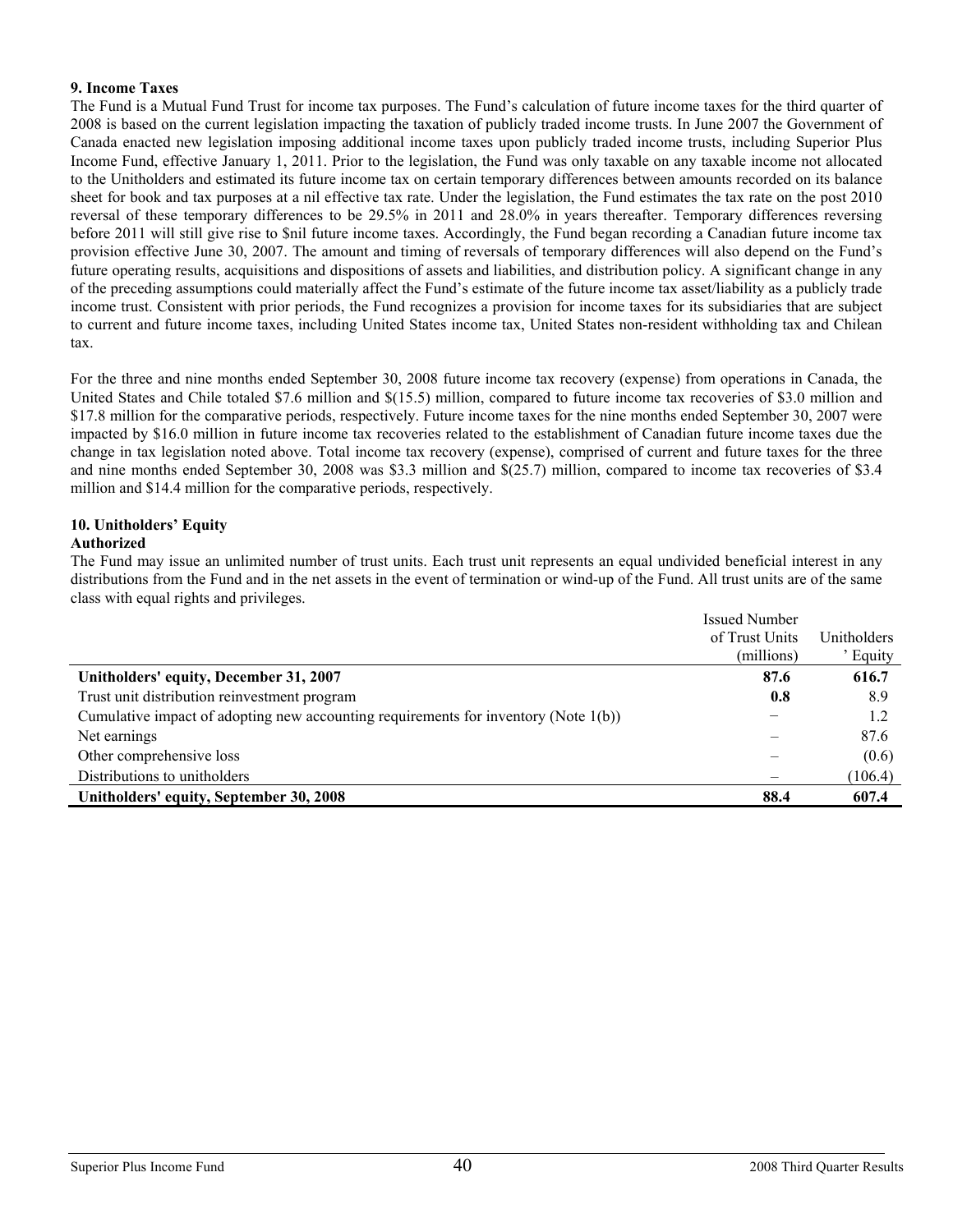Unitholders' capital, deficit and accumulated other comprehensive income as at September 30, 2008 and December 31, 2007 consists of the following components:

|                                                                                     | September 30<br>2008 | December 31<br>2007 |
|-------------------------------------------------------------------------------------|----------------------|---------------------|
| Unitholders' capital                                                                |                      |                     |
| Trust unit equity                                                                   | 1,372.1              | 1,362.0             |
| Conversion feature on warrants and convertible debentures                           | 3.6                  | 4.8                 |
|                                                                                     | 1,375.7              | 1,366.8             |
| <b>Accumulated deficit</b>                                                          |                      |                     |
| Retained earnings from operations                                                   | 551.5                | 433.3               |
| Cumulative impact to deficit upon implementation of new accounting requirements for |                      |                     |
| inventory (Note $1(b)$ )                                                            | 1.2                  |                     |
| Cumulative impact to deficit upon implementation of new accounting requirements     |                      |                     |
| financial instruments                                                               |                      | 30.6                |
| Accumulated distributions on trust unit equity                                      | (1,300.1)            | (1, 193.7)          |
|                                                                                     | (747.4)              | (729.8)             |
| Accumulated other comprehensive income (loss)                                       |                      |                     |
| Balance at beginning of period                                                      | (20.3)               |                     |
| Transitional adjustment upon implementation of financial instruments                |                      | (18.0)              |
| Unrealized foreign currency gains (losses) on translation of self-sustaining        |                      |                     |
| foreign operations                                                                  | 6.8                  | (13.5)              |
| Reclassification of derivative gains and losses previously deferred                 | (7.4)                | 11.2                |
|                                                                                     | (20.9)               | (20.3)              |

As at September 30, 2008, the Fund had nil trust unit warrants outstanding (December 31, 2007 – 2.3 million). The trust unit warrants, exercisable at \$20 per trust unit warrant expired on May 8, 2008.

### **Additional Capital Disclosures**

The Fund's objectives when managing capital are: (i) to maintain a flexible capital structure to preserve its ability to meet its financial obligations, including potential obligations from acquisitions; (ii) safeguard the Fund's assets while at the same time maximizing the growth of its businesses and returns to its Unitholders.

In the management of capital, the Fund includes Unitholders' equity (excluding accumulated other comprehensive income (AOCI)), current and long-term debt, convertible debentures, securitized accounts receivable and cash and cash equivalents.

The Fund manages its capital structure and makes adjustments in light of changes in economic conditions and nature of the underlying assets. In order to maintain or adjust the capital structure, the Fund may adjust the amount of distributions to Unitholders, issue additional trust units, issue new debt or convertible debentures, issue new debt or convertible debentures with different characteristics and/or increase or decrease the amount of securitized accounts receivable.

The Fund monitors its capital based on the ratio of senior debt outstanding to net earnings before interest, taxes, depreciation, amortization and other non-cash charges (EBITDA), as defined by its revolving term credit facility, and the ratio of total debt outstanding to EBITDA.

The Fund is subject to various financial covenants in its credit facility agreements, including senior debt and total debt to EBITDA ratios, which are measured on a quarterly basis. As at September 30, 2008 and December 31 2007, the Fund was in compliance with all of its financial covenants.

The Fund's financial objectives and strategy related to managing its capital as described above have remained unchanged from the prior fiscal year. The Fund believes that its debt to EBITDA ratios are within reasonable limits, in light of the Fund's size, the nature of its businesses and its capital management objectives.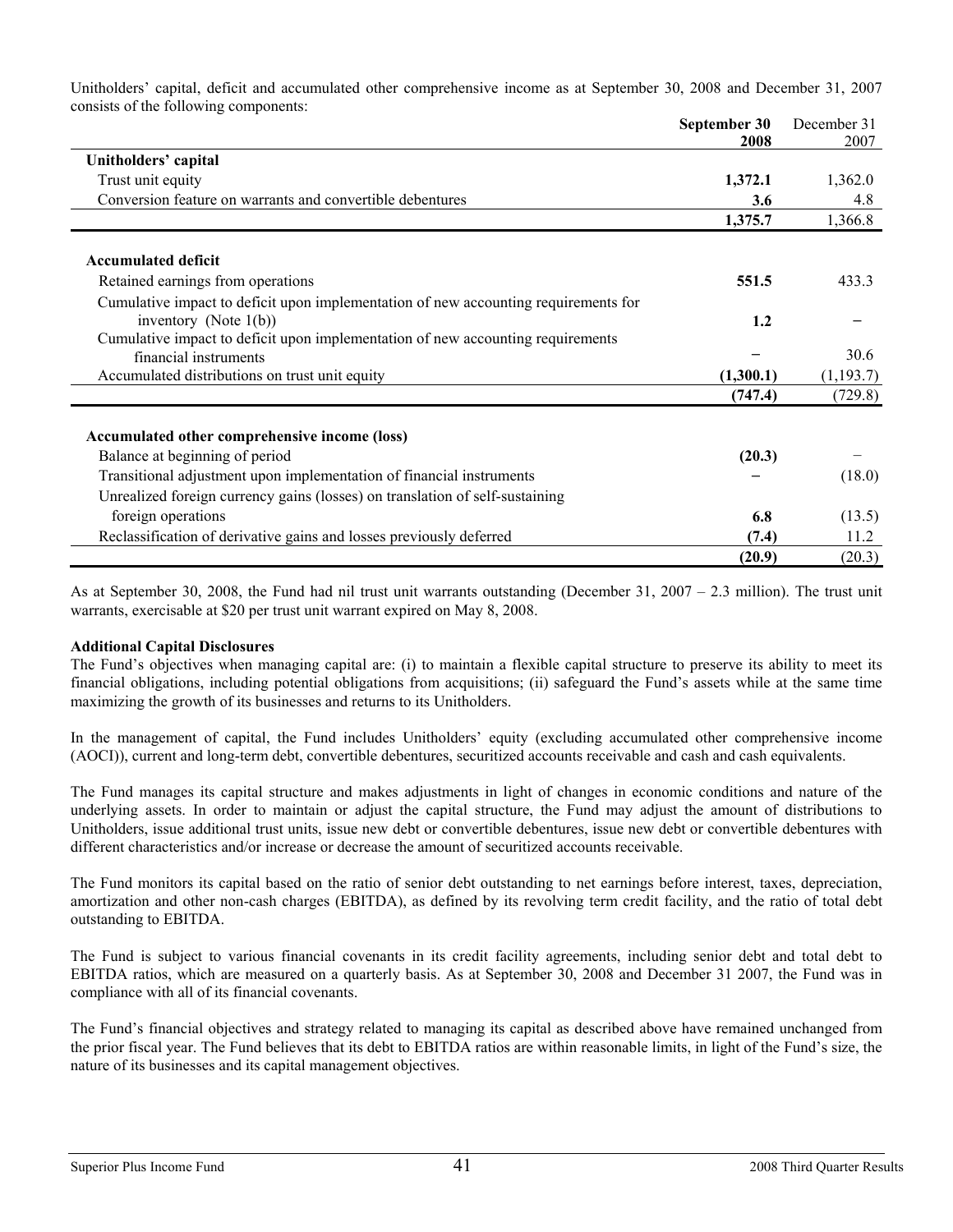The capital structure of the Fund and the calculation of its key capital ratios are as follows:

|                                                              | September 30<br>2008 | December 31<br>2007 |
|--------------------------------------------------------------|----------------------|---------------------|
| Unitholders' equity (excluding AOCI)                         | 628.3                | 637.0               |
| Current portion of term loans                                | 1.2                  | 3.9                 |
| Revolving term bank credits and term loans <sup>(1)</sup>    | 445.9                | 340.5               |
| Accounts receivable securitization program                   |                      | 100.0               |
| Total senior debt                                            | 447.1                | 444.4               |
| Convertible unsecured subordinated debentures <sup>(1)</sup> | 247.6                | 247.3               |
| Total debt                                                   | 694.7                | 691.7               |
| Cash                                                         | (5.1)                | (14.1)              |
| Total capital                                                | 1,317.9              | 1,314.6             |

|                                                           |        | September 30         | <b>Twelve months ended</b> Twelve months ended<br>December 31 |
|-----------------------------------------------------------|--------|----------------------|---------------------------------------------------------------|
|                                                           |        | 2008                 | 2007                                                          |
| Net earnings (loss) from continuing operations            |        | 152.1                | 119.8                                                         |
| Adjusted for:                                             |        |                      |                                                               |
| Interest on revolving term bank credits and term loans    |        | 24.7                 | 25.2                                                          |
| Interest on convertible unsecured subordinated debentures |        | 15.4                 | 19.5                                                          |
| Accretion of convertible debenture issue costs            |        | 2.2                  | 2.8                                                           |
| Amortization of property, plant and equipment             |        | 28.0                 | 57.6                                                          |
| Amortization included in cost of sales                    |        | 28.8                 |                                                               |
| Amortization of intangible assets                         |        | 4.9                  | 4.9                                                           |
| Income taxes                                              |        | <b>35.0</b>          | (5.1)                                                         |
| Unrealized gains on financial instruments                 |        | (48.7)               | (2.7)                                                         |
| Management internalization costs                          |        |                      | 0.5                                                           |
| Superior Propane non-cash pension expense                 |        | 2.5                  | 1.7                                                           |
| EBITDA $^{(2)}$                                           |        | 244.9                | 224.2                                                         |
|                                                           | Target | September 30<br>2008 | December 30<br>2007                                           |

| $\sim$<br>EBITDA<br>Total Debt to | 3.0:1<br>≝•◡•<br>- - - -<br>. | 4.0 | <u>.</u> |
|-----------------------------------|-------------------------------|-----|----------|
| .                                 |                               |     |          |

Senior Debt to EBITDA **1.5:1 – 2.0:1 1.8** 2.0

 $<sup>(1)</sup>$  Revolving term bank credits and term loans and convertible unsecured subordinated debentures are before deferred issue costs.</sup>

 $^{(2)}$  EBITDA, as defined by Superior's revolving term credit facility, is calculated on a trailing twelve month basis taking into consideration the proforma impact of acquisitions and dispositions in accordance with the requirements of Superior's credit facility. Superior's calculation of EBITDA and debt to EBITDA may differ from those of similar entities.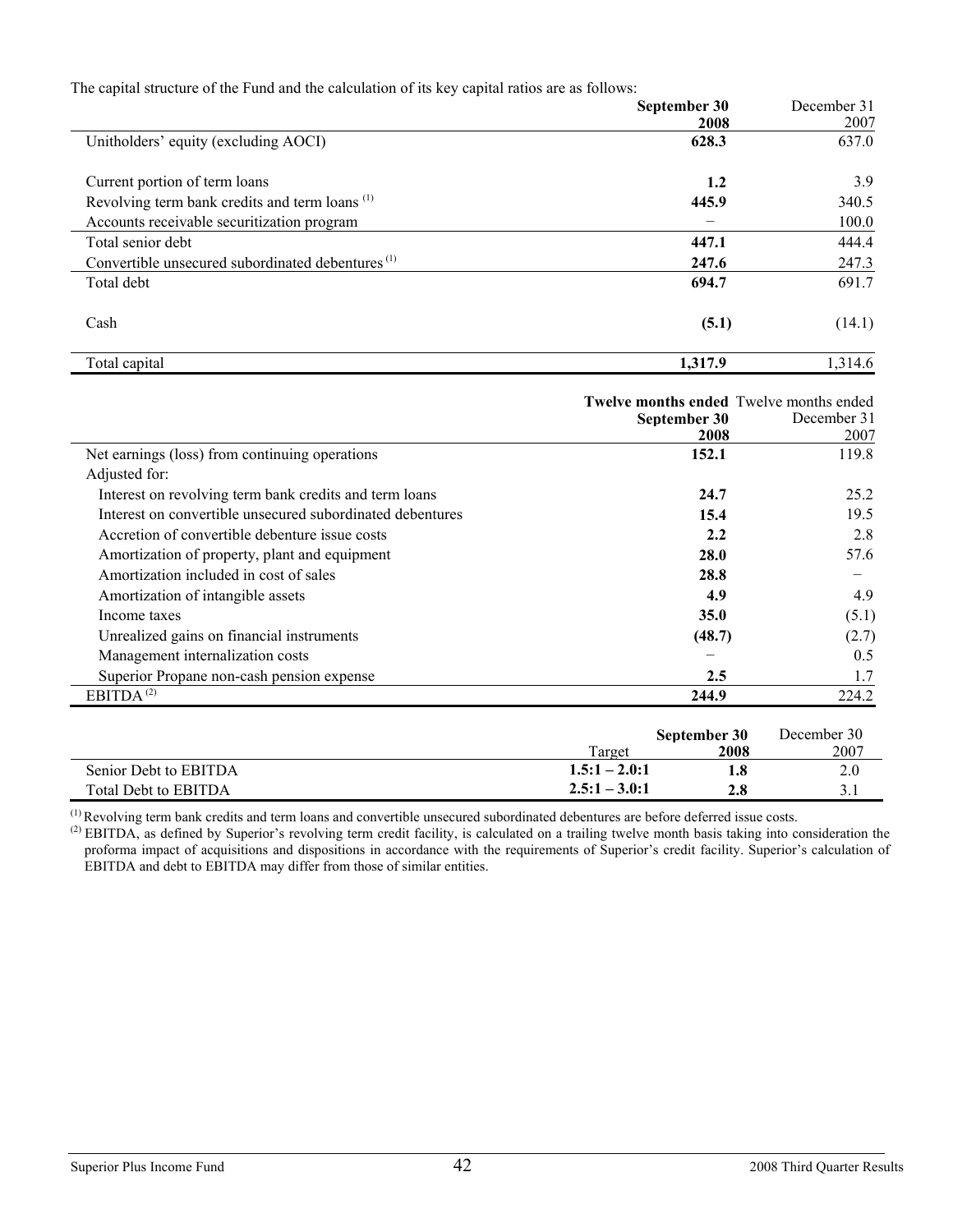### **11. Net Earnings per Trust Unit**

|                                                                                  | Three months ended |              | Nine months ended |        |
|----------------------------------------------------------------------------------|--------------------|--------------|-------------------|--------|
|                                                                                  |                    | September 30 | September 30      |        |
|                                                                                  | 2008               | 2007         | 2008              | 2007   |
| Net earnings (loss) per trust unit computation, basic and diluted $(1)$          |                    |              |                   |        |
| Net earnings (loss) from continuing operations                                   | (203.9)            | (25.9)       | 87.6              | 54.9   |
| Net earnings from discontinued operations                                        |                    | (1.0)        |                   | 0.4    |
| Net earnings (loss)                                                              | (203.9)            | (26.9)       | 87.6              | 55.3   |
| Weighted average trust units outstanding                                         | 88.4               | 86.7         | 88.3              | 86.2   |
| Net earnings (loss) from continuing operations per trust unit, basic and diluted | (S2.31)            | (\$0.30)     | \$0.99            | \$0.64 |
| Net earnings (loss) from discontinued operations per trust unit, basic and       |                    | $(\$0.01)$   |                   |        |
| diluted                                                                          |                    |              |                   |        |
| Net earnings (loss) per trust unit, basic and diluted                            | (S2.31)            | $(\$0.31)$   | \$0.99            | \$0.64 |

 $<sup>(1)</sup>$  All convertible debentures, trust unit options and warrants were excluded from this calculation as they were anti-dilutive.</sup>

### **12. Business Segments**

Superior operates four distinct business segments; a propane distribution and related services business operating under the Superior Propane trade name; a specialty chemicals manufacturer operating under the ERCO Worldwide trade name (ERCO); a construction products distribution business operating under the Winroc trade name; and a fixed-price energy services business operating under the Superior Energy Management trade name (SEM). Superior's corporate office arranges intersegment foreign exchange contracts from time to time between its business segments. Intersegment revenues and cost of sales pertaining to intersegment foreign exchange gains and losses are eliminated under the Corporate cost column.

|                                                    | <b>Superior</b> |             |         |                          |                          | Total        |
|----------------------------------------------------|-----------------|-------------|---------|--------------------------|--------------------------|--------------|
| For the three months ended September 30, 2008      | <b>Propane</b>  | <b>ERCO</b> | Winroc  | <b>SEM</b>               | Corporate                | Consolidated |
| <b>Revenues</b>                                    | 236.4           | 121.7       | 142.6   | 79.5                     |                          | 580.2        |
| Cost of products sold                              | (181.3)         | (76.3)      | (107.4) | (81.1)                   |                          | (446.1)      |
| Realized gains (losses) on financial instruments   | 0.2             | 6.9         |         | 11.6                     | $\overline{\phantom{0}}$ | 18.7         |
| <b>Gross profit</b>                                | 55.3            | 52.3        | 35.2    | 10.0                     | $\overline{\phantom{0}}$ | 152.8        |
| <b>Expenses</b>                                    |                 |             |         |                          |                          |              |
| Operating and administrative                       | 49.3            | 29.5        | 27.1    | 7.1                      | 2.0                      | 115.0        |
| Gain on disposal of facility                       |                 | (4.0)       |         |                          |                          | (4.0)        |
| Amortization of property, plant and equipment      | 3.6             | 0.2         | 1.0     | $\overline{\phantom{0}}$ |                          | 4.8          |
| Amortization of intangible assets                  |                 | 1.1         | 0.2     | 0.1                      |                          | 1.4          |
| Interest on revolving term bank                    |                 |             |         |                          |                          |              |
| credits and term loans                             |                 |             |         |                          | 6.0                      | 6.0          |
| Interest on convertible unsecured                  |                 |             |         |                          |                          |              |
| subordinated debentures                            |                 |             |         |                          | 3.8                      | 3.8          |
| Accretion of convertible debenture issue costs     |                 |             |         |                          | 0.3                      | 0.3          |
| Unrealized (gains) losses on financial instruments | (0.3)           | 10.0        | -       | 225.5                    | (2.5)                    | 232.7        |
|                                                    | 52.6            | 36.8        | 28.3    | 232.7                    | 9.6                      | 360.0        |
| Net earnings (loss) before income taxes            | 2.7             | 15.5        | 6.9     | (222.7)                  | (9.6)                    | (207.2)      |
| Income tax recovery (expense)                      | 3.6             | 5.2         | 1.2     | 7.1                      | (13.8)                   | 3.3          |
| <b>Net Earnings (Loss)</b>                         | 6.3             | 20.7        | 8.1     | (215.6)                  | (23.4)                   | (203.9)      |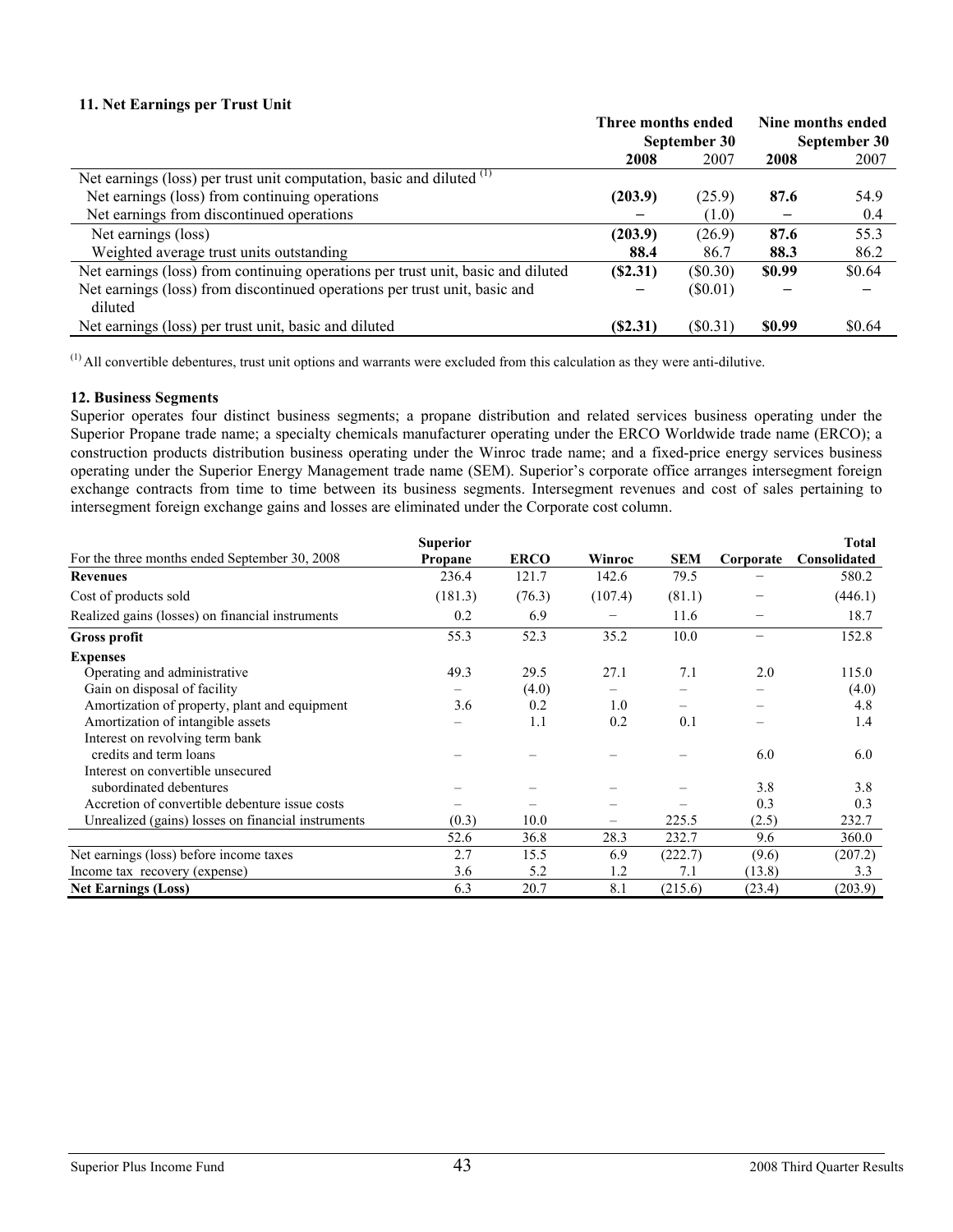|                                                         | <b>Superior</b> |             |         |            |        | <b>Total</b>                  |
|---------------------------------------------------------|-----------------|-------------|---------|------------|--------|-------------------------------|
| For the three months ended September 30, 2007           | Propane         | <b>ERCO</b> | Winroc  | <b>SEM</b> |        | <b>Corporate Consolidated</b> |
| <b>Revenues</b>                                         | 179.4           | 106.2       | 138.7   | 79.8       |        | 504.1                         |
| Cost of products sold                                   | (125.4)         | (62.8)      | (105.0) | (56.5)     |        | (349.7)                       |
| Realized gains (losses) on financial instruments        | 0.3             | 6.3         |         | (15.1)     |        | (8.5)                         |
| <b>Gross profit</b>                                     | 54.3            | 49.7        | 33.7    | 8.2        |        | 145.9                         |
| <b>Expenses</b>                                         |                 |             |         |            |        |                               |
| Operating and administrative                            | 45.4            | 29.5        | 24.3    | 5.2        | 1.7    | 106.1                         |
| Amortization of property, plant and equipment           | 4.3             | 9.3         | 1.0     |            |        | 14.6                          |
| Amortization of intangible assets                       |                 | 1.1         | 0.1     |            |        | 1.2                           |
| Interest on revolving term bank credits and term loans  |                 |             |         |            | 5.9    | 5.9                           |
| Interest on convertible unsecured                       |                 |             |         |            |        |                               |
| subordinated debentures                                 |                 |             |         |            | 5.1    | 5.1                           |
| Accretion of convertible debenture issue costs          |                 |             |         |            | 0.6    | 0.6                           |
| Unrealized (gains) losses on financial instruments      | (0.9)           | 6.4         |         | 39.9       | (3.7)  | 41.7                          |
|                                                         | 48.8            | 46.3        | 25.4    | 45.1       | 9.6    | 175.2                         |
| Net earnings (loss) before income taxes from continuing |                 |             |         |            |        |                               |
| operations                                              | 5.5             | 3.4         | 8.3     | (36.9)     | (9.6)  | (29.3)                        |
| Income tax recovery (expense)                           | 2.6             | (0.3)       | -       | 1.9        | (0.8)  | 3.4                           |
| Net earnings (loss) from continuing operations          | 8.1             | 3.1         | 8.3     | (35.0)     | (10.4) | (25.9)                        |
| Net earnings from discontinued operations (Note 3)      |                 |             |         |            |        | (1.0)                         |
| <b>Net Earnings (Loss)</b>                              |                 |             |         |            |        | (26.9)                        |

|                                                    | <b>Superior</b> |             |         |                          |           | <b>Total</b> |
|----------------------------------------------------|-----------------|-------------|---------|--------------------------|-----------|--------------|
| For the nine months ended September 30, 2008       | Propane         | <b>ERCO</b> | Winroc  | <b>SEM</b>               | Corporate | Consolidated |
| <b>Revenues</b>                                    | 835.2           | 347.1       | 399.5   | 247.0                    |           | 1,828.8      |
| Cost of products sold                              | (625.2)         | (231.7)     | (299.6) | (241.2)                  | —         | (1, 397.7)   |
| Realized gains (losses) on financial instruments   | (0.4)           | 23.5        | -       | 20.4                     | 1.4       | 44.9         |
| <b>Gross profit</b>                                | 209.6           | 138.9       | 99.9    | 26.2                     | 1.4       | 476.0        |
| <b>Expenses</b>                                    |                 |             |         |                          |           |              |
| Operating and administrative                       | 154.0           | 84.1        | 76.0    | 18.2                     | 7.5       | 339.8        |
| Gain on disposal of facility                       |                 | (4.0)       |         |                          |           | (4.0)        |
| Amortization of property, plant and equipment      | 11.3            | 0.9         | 2.8     |                          |           | 15.0         |
| Amortization of intangible assets                  |                 | 3.2         | 0.4     | 0.2                      |           | 3.8          |
| Interest on revolving term bank                    |                 |             |         |                          |           |              |
| credits and term loans                             |                 |             |         |                          | 18.2      | 18.2         |
| Interest on convertible unsecured                  |                 |             |         |                          |           |              |
| subordinated debentures                            |                 |             |         |                          | 11.2      | 11.2         |
| Accretion of convertible debenture issue costs     |                 |             |         |                          | 1.1       | 1.1          |
| Unrealized (gains) losses on financial instruments | 2.3             | (16.7)      |         | (1.7)                    | (6.3)     | (22.4)       |
|                                                    | 167.6           | 67.5        | 79.2    | 16.7                     | 31.7      | 362.7        |
| Net earnings (loss) before income taxes            | 42.0            | 71.4        | 20.7    | 9.5                      | (30.3)    | 113.3        |
| Income tax recovery (expense)                      | -               | (10.2)      | (0.5)   | $\overline{\phantom{0}}$ | (15.0)    | (25.7)       |
| <b>Net Earnings (Loss)</b>                         | 42.0            | 61.2        | 20.2    | 9.5                      | (45.3)    | 87.6         |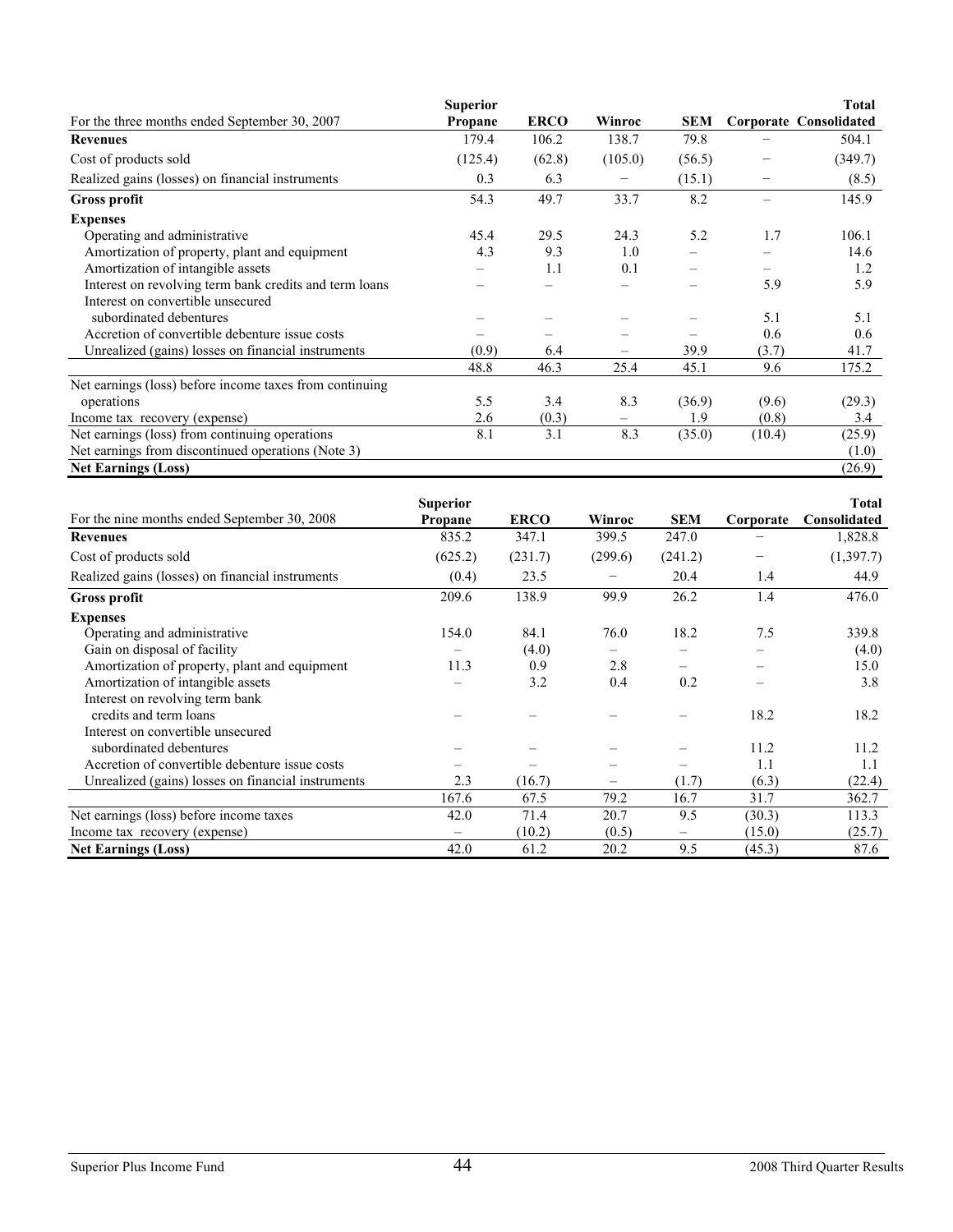|                                                         | <b>Superior</b> |             |         |            |        | <b>Total</b>                  |
|---------------------------------------------------------|-----------------|-------------|---------|------------|--------|-------------------------------|
| For the nine months ended September 30, 2007            | Propane         | <b>ERCO</b> | Winroc  | <b>SEM</b> |        | <b>Corporate Consolidated</b> |
| <b>Revenues</b>                                         | 718.4           | 331.2       | 386.9   | 243.5      |        | 1,680.0                       |
| Cost of products sold                                   | (514.0)         | (192.2)     | (291.5) | (198.5)    |        | (1,196.2)                     |
| Realized gains (losses) on financial instruments        | 0.5             | 14.0        |         | (22.3)     |        | (7.8)                         |
| <b>Gross profit</b>                                     | 204.9           | 153.0       | 95.4    | 22.7       |        | 476.0                         |
| <b>Expenses</b>                                         |                 |             |         |            |        |                               |
| Operating and administrative                            | 146.1           | 89.2        | 69.2    | 13.8       | 9.0    | 327.3                         |
| Amortization of property, plant and equipment           | 13.7            | 28.0        | 2.9     |            |        | 44.6                          |
| Amortization of intangible assets                       |                 | 3.5         | 0.3     |            |        | 3.8                           |
| Interest on revolving term bank credits and term loans  |                 |             |         |            | 18.7   | 18.7                          |
| Interest on convertible unsecured                       |                 |             |         |            |        |                               |
| subordinated debentures                                 |                 |             |         |            | 15.3   | 15.3                          |
| Accretion of convertible debenture issue costs          |                 |             |         |            | 1.7    | 1.7                           |
| Management internalization costs                        |                 |             |         |            | 0.5    | 0.5                           |
| Unrealized (gains) losses on financial instruments      | 0.7             | (5.7)       |         | 22.5       | 6.1    | 23.6                          |
|                                                         | 160.5           | 115.0       | 72.4    | 36.3       | 51.3   | 435.5                         |
| Net earnings (loss) before income taxes from continuing |                 |             |         |            |        |                               |
| operations                                              | 44.4            | 38.0        | 23.0    | (13.6)     | (51.3) | 40.5                          |
| Income tax recovery (expense)                           | 26.9            | (17.7)      | 1.5     | 2.3        | 1.4    | 14.4                          |
| Net earnings (loss) from continuing operations          | 71.3            | 20.3        | 24.5    | (11.3)     | (49.9) | 54.9                          |
| Net earnings from discontinued operations (Note 3)      |                 |             |         |            |        | 0.4                           |
| <b>Net Earnings</b>                                     |                 |             |         |            |        | 55.3                          |

# **Total Assets, Net Working Capital, Acquisitions and Other Capital Expenditures**

|                                               | <b>Superior</b><br>Propane | <b>ERCO</b> | Winroc                   |       | <b>SEM</b> Corporate     | Total<br>Consolidated |
|-----------------------------------------------|----------------------------|-------------|--------------------------|-------|--------------------------|-----------------------|
| As at September 30, 2008                      |                            |             |                          |       |                          |                       |
| Net working capital                           | 124.6                      | 55.0        | 79.9                     | 6.4   | (13.7)                   | 252.2                 |
| Total assets                                  | 690.3                      | 583.1       | 234.3                    | 99.8  | 6.4                      | 1,613.9               |
| As at December 31, 2007                       |                            |             |                          |       |                          |                       |
| Net working capital                           | 73.9                       | 19.0        | 65.7                     | 8.8   | 5.6                      | 173.0                 |
| Total assets                                  | 663.0                      | 533.1       | 195.2                    | 115.2 | 36.3                     | 1,542.8               |
| For the three months ended September 30, 2008 |                            |             |                          |       |                          |                       |
| Acquisitions                                  |                            |             | (0.1)                    |       |                          | (0.1)                 |
| Other capital expenditures                    |                            | 10.6        | $\overline{\phantom{0}}$ | 0.3   |                          | 10.9                  |
| For the three months ended September 30, 2007 |                            |             |                          |       |                          |                       |
| Acquisitions                                  |                            |             | 1.4                      |       |                          | 1.4                   |
| Other capital expenditures                    | 0.4                        | 1.0         | -                        | 0.4   |                          | 1.8                   |
| For the nine months ended September 30, 2008  |                            |             |                          |       |                          |                       |
| Acquisitions                                  | 3.4                        |             | 21.1                     |       |                          | 24.5                  |
| Other capital expenditures                    | (0.4)                      | 25.4        | 1.2                      | 0.9   | $\overline{\phantom{0}}$ | 27.1                  |
| For the nine months ended September 30, 2007  |                            |             |                          |       |                          |                       |
| Acquisitions                                  |                            |             | 1.4                      | -     |                          | 1.4                   |
| Other capital expenditures                    | 0.4                        | 2.7         | 1.0                      | 1.1   |                          | 5.2                   |